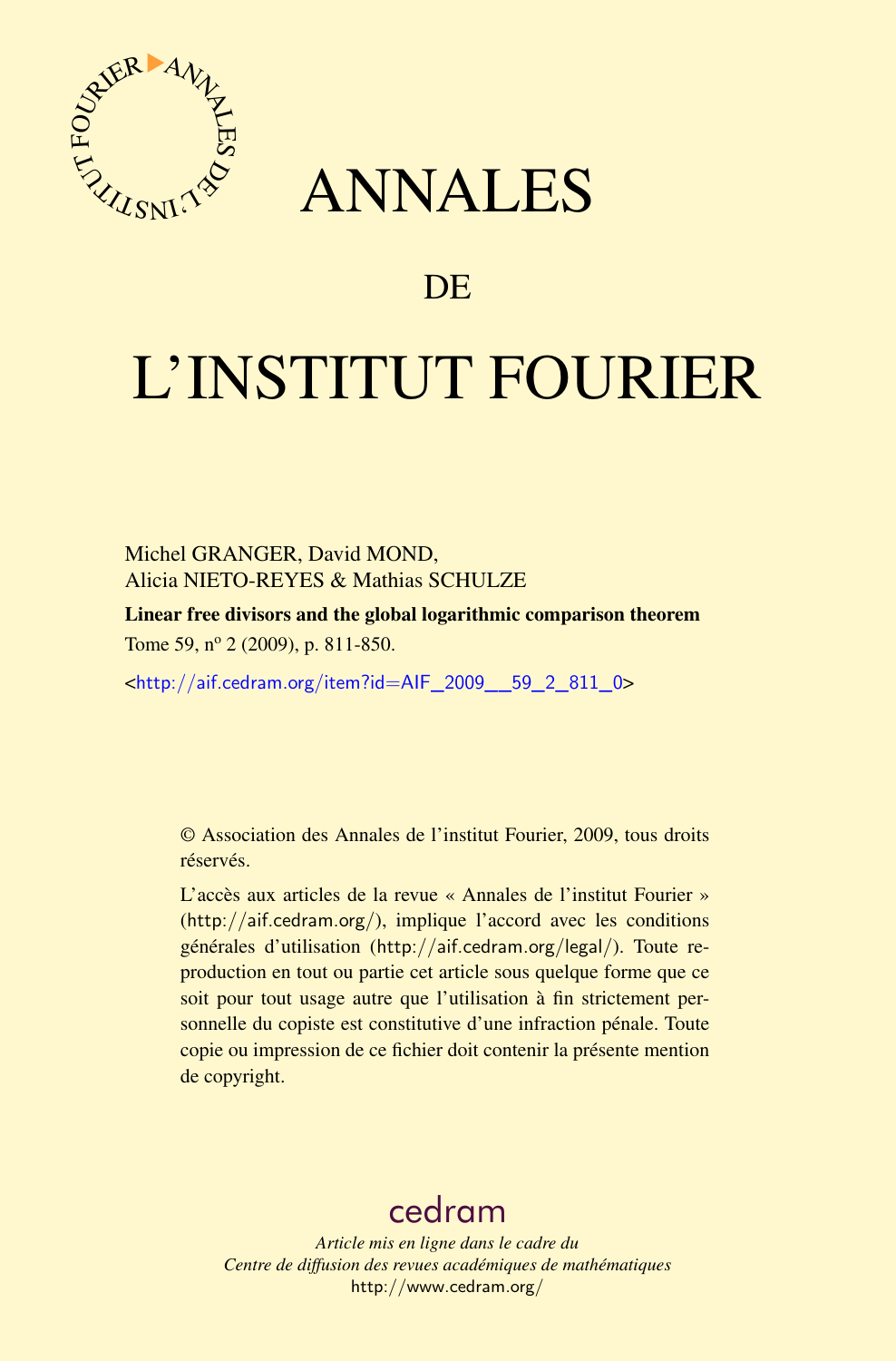### LINEAR FREE DIVISORS AND THE GLOBAL LOGARITHMIC COMPARISON THEOREM

#### **by Michel GRANGER, David MOND, Alicia NIETO-REYES & Mathias SCHULZE (\*)**

ABSTRACT. — A complex hypersurface D in  $\mathbb{C}^n$  is a *linear free divisor* (LFD) if its module of logarithmic vector fields has a global basis of linear vector fields. We classify all LFDs for  $n$  at most 4.

By analogy with Grothendieck's comparison theorem, we say that the *global logarithmic comparison theorem* (GLCT) holds for D if the complex of global logarithmic differential forms computes the complex cohomology of  $\mathbb{C}^n \setminus \overline{D}$ . We develop a general criterion for the GLCT for LFDs and prove that it is fulfilled whenever the Lie algebra of linear logarithmic vector fields is reductive. For  $n$  at most 4, we show that the GLCT holds for all LFDs.

We show that LFDs arising naturally as discriminants in quiver representation spaces (of real Schur roots) fulfill the GLCT. As a by-product we obtain a topological proof of a theorem of V. Kac on the number of irreducible components of such discriminants.

*Keywords:* Free divisor, prehomogeneous vector space, De Rham cohomology, logarithmic comparison theorem, Lie algebra cohomology, quiver representation.

*Math. classification:* 32S20, 14F40, 20G10, 17B66.

<sup>(\*)</sup> DM is grateful to Ignacio de Gregorio for helpful conversations on the topics treated here.

MS gratefully acknowledges financial support from EGIDE and the Humboldt Foundation.

We are grateful to the referee for a very careful reading and many valuable suggestions.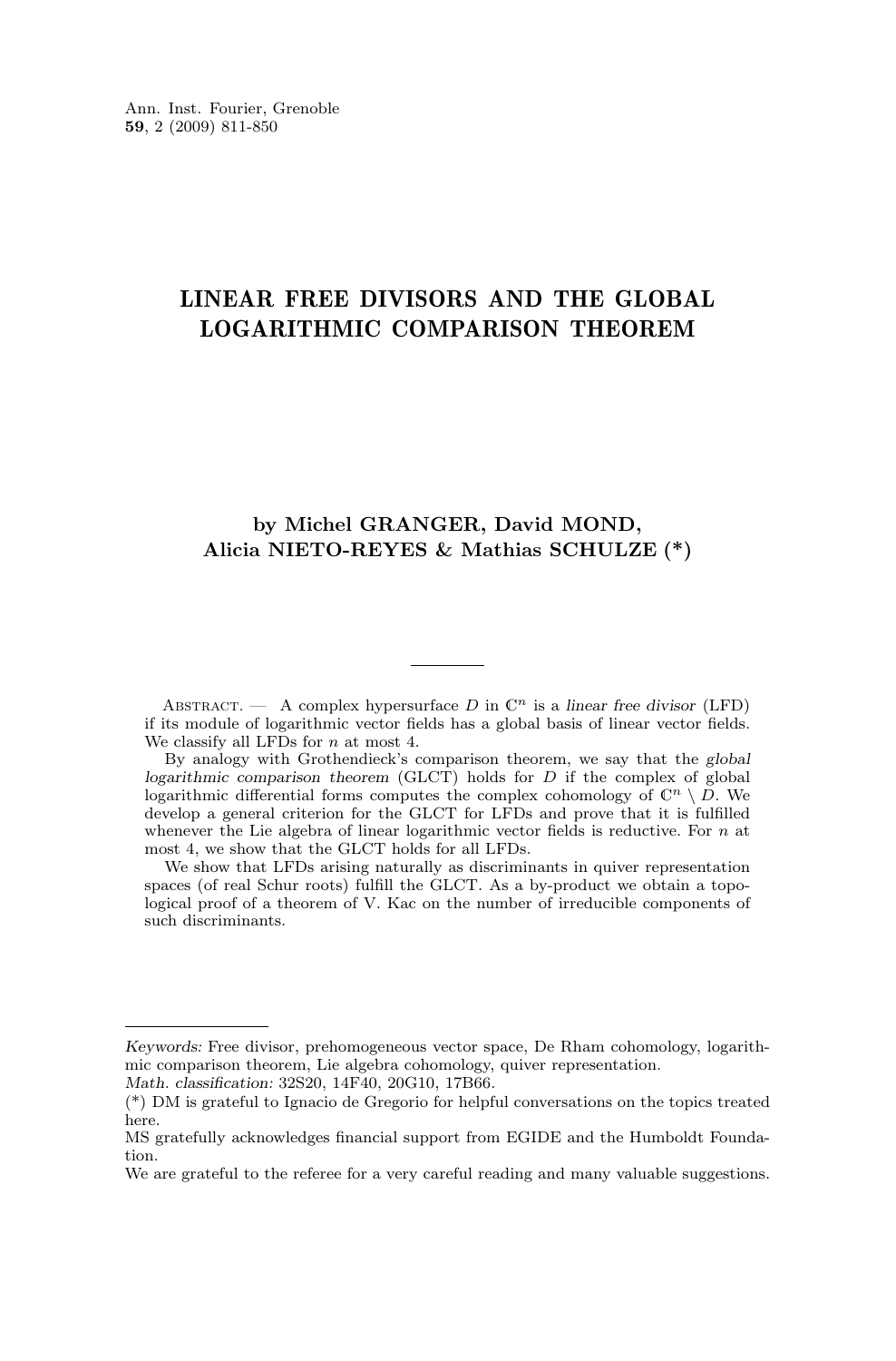<span id="page-2-0"></span>RÉSUMÉ. — Une hypersurface complexe de  $\mathbb{C}^n$  est appelée un *diviseur linéairement libre* (ou DLL) si son module de champs de vecteur logarithmiques a une base globale formée de champs de vecteurs linéaires. Nous classifions tous les DLL pour n au plus égal à 4.

Par analogie avec le théorème de comparaison de Grothendieck, on dit que le *théorème de comparaison logarithmique global* (ou TCLG) est vrai pour D si le complexe des formes différentielles logarithmiques globales permet de calculer la cohomologie de  $\mathbb{C}^n \setminus D$  à coefficients complexes. Nous mettons en évidence un critère général pour qu'un DLL ait la propriété TCLG, et nous démontrons que ce critère s'applique lorsque l'algèbre de Lie des champs de vecteurs logarithmiques linéaires est réductive. Pour  $n$  inférieur ou égal à 4, nous montrons que le TCLG est vrai pour tous les DLL.

Nous montrons que les DLL qui apparaissent naturellement comme discriminants dans les espaces de représentations de carquois pour des racines de Schur réelles satisfont au TCLG. Comme corollaire nous obtenons une démonstration topologique d'un résultat de V. Kac sur le nombre de composantes irréductibles de tels discriminants.

#### **1. Introduction**

We denote by  $\mathscr{O} = \mathscr{O}_{\mathbb{C}^n}$  the sheaf of holomorphic functions on  $\mathbb{C}^n$ , by  $\mathfrak{m}_p \subseteq \mathscr{O}_p$  the maximal ideal at  $p \in \mathbb{C}^n$ , by  $\text{Der} = \text{Der}_{\mathbb{C}}(\mathscr{O})$  the sheaf of C-linear derivations of  $\mathscr O$  (or *holomorphic vector fields*) on  $\mathbb C^n$ , and by  $\Omega^{\bullet} = \Omega^{\bullet}_{\mathbb{C}^n}$  the complex of sheaves of holomorphic differential forms. We shall frequently use a local or global coordinate system  $x = x_1, \ldots, x_n$ on  $\mathbb{C}^n$  and then denote by  $\partial = \partial_1, \ldots, \partial_n$  the corresponding operators of partial derivatives  $\partial_i = \frac{\partial}{\partial x_i}$ ,  $i = 1, ..., n$ . Note that Der =  $\bigoplus \mathscr{O} \cdot \partial_i$  is a free  $\mathcal{O}$ -module of rank *n*.

Let  $D \subseteq \mathbb{C}^n$  be a reduced divisor. K. Saito [\[22\]](#page-39-0) associated to D the (coherent) sheaf of *logarithmic vector fields* Der(− log D) ⊆ Der and the complex of (coherent) sheaves  $\Omega^{\bullet}(\log D) \subseteq \Omega^{\bullet}(*D)$  of *logarithmic differential forms* along D. For a (local or global) defining equation  $\Delta \in \mathcal{O}$  of the germ  $D, \delta \in \text{Der}$  is in  $\text{Der}(-\log D)$  if  $\delta(\Delta) \in \mathscr{O} \cdot \Delta$ , and  $\omega \in \Omega^{\bullet}[\Delta^{-1}]$ is in  $\Omega^{\bullet}(\log D)$  if  $\Delta \cdot \omega, \Delta \cdot d\omega \in \Omega^{\bullet}$ . Note that  $\text{Der}(-\log D)$  contains the *annihilator* Der(− log  $\Delta$ ) of  $\Delta$  defined by the condition  $\delta(\Delta) = 0$ . Saito showed that  $Der(-\log D)$  and  $\Omega^1(\log D)$  are reflexive and mutually dual and introduced the following important class of divisors.

Definition 1.1. — *A divisor* D *is called* free *if* Der(− log D)*, or equiv*alently  $\Omega^1(\log D)$ *, is a locally free*  $\mathcal O$ -module, necessarily of rank n.

We will be concerned in this article with the following subclass of divisors.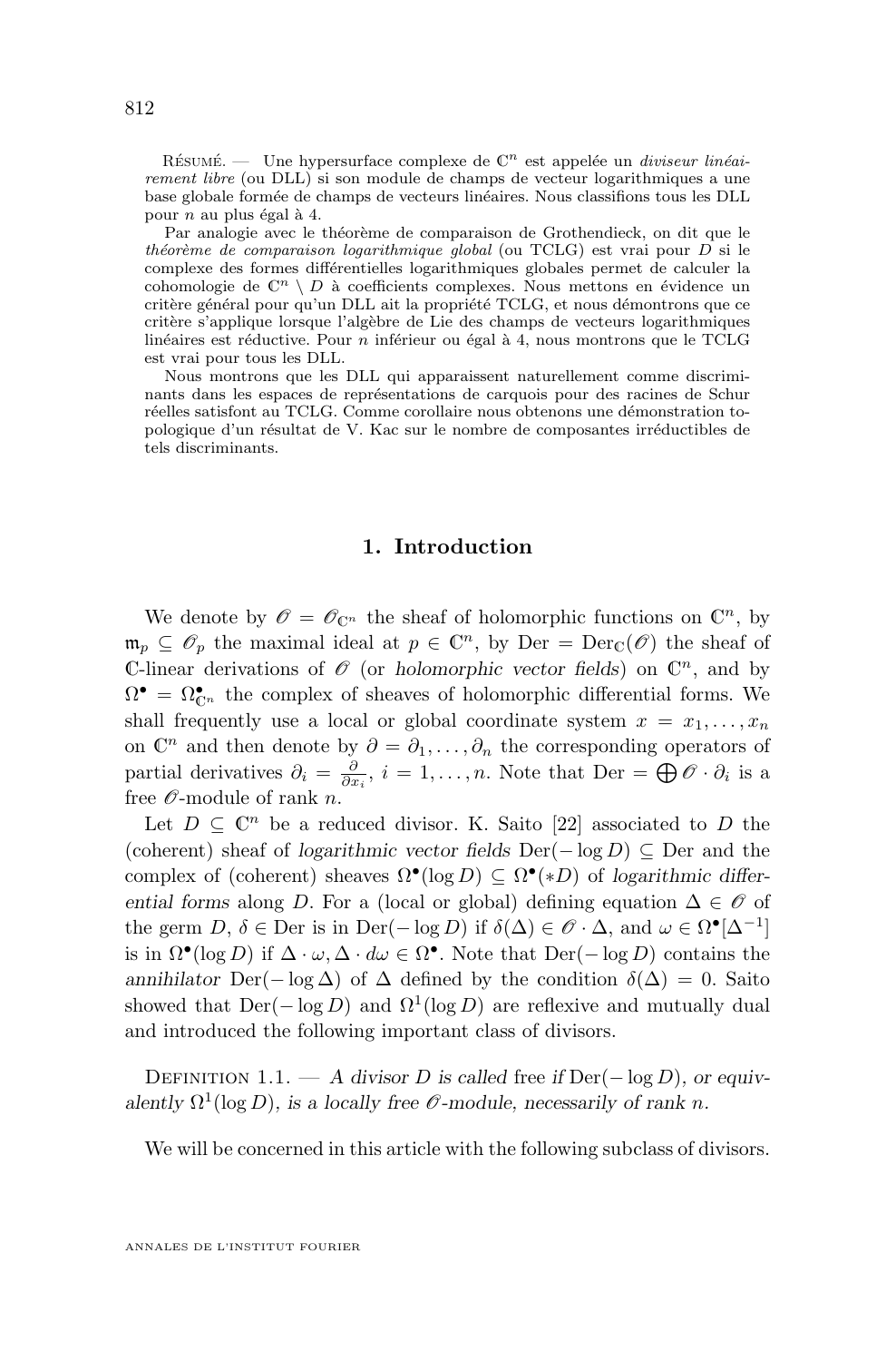<span id="page-3-0"></span>DEFINITION 1.2. — *A free divisor D is called linear if*  $\Gamma(\mathbb{C}^n, \text{Der}(-\log D))$ *admits a basis*  $\delta_1, \ldots, \delta_n$  *such that each*  $\delta_i$  *has linear coefficients with respect to the*  $\mathcal{O}$ *-basis*  $\partial_1, \ldots, \partial_n$  *of* Der *or equivalently each*  $\delta_i$  *is homogeneous of degree zero with respect to the standard degree defined by*  $\deg x_i = 1 = - \deg \partial_i$  *on the variables and generators of Der.* 

Saito's criterion [\[22,](#page-39-0) Thm. 1.8.(ii)] implies the following fundamental observation.

LEMMA 1.3. — *If*  $\delta_1, \ldots, \delta_n$  *is a basis of*  $\Gamma(\mathbb{C}^n, \text{Der}(-\log D))$  for a linear *free divisor* D, then the homogeneous polynomial  $\Delta = \det((\delta_i(x_i))_{i,i}) \in$  $\mathbb{C}[x]$  *of degree n* is a global defining equation for D.

Note that because  $Der(-\log D)$  can have no members of negative degree, D cannot be isomorphic to the product of  $\mathbb C$  with a lower dimensional divisor. It turns out that linear free divisors are relatively abundant; the authors believe that in the current paper and in [\[3\]](#page-38-0), recipes are given which allow the straightforward construction of more free divisors than have been described in the sum of all previous papers.

*Examples 1.4. —*

The normal crossing divisor  $D = \{x_1 \cdots x_n = 0\} \subseteq \mathbb{C}^n$  is a linear free divisor where

$$
x_1\partial_1,\ldots,x_n\partial_n
$$

is a basis of  $Der(-\log D)$ . Up to isomorphism it is the only example among hyperplane arrangements, cf. [\[20,](#page-39-0) Ch. 4].

In the space  $B_{2,3}$  of binary cubics, the discriminant D, which consists of binary cubics having a repeated root, is a linear free divisor. For  $f(u, v) =$  $xu^3 + yu^2v + zuv^2 + wv^3$  has a repeated root if and only if its Jacobian ideal does not contain any power of the maximal ideal  $(u, v)$ , and this in turn holds if and only if the four cubics

$$
u\partial_uf, v\partial_uf, u\partial_vf, v\partial_vf
$$

are linearly dependent. Writing the coefficients of these four cubics as the columns of the  $4 \times 4$  matrix

$$
A := \begin{pmatrix} 3x & 0 & y & 0 \\ 2y & 3x & 2z & y \\ z & 2y & 3w & 2z \\ 0 & z & 0 & 3w \end{pmatrix}
$$

we conclude that D has equation det  $A = 0$ . After division by 3 this determinant is

$$
-y^2z^2 + 4wy^3 + 4xz^3 - 18wxyz + 27w^2x^2.
$$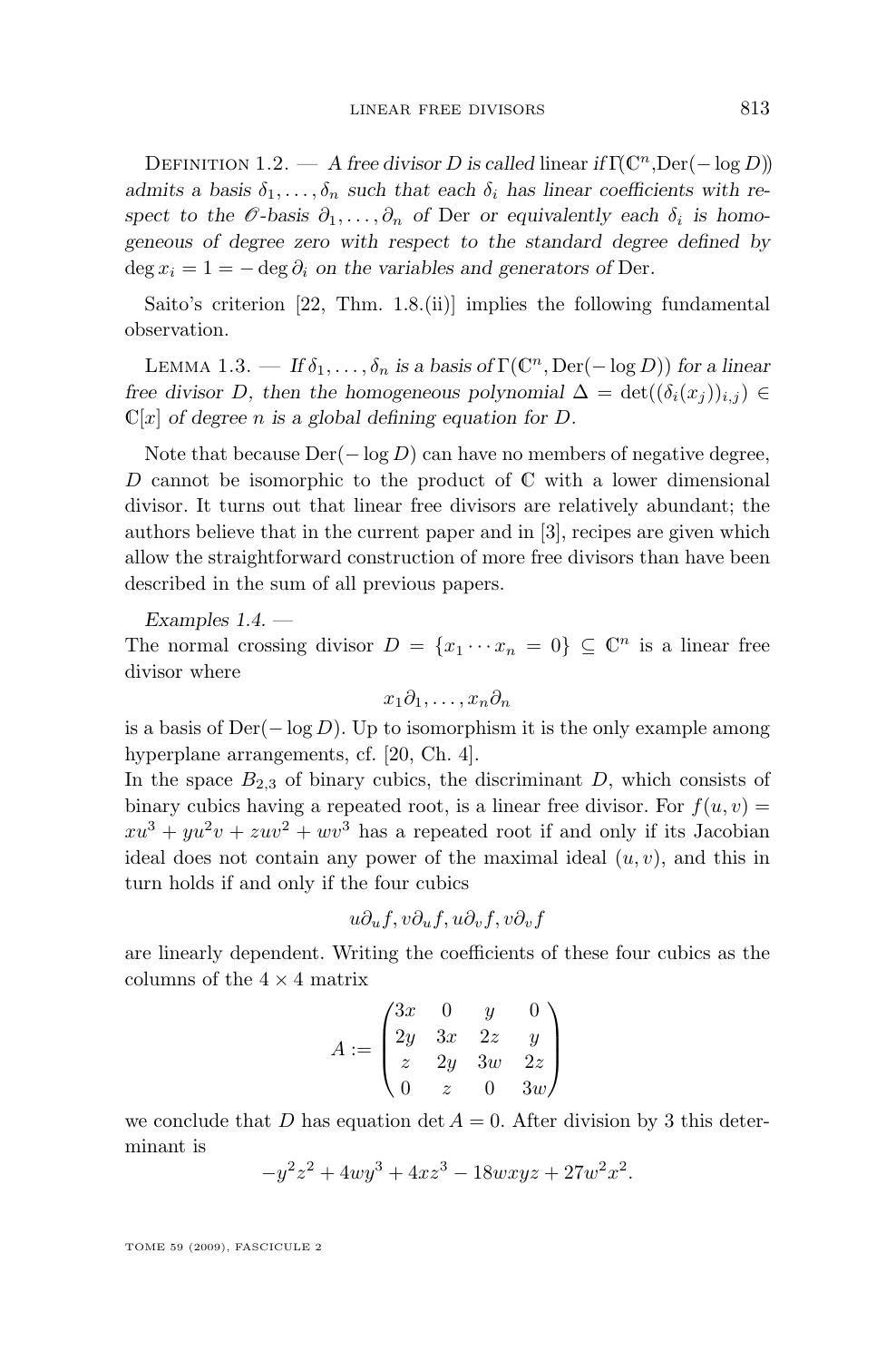<span id="page-4-0"></span>In fact each of the columns of this matrix determines a vector field in  $Der(-\log D)$ ; for the group Gl<sub>2</sub>(C) acts linearly on  $B_{2,3}$  by composition on the right, and, up to a sign, the four columns here are the infinitesimal generators of this action corresponding to a basis of  $\mathfrak{gl}_2(\mathbb{C})$ . Each is tangent to D, since the action preserves D.

Further examples of irreducible linear free divisors can be found (though not under this name) in the paper [\[23\]](#page-39-0) of Sato and Kimura. Besides our example, two, of ambient dimension 12 and 40, are described in [\[23,](#page-39-0) §5, Prop. 11, 15], and by repeated application of castling transformations, cf. [\[23,](#page-39-0) §2], it is possible to generate infinitely many more, of higher dimensions.

In Section [5](#page-15-0) of this paper we describe a number of further examples of linear free divisors, and in Section [6](#page-22-0) we prove some results about linear bases for the module  $\Gamma(\mathbb{C}^n, \text{Der}(-\log D))$ , and go on to classify all linear free divisors in dimension  $n \leq 4$ .

Linear free divisors provide a new insight into a conjecture of H. Terao [\[26,](#page-39-0) Conj. 3.1] relating the cohomology of the complement of certain divisors D to the cohomology of the complex  $\Omega^{\bullet}(\log D)$  of forms with logarithmic poles along D. For linear free divisors, the link between the complex  $\Gamma(\mathbb{C}^n, \Omega^{\bullet}(\log D))$  and  $H^*(\mathbb{C}^n \setminus D)$  can be understood as follows.

DEFINITION 1.5. — *For a linear free divisor D defined by*  $\Delta \in \mathbb{C}[x]$ *, we consider the subgroup*

$$
G_D := \{ A \in \mathrm{Gl}_n(\mathbb{C}) \mid A(D) = D \} = \{ A \in \mathrm{Gl}_n(\mathbb{C}) \mid \Delta \circ A \in \mathbb{C} \cdot \Delta \}
$$

with identity component  $G_{D}^{\circ}$  and Lie algebra  $\mathfrak{g}_{D}$ . We call D reductive *if*  $G_D^{\circ}$ , or equivalently  $\mathfrak{g}_D$ , is reductive.

It turns out that  $\mathbb{C}^n \setminus D$  is a single orbit of  $G^{\circ}_{D}$  with finite isotropy group, so  $H^*(\mathbb{C}^n \setminus D; \mathbb{C})$  is isomorphic to the cohomology of  $G_D^{\circ}$ ; this is explained in Section [2.](#page-7-0) Moreover,  $H^*(\Gamma(\mathbb{C}^n, \Omega^{\bullet}(\log D)))$  coincides with the Lie algebra cohomology of  $\mathfrak{g}_D$  with complex coefficients. For compact connected Lie groups  $G$ , a well-known argument shows that the Lie algebra cohomology coincides with the topological cohomology of the group. For linear free divisors the group  $G_D^{\circ}$  is never compact, but the isomorphism also holds good for the larger class of reductive groups, and for a significant class of linear free divisors,  $G_D^{\circ}$  is indeed reductive. In Section [3](#page-9-0) we prove our main result:

THEOREM 1.6. — If D is a reductive linear free divisor then  $(1.1)$  $(\Gamma(\mathbb{C}^n, \Omega^{\bullet}(\log D))) \simeq H^*(\mathbb{C}^n \setminus D; \mathbb{C}).$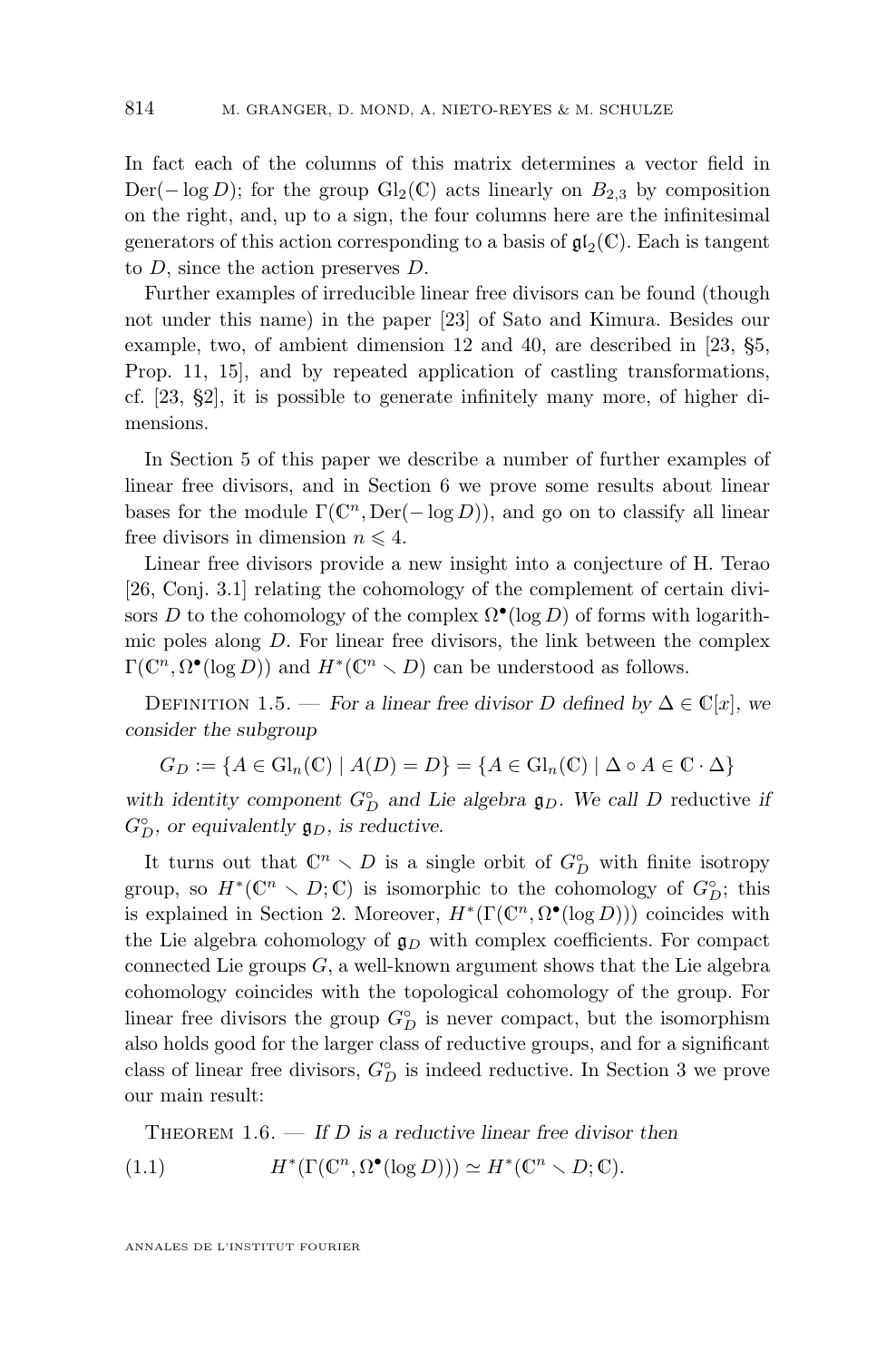<span id="page-5-0"></span>Among linear free divisors to which it applies are those arising as discriminants in representation spaces of quivers, as discussed in detail in [\[3\]](#page-38-0) and briefly in Section [4](#page-13-0) below.

Terao's conjecture remains open, though it has been answered in the affirmative for a very large class of arrangements in [\[29\]](#page-40-0), using a technique developed in [\[7\]](#page-39-0). For general free divisors, a local result from which the global isomorphism of [\(1.1\)](#page-4-0) follows holds when imposing the following additional hypothesis.

DEFINITION 1.7. — A divisor D is called quasihomogeneous at  $p \in D$  if *the germ*  $(D, p)$  *admits a local defining equation*  $\Delta \in \mathcal{O}_p$  *that is weighted homogeneous with respect to weights*  $w_1, \ldots, w_n \in \mathbb{Q}_+$  *in some local coordinate system*  $x_1, \ldots, x_n$  *centred at p. Dividing*  $w_1, \ldots, w_n$  *by the weighted degree of*  $\Delta$ *, note that the preceding condition means that*  $\chi(\Delta) = \Delta$  *where*  $\chi = \sum_{i=1}^{n} w_i x_i \partial_i \in \text{Der}(-\log D)_p$ . *D* is called locally quasihomogeneous *if it is quasihomogeneous at* p *for all* p ∈ D*. We say* homogeneous *instead of* quasihomogeneous *if*  $w = 1, \ldots, 1$ .

THEOREM 1.8 ([\[7\]](#page-39-0)). — Let  $D \subseteq \mathbb{C}^n$  be a locally quasihomogeneous free *divisor, let*  $U = \mathbb{C}^n \setminus D$ *, and let*  $j : U \to \mathbb{C}^n$  *be inclusion. Then the de Rham morphism*

 $(1.2)$  $\mathcal{L}_X(\log D) \to \mathrm{R}j_*\mathbb{C}_U$ 

*is a quasi-isomorphism.*

Grothendieck's *Comparison Theorem* [\[12\]](#page-39-0) asserts that a similar quasiisomorphism holds for any divisor  $D$ , if instead of logarithmic poles we allow meromorphic poles of arbitrary order along D. Because of this similarity, we refer to the quasi-isomorphism of (1.2) as the Logarithmic Comparison Theorem (LCT) and to the global isomorphism [\(1.1\)](#page-4-0) as the Global Logarithmic Comparison Theorem (GLCT). Several authors have further investigated the range of validity of LCT, and established interesting links with the theory of  $\mathscr{D}$ -modules, in particular in [\[4\]](#page-38-0), [\[6\]](#page-39-0), [\[11\]](#page-39-0), [\[27\]](#page-40-0), and [\[28\]](#page-40-0).

Local quasihomogeneity was introduced in [\[7\]](#page-39-0) as a technical device to make possible an inductive proof of the isomorphism in 1.8. Subsequently it turned out to have a deeper connection with the theorem. In particular by [\[5\]](#page-38-0), for plane curves the logarithmic comparison theorem holds if and only if all singularities are quasihomogeneous. The situation in higher dimensions remains unclear. There is as yet no counterexample to the conjecture that LCT is equivalent to the following weaker condition.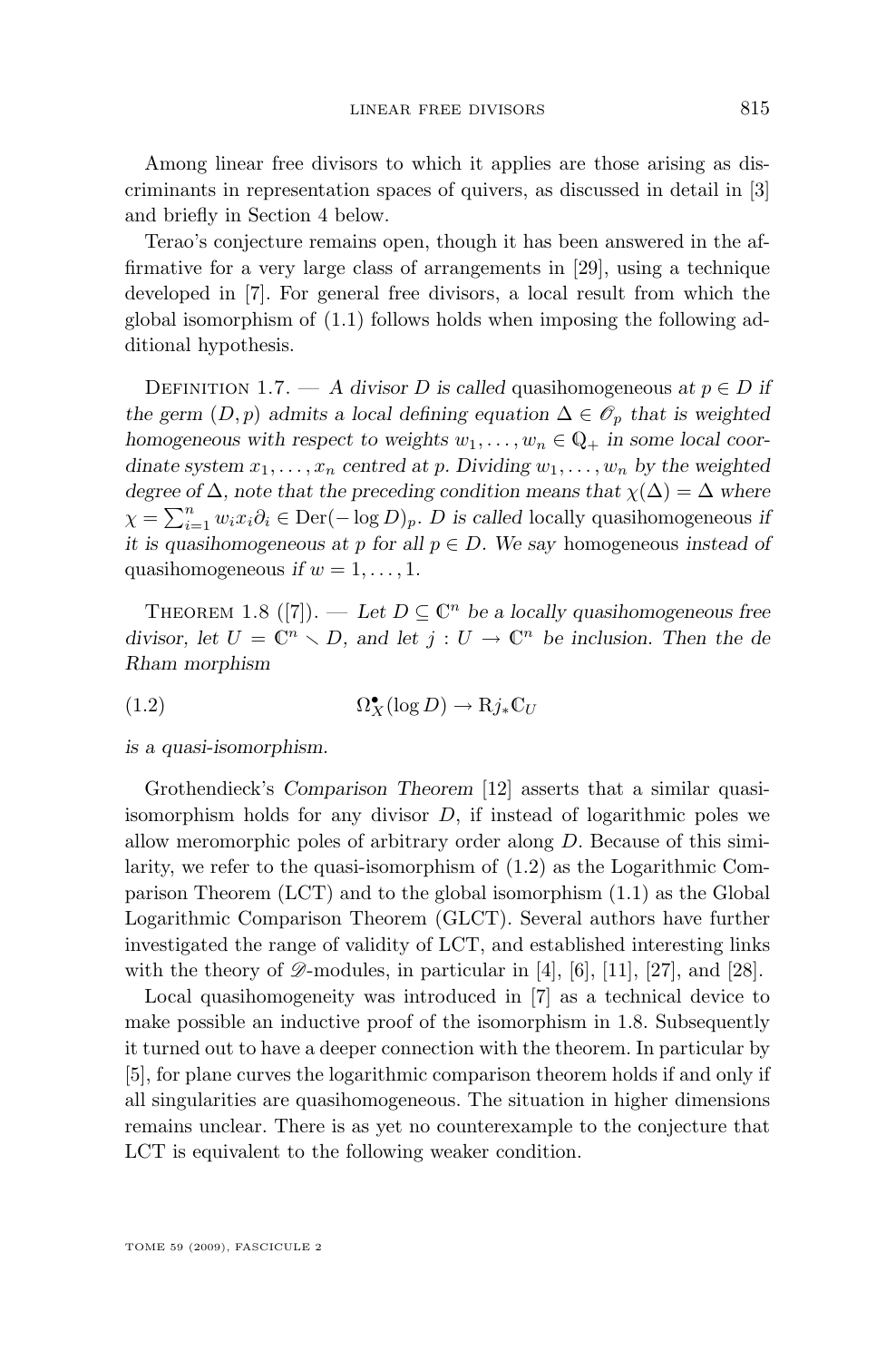DEFINITION 1.9. — A divisor D is called Euler homogeneous at  $p \in D$ *if there is a germ of vector field*  $\chi \in \mathfrak{m}_p \cdot \text{Der}_p$  *such that*  $\chi(\Delta) = \Delta$  *for some local defining equation*  $\Delta \in \mathcal{O}_p$  *of the germ*  $(D, p)$ *. In this case,*  $\chi$  *is called an* Euler vector field *for* D *at* p*.* D *is called* strongly Euler homogeneous *if it is Euler homogeneous at p for all*  $p \in D$ .

*Remark 1.10. —* The Euler homogeneity of D is independent of the choice of an equation. If  $\chi$  is an Euler vector field at p for D defined by  $\Delta \in \mathscr{O}_p$ , and  $u \in \mathscr{O}_p^*$  is a unit, then the defining equation  $u\Delta$  of D at p satisfies an equation

$$
(\chi(u) + u)^{-1}u\chi(u\Delta) = (\chi(u) + u)^{-1}(\chi(u) + u)u\Delta = u\Delta
$$

with Euler vector field  $(\chi(u) + u)^{-1}u\chi$ .

In Section [7](#page-28-0) we examine the examples described in Sections [5](#page-15-0) and [6](#page-22-0) with respect to local quasihomogeneity and strong Euler homogeneity. It turns out that all linear free divisors in dimension  $n \leq 4$  are locally quasihomogeneous and there is no linear free divisor which we know not to be strongly Euler homogeneous. The optimistic reader could therefore conjecture that all linear free divisors are strongly Euler homogeneous, and also fulfil LCT and so also GLCT. We do not know any counter-example to these statements.

In Subsection [7.1](#page-32-0) we give examples of quivers Q and dimension vectors d for which the discriminant in  $\text{Rep}(Q, d)$  is a linear free divisor but is not locally quasihomogeneous. In such cases Theorem [1.8](#page-5-0) therefore does not apply, but Theorem [1.6](#page-4-0) does.

In Subsection [7.2,](#page-35-0) we show that a linear free divisor does not need to be reductive for LCT to hold. However we do not know whether reductiveness of the group implies LCT for linear free divisors. The property of being a linear free divisor is not local, and our proof of GLCT here is quite different from the proof of LCT in [\[7\]](#page-39-0).

The fact that linear free divisors in  $\mathbb{C}^n$  arise as the complement of the open orbit of an *n*-dimensional connected algebraic subgroup of  $Gl_n(\mathbb{C})$ , means that there is some overlap between the topic of this paper and of the paper [\[23\]](#page-39-0), where Sato and Kimura classify irreducible *prehomogeneous vector spaces*, that is, triples  $(G, \rho, V)$ , where  $\rho$  is an irreducible representation of the algebraic group  $G$  on  $V$ , in which there is an open orbit. However, the hypothesis of irreducibility means that the overlap is slight. Any linear free divisor arising as the complement of the open orbit in an irreducible prehomogeneous vector space is necessarily irreducible by [\[23,](#page-39-0) §4, Prop. 12], whereas among our examples and in our low-dimensional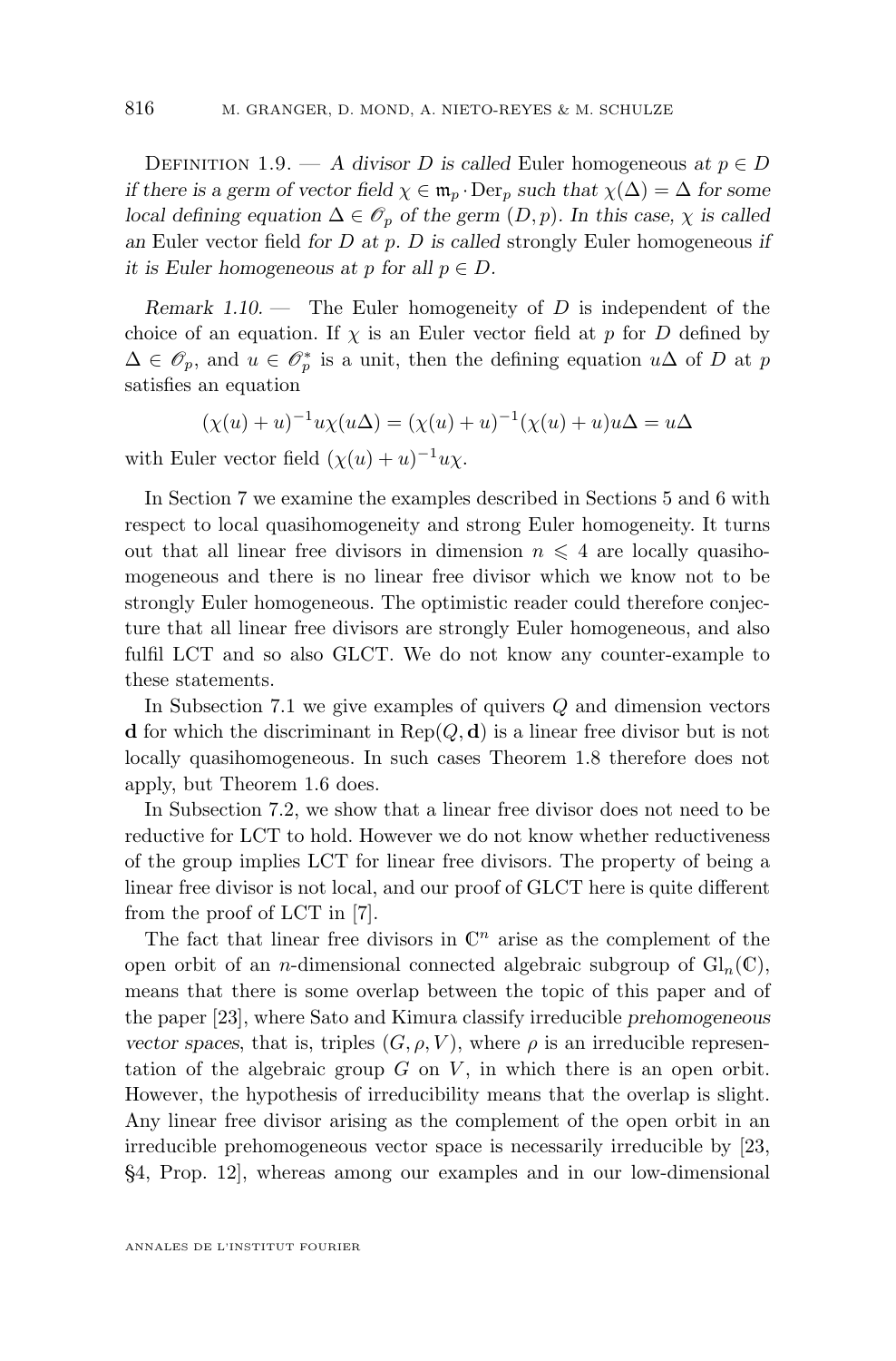<span id="page-7-0"></span>classification (in Section [6\)](#page-22-0) all the linear free divisors except one (Example  $1.4(1.4)$  are reducible. Even where G is reductive, the passage from irreducible to reducible representations in this context is by no means trivial, including as it does substantial parts of the theory of representations of quivers.

#### **2.** Linear free divisors and subgroups of  $\text{Gl}_n(\mathbb{C})$

A degree zero vector field  $\delta \in \text{Der}$  can be identified with an  $n \times n$  matrix  $A = (a_{i,j})_{i,j} \in \mathbb{C}^{n \times n}$  by  $\delta = \sum_{i,j} x_i a_{i,j} \partial_j = x A \partial^t$ . Under this identification, the commutator of square matrices corresponds to the Lie bracket of vector fields.

Let  $D \subseteq \mathbb{C}^n$  be a reduced divisor defined by a homogeneous polynomial  $\Delta \in \mathbb{C}[x]$  of degree d.

Definition 2.1. — *We denote by*

$$
\mathcal{L}_D := \{ x A \partial^t \mid x A \partial^t(\Delta) \in \mathbb{C} \cdot \Delta \} \subseteq \Gamma(\mathbb{C}^n, \mathrm{Der}(-\log D))
$$

*the Lie algebra of degree zero global logarithmic vector fields.*

Recall from Definition [1.2,](#page-2-0) that D is linear free if  $L_D$  contains a basis of  $Der(-\log D)$ , and recall  $G_D^{\circ}$  from Definition [1.5.](#page-4-0)

LEMMA 2.2. —  $G_{D}^{\circ}$  is an algebraic subgroup of  $Gl_n(\mathbb{C})$  and

$$
\mathfrak{g}_D = \{ A \mid xA^t \partial^t \in \mathcal{L}_D \}.
$$

*Proof.* — Clearly  $G_D$  is a subgroup of  $\mathrm{Gl}_n(\mathbb{C})$  and defined by a system of polynomial (determinantal) equations. Thus  $G_D$  and hence also  $G_D^{\circ}$  is an algebraic subgroup of  $\mathrm{Gl}_n(\mathbb{C})$ . The Lie algebra of  $G_D^{\circ}$  consists of all  $n \times n$ -matrices A such that

$$
\Delta \circ (I + A\varepsilon) = a(\varepsilon) \cdot \Delta \in \mathbb{C}[\varepsilon] \cdot \Delta
$$

where  $\mathbb{C}[\varepsilon] = \mathbb{C}[t]/\langle t^2 \rangle \ni [t] =: \varepsilon$ . Taylor expansion of this equation with respect to  $\varepsilon$  yields

$$
\Delta + \partial(\Delta) \cdot A \cdot x^t \cdot \varepsilon = (a(0) + a'(0) \cdot \varepsilon) \cdot \Delta
$$

and hence  $a(0) = 1$  and, by transposing the  $\varepsilon$ -coefficient,  $xA<sup>t</sup>\partial^t \in L_D$ . The argument can be reversed to prove the converse by setting

$$
a(\varepsilon) := 1 + (xA^t \partial^t(\Delta)/\Delta) \cdot \varepsilon.
$$

 $\Box$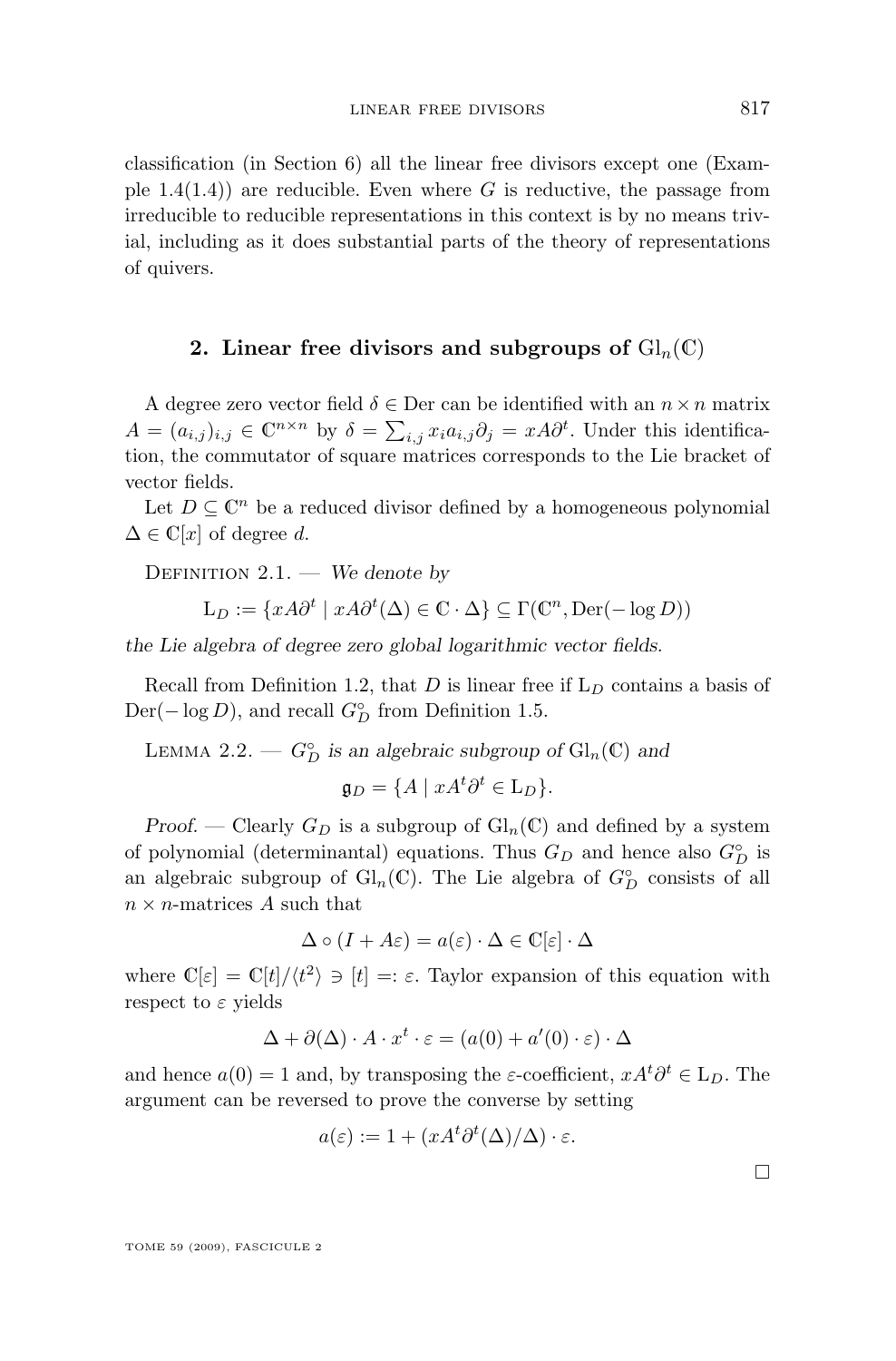<span id="page-8-0"></span>LEMMA 2.3. — The complement  $\mathbb{C}^n \setminus D$  of a linear free divisor is an *orbit of*  $G_D^{\circ}$  *with finite isotropy groups.* 

*Proof.* — For  $p \in \mathbb{C}^n$ , the orbit  $G^{\circ}_D \cdot p$  is a smooth locally closed subset of  $\mathbb{C}^n$  whose boundary is a union of strictly lower dimensional orbits, cf. [\[14,](#page-39-0) Prop. 8.3. The orbit map  $G_D^{\circ} \to G_D^{\circ} \cdot p$  sends  $I_n + A\varepsilon$  to  $p + pA^t \varepsilon$  and induces a tangent map

(2.1) 
$$
\mathfrak{g}_D \twoheadrightarrow T_p(G_D^\circ \cdot p), \quad A \mapsto pA^t.
$$

For  $p \notin D$ , Der( $-\log D(p)$  and hence also  $L_D(p)$  is *n*-dimensional. Then by Lemma [2.2](#page-7-0) and (2.1)  $T_p G^{\circ}_{D} \cdot p$  and hence  $G^{\circ}_{D} \cdot p$  are *n*-dimensional which implies the finiteness of the isotropy group of  $p$  in  $G_D^{\circ}$ . As this holds for all  $p \notin D$ , the boundary of  $G_D^{\circ} \cdot p$  must be D and then  $G_D^{\circ} \cdot p = \mathbb{C}^n \setminus D$ .  $\Box$ 

Reversing our point of view we might try to find algebraic subgroups  $G \subseteq \mathrm{Gl}_n(\mathbb{C})$  that define linear free divisors. This requires by definition that  $G$  is *n*-dimensional and connected and by Lemma [2.3](#page-7-0) that there is an open orbit. The complement  $D$  is then a candidate for a free divisor. Indeed D is a divisor: comparing with (2.1), D is defined by the *discriminant determinant*

$$
\Delta = \det \begin{pmatrix} A_1 x^t & \cdots & A_n x^t \end{pmatrix}
$$

where  $A_1, \ldots, A_n$  is a basis of the Lie algebra g of G and we denote by  $f =$  $\Delta_{\text{red}}$  the reduced equation of D. As the entries of the defining polynomial are linear,  $\Delta$  is a homogeneous polynomial of degree n. Thus, if  $\Delta$  is not reduced, D can not be linear free. We shall see examples where this happens in the next section. On the other hand, Saito's criterion [\[22,](#page-39-0) Lem. 1.9] shows the following.

Lemma 2.4. — *Let the* n*-dimensional algebraic group* G *act linearly on*  $\mathbb{C}^n$  with an open orbit. If  $\Delta$  *is reduced then* D *is a linear free divisor.*  $\Box$ 

As a first step towards our main result, we now describe the cohomology of  $\mathbb{C}^n \setminus D$  in terms of  $G_D^{\circ}$ .

PROPOSITION 2.5. — *Suppose that*  $D \subseteq \mathbb{C}^n$  *is a linear free divisor and let*  $G_{D,p}^{\circ}$  *be the (finite) isotropy group of*  $p \in \mathbb{C}^n \setminus D$  *in*  $G_D^{\circ}$ *. Then* 

$$
H^*(\mathbb{C}^n \setminus D; \mathbb{C}) = H^*(G_D^{\circ}; \mathbb{C})^{G_{D,p}^{\circ}} = H^*(G_D^{\circ}; \mathbb{C}).
$$

*Proof.* — By Lemma [2.3,](#page-7-0)  $\mathbb{C}^n \setminus D \cong G_D^{\circ}/G_{D,p}^{\circ}$  with finite  $G_{D,p}^{\circ}$  and the first equality follows. The second equality holds because  $G_D^{\circ}$  is path connected, which means that left translation by  $g \in G_{D,p}^{\circ}$  is homotopic to the identity and thus induces the identity map on cohomology.  $\Box$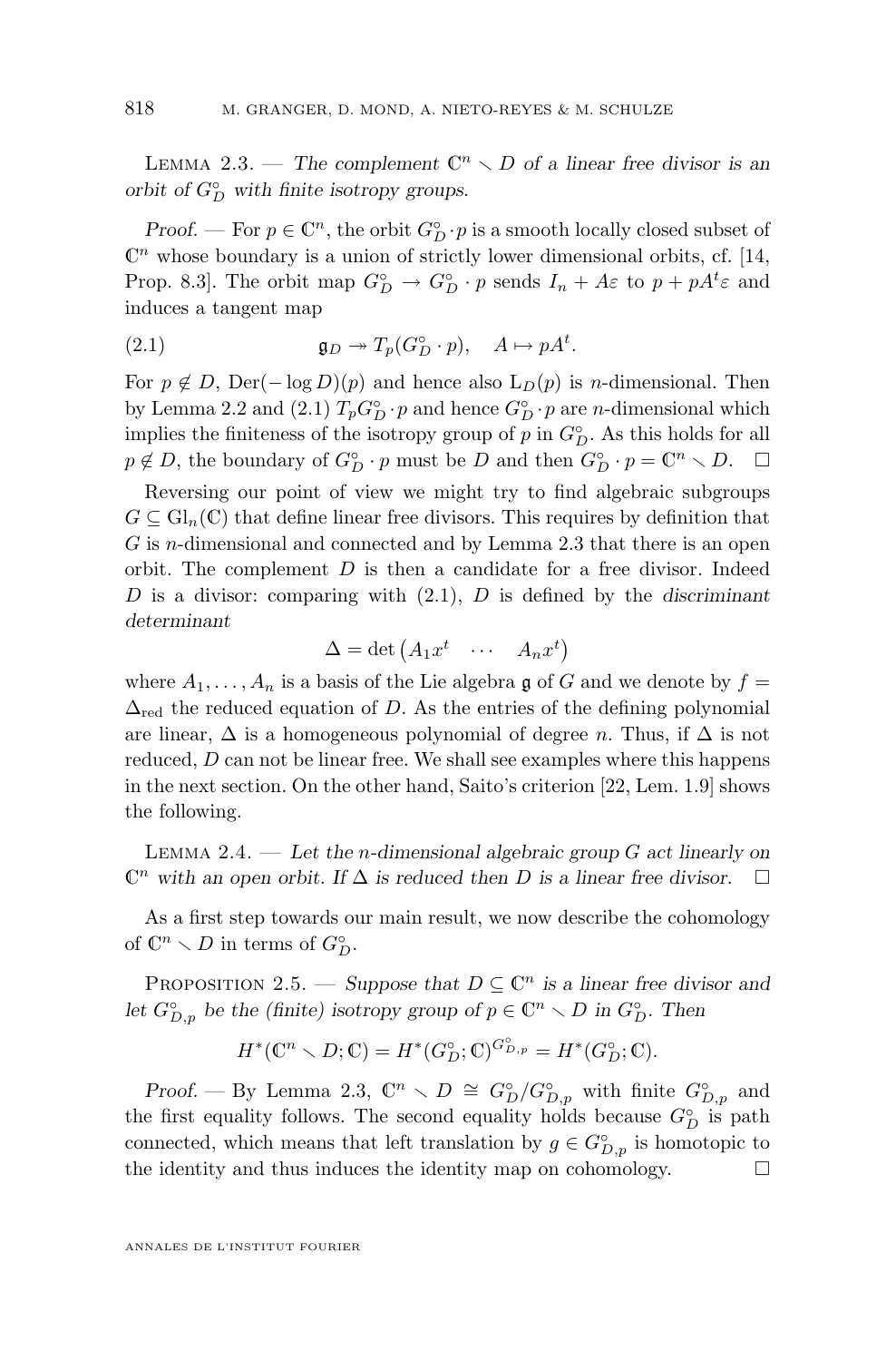<span id="page-9-0"></span>*Remark 2.6. —* The argument for the second equality also shows that if  $G_D^{\circ}$  is a finite quotient of the connected Lie group G then  $H^*(\mathbb{C}^n \smallsetminus D; \mathbb{C}) \simeq$  $H^*(G;\mathbb{C})$ . We will use this below in calculating the cohomology of  $\mathbb{C}^n \setminus D$ .

#### **3. Cohomology of the complement and Lie algebra cohomology**

Let  $\mathfrak g$  be a Lie algebra. The complex of Lie algebra cochains with coefficients in the complex representation V of  $\mathfrak g$  has kth term  $\bigwedge_{\mathbb C}^k \text{Hom}_{\mathbb C}(\mathfrak g,V) \cong$  $\text{Hom}_{\mathbb{C}}(\bigwedge_{\mathbb{C}}^{k} \mathfrak{g}, V)$ , and differential  $d_L : \bigwedge_{\mathbb{C}}^{k} \text{Hom}(\mathfrak{g}, V) \to \bigwedge_{\mathbb{C}}^{k+1} \text{Hom}(\mathfrak{g}, V)$ defined by

$$
(d_L \omega)(v_1 \wedge \cdots \wedge v_{k+1})
$$
  
=  $\sum_{i < j} (-1)^{i+j} \omega([v_i, v_j] \wedge v_1 \cdots \wedge \widehat{v_i} \wedge \cdots \wedge \widehat{v_j} \wedge \cdots \wedge v_{k+1})$   
+  $\sum_i (-1)^{i+1} v_i \cdot \omega(v_1 \wedge \cdots \wedge \widehat{v_i} \wedge \cdots \wedge v_{k+1}).$ 

The cohomology of this complex is the *Lie algebra cohomology* of g with coefficients in V and will be denoted  $H^*_{A}(\mathfrak{g};V)$ .

The exterior derivative of a differential k-form satisfies an identical formula:

$$
\begin{aligned}\n d\omega(\chi_1 \wedge \cdots \wedge \chi_{k+1}) \\
 &= \sum_{i < j} (-1)^{i+j} \omega([\chi_i, \chi_j] \wedge \chi_1 \wedge \cdots \wedge \widehat{\chi_i} \wedge \cdots \wedge \widehat{\chi_j} \wedge \cdots \wedge \chi_{k+1}) \\
 &\quad + \sum_i (-1)^{i+1} \chi_i \cdot \omega(\chi_1 \wedge \cdots \wedge \widehat{\chi_i} \wedge \cdots \wedge \chi_{k+1}).\n \end{aligned}
$$

Here the  $\chi_i$  are vector fields.

When D is a free divisor and  $V = \mathscr{O}_p$  for some  $p \in D$ , it is tempting to conclude from the comparison of  $(3.1)$  and  $(3.2)$  that the complex  $\Omega^{\bullet}(\log D)$  coincides with the complex of Lie algebra cohomology, with coefficients in  $\mathscr{O}_p$ , of the Lie algebra Der(- $\log D$ )<sub>p</sub>. For  $\Omega^1(\log D)_p$  is the dual of Der( $-\log D$ )<sub>p</sub>, and  $\Omega^k(\log D) = \bigwedge^k \Omega^1(\log D)$ . However, this identification is incorrect, since, in the complex  $\Omega^{\bullet}(\log D)$ , both exterior powers and Hom are taken over the ring of coefficients  $\mathscr{O}$ , rather than over  $\mathbb{C}$ , as in the complex of Lie algebra cochains. The cohomology of  $\Omega^{\bullet}(\log D)_p$ is instead the *Lie algebroid* cohomology of  $Der(-\log D)_p$  with coefficients in  $\mathcal{O}_p$ . Nevertheless, when D is a linear free divisor, there is the following important link between these two complexes.

Recall  $L<sub>D</sub>$  from Definition [2.1.](#page-7-0)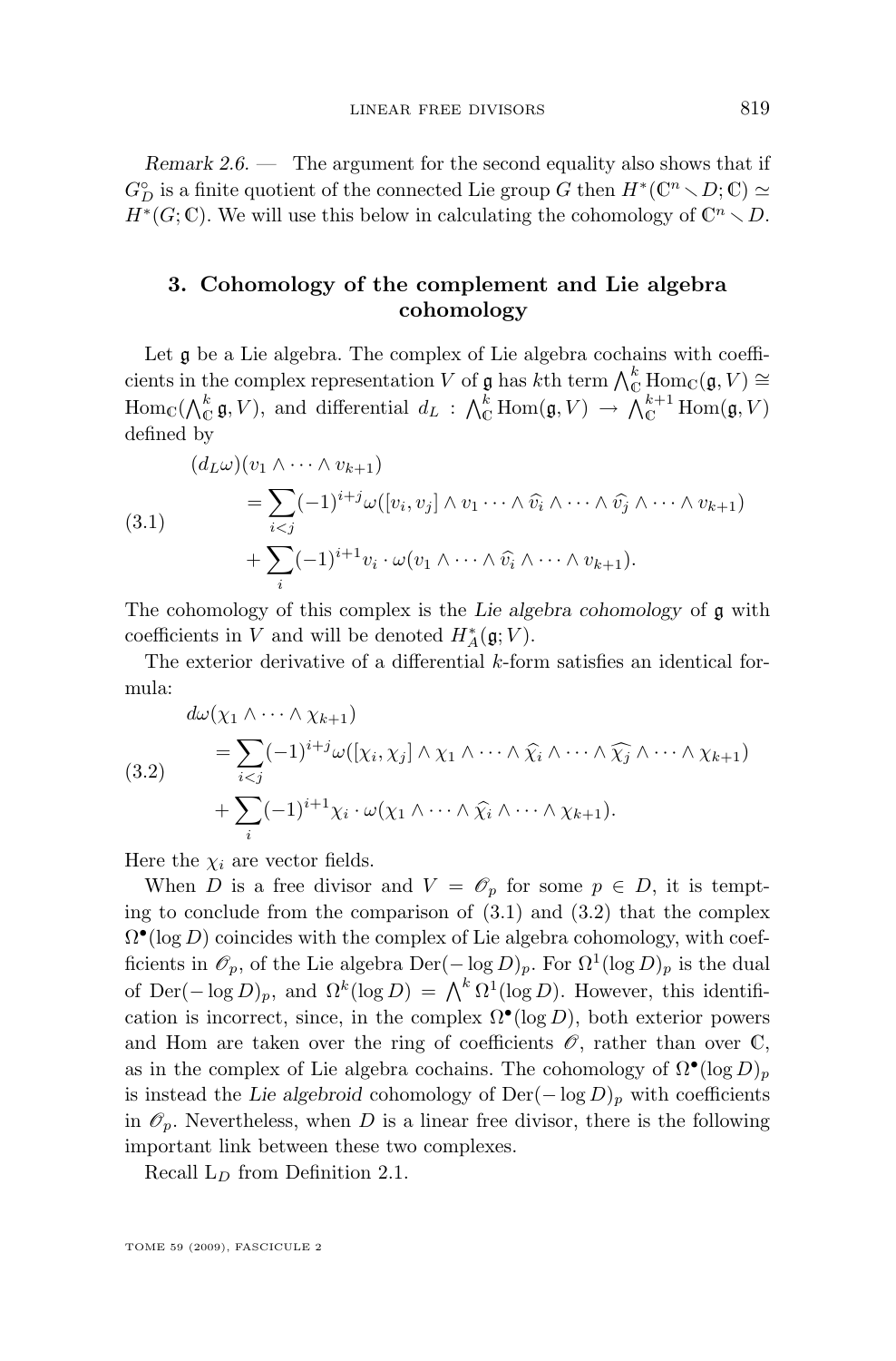<span id="page-10-0"></span>Lemma 3.1. — *Let* D *be a linear free divisor. The complex*

 $\Gamma(\mathbb{C}^n, \Omega^\bullet(\log D))_0$ 

*of global homogeneous differential forms of degree zero coincides with the* complex  $\bigwedge_{\mathbb{C}}^{\bullet}$  Hom $(L_D, \mathbb{C})$  of Lie algebra cochains with coefficients in  $\mathbb{C}$ .

*Proof. —* First we establish a natural isomorphism between the corresponding terms of the two complexes. We have

$$
\Omega^1(\log D) = \text{Hom}_{\mathscr{O}}(\text{Der}(-\log D), \mathscr{O}) = \text{Hom}_{\mathscr{O}}(\mathcal{L}_D \otimes_{\mathbb{C}} \mathscr{O}, \mathscr{O})
$$
  
= 
$$
\text{Hom}_{\mathbb{C}}(\mathcal{L}_D, \mathbb{C}) \otimes_{\mathbb{C}} \mathscr{O}.
$$

Since  $\text{Hom}_{\mathbb{C}}(L_D, \mathbb{C})$  is purely of degree zero, and the degree zero part of  $\mathscr{O}$ consists just of C, the degree zero part of  $\Gamma(\mathbb{C}^n, \Omega^1(\log D))$  is

 $\Gamma(\mathbb{C}^n, \Omega^1(\log D))_0 = \text{Hom}_{\mathbb{C}}(\mathcal{L}_D, \mathbb{C}).$ 

Since moreover  $\Gamma(\mathbb{C}^n, \Omega^1(\log D))$  has no part of negative degree, it follows that

$$
\Gamma(\mathbb{C}^n,\Omega^k(\log D))_0=\Gamma\big(\mathbb{C}^n,\bigwedge_{\mathscr{O}}^k\Omega^1(\log D)\big)_0=\bigwedge_{\mathbb{C}}^k\mathrm{Hom}_{\mathbb{C}}(\mathcal{L}_D,\mathbb{C}).
$$

Next, we show that the coboundary operators are the same. Because we are working with constant coefficients, the second sum on the right in [\(3.1\)](#page-9-0) vanishes. Let  $\chi_1, \ldots, \chi_{k+1} \in L_D$ . Then for  $\omega \in \Gamma(\mathbb{C}^n, \Omega^k(\log D))_0$  and  $i \in \{1, \ldots, k+1\}, \ \omega(\chi_1 \wedge \cdots \wedge \widehat{\chi_i} \wedge \cdots \wedge \chi_{k+1})$  is a constant. It follows that the second sum on the right in [\(3.2\)](#page-9-0) vanishes. Thus, the coboundary operator  $d_L$  and the exterior derivative d coincide.

More generally let us consider weights  $w = w_1, \ldots, w_n \in \mathbb{Q}_+$  and assign the weight  $w_i$  (resp.  $-w_i$ ) to  $x_i$  and  $dx_i$  (resp. to  $\partial_i$ ). Then the set of homogeneous vector fields or differential forms of a given degree is well defined.

LEMMA 3.2. — Suppose that the divisor  $D \subseteq \mathbb{C}^n$  is quasihomogeneous with respect to weights  $w = w_1, \ldots, w_n \in \mathbb{Q}_+$ . Then the following holds *for any open set*  $U \subseteq \mathbb{C}^n$ *:* 

- (1) If  $\omega \in \Gamma(U, \Omega^k(\log D))$  is w-homogeneous, then  $L_{\chi}(\omega) = \deg_w(\omega)\omega$ , where  $L<sub>x</sub>$  *is the Lie derivative with respect the Euler vector field*  $\chi = \sum_{i=1}^n w_i x_i \partial_i.$
- (2) For any closed  $\omega \in \Gamma(U, \Omega^k(\log D))$  with decomposition  $\omega = \sum_{j \geq j_0}$  $\omega_j$  *into* w-homogeneous parts,  $\omega - \omega_0$  *is exact.*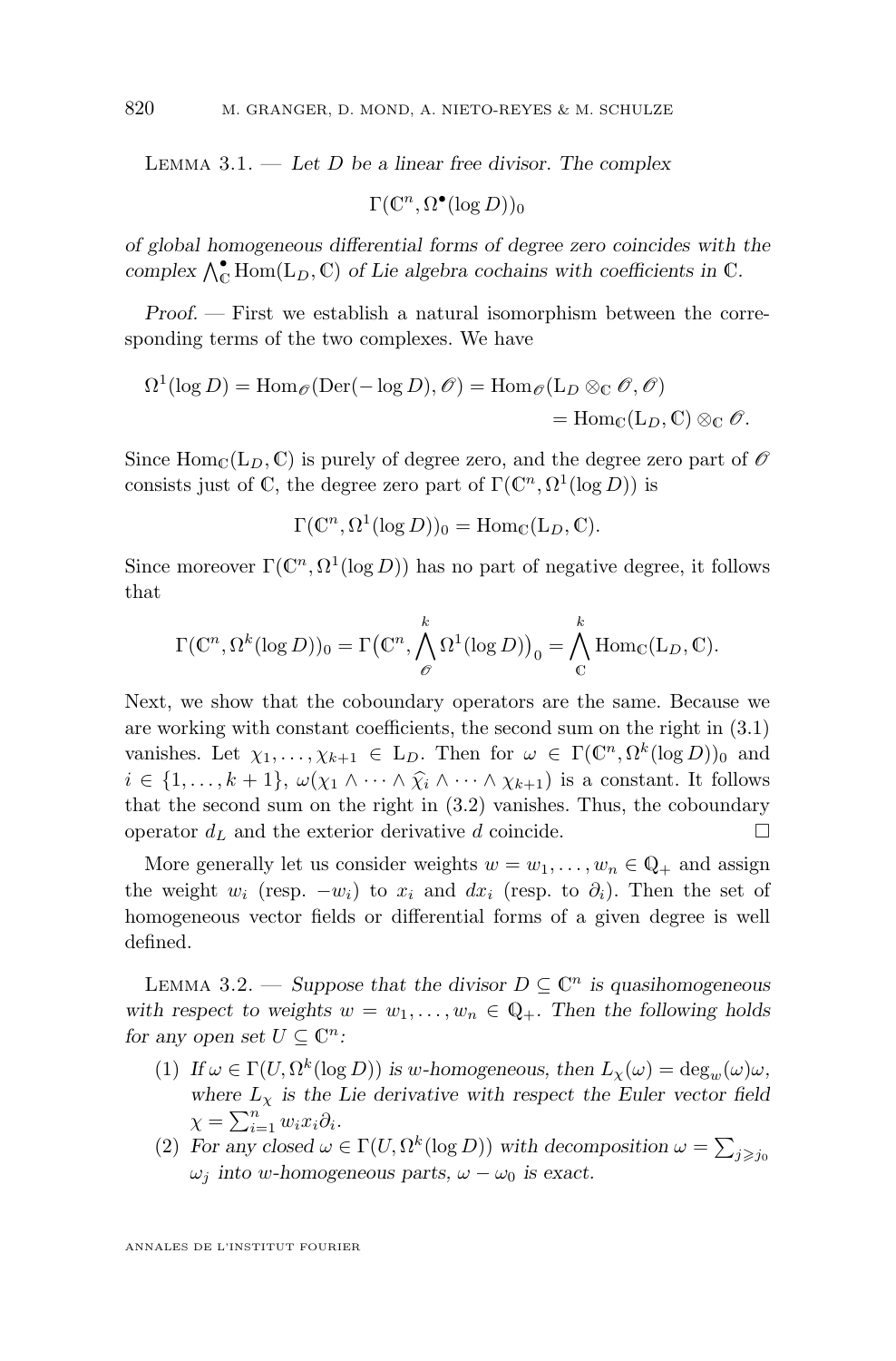<span id="page-11-0"></span>(3) *If*  $\Gamma(U, \Omega^k(\log D))_r \subseteq \Gamma(U, \Omega^k(\log D))$  *denotes the subspace of whomogeneous forms of* w*-degree* r*, then*

$$
\Gamma(U, \Omega^{\bullet}(\log D))_0 \hookrightarrow \Gamma(U, \Omega^{\bullet}(\log D))
$$

*is a quasi-isomorphism.*

*Proof. —*

- (1) is a straightforward calculation, using Cartan's formula  $L_{\chi}(\omega)$  =  $d\iota_{\chi}\omega + \iota_{\chi}d\omega$ , where  $\iota_{\chi}$  is contraction by  $\chi$ .
- (2) follows, for, if  $\omega$  is closed, so is  $\omega_j$  for every j, and thus

$$
\omega - \omega_0 = \sum_{0 \neq j \geq j_0} \omega_j = L_{\chi} \Big( \sum_{0 \neq j \geq j_0} \frac{\omega_j}{j} \Big) = d\big(\iota_{\chi} \Big( \sum_{0 \neq j \geq j_0} \frac{\omega_j}{j} \Big) \big).
$$

(3) is now an immediate consequence.

From Lemma [3.1](#page-9-0) and Lemma [3.2\(](#page-10-0)3) applied to  $U = \mathbb{C}^n$  we deduce the following

PROPOSITION 3.3. — Let  $D \subseteq \mathbb{C}^n$  be a linear free divisor. Then

$$
H^*(\Gamma(\mathbb{C}^n, \Omega^\bullet(\log D))) \cong H^*_A(\mathcal{L}_D; \mathbb{C}). \square
$$

Recall  $G_{D}^{\circ}$  and  $\mathfrak{g}_{D}$  from Definition [1.5.](#page-4-0) From Propositions [2.5](#page-8-0) and 3.3 we deduce

Corollary 3.4. — *The global logarithmic comparison theorem holds for a linear free divisor* D *if and only if*

(3.3) 
$$
H^*(G_D^\circ; \mathbb{C}) \cong H_A^*(\mathfrak{g}_D; \mathbb{C}).
$$

There is such an isomorphism if  $G$  is a connected compact real Lie group with Lie algebra  $\mathfrak g$  (which is not our situation here). Left translation around the group gives rise to an isomorphism of complexes

$$
T:\bigwedge^{\bullet} \mathfrak{g}^* \to \left(\Omega^{\bullet}(G)^G, d\right)
$$

where  $\mathfrak{g}^* = \text{Hom}_{\mathbb{R}}(\mathfrak{g}, \mathbb{R})$  and  $\Omega^{\bullet}(G)^G$  is the complex of left-invariant realvalued differential forms on G. Composing this with the inclusion

(3.4) 
$$
(\Omega^{\bullet}(G)^G, d) \to (\Omega^{\bullet}(G), d)
$$

and taking cohomology gives a morphism

(3.5) 
$$
\tau_G \colon H_A^*(\mathfrak{g}_D;\mathbb{R}) \to H^*(G;\mathbb{R}).
$$

TOME 59 (2009), FASCICULE 2

 $\Box$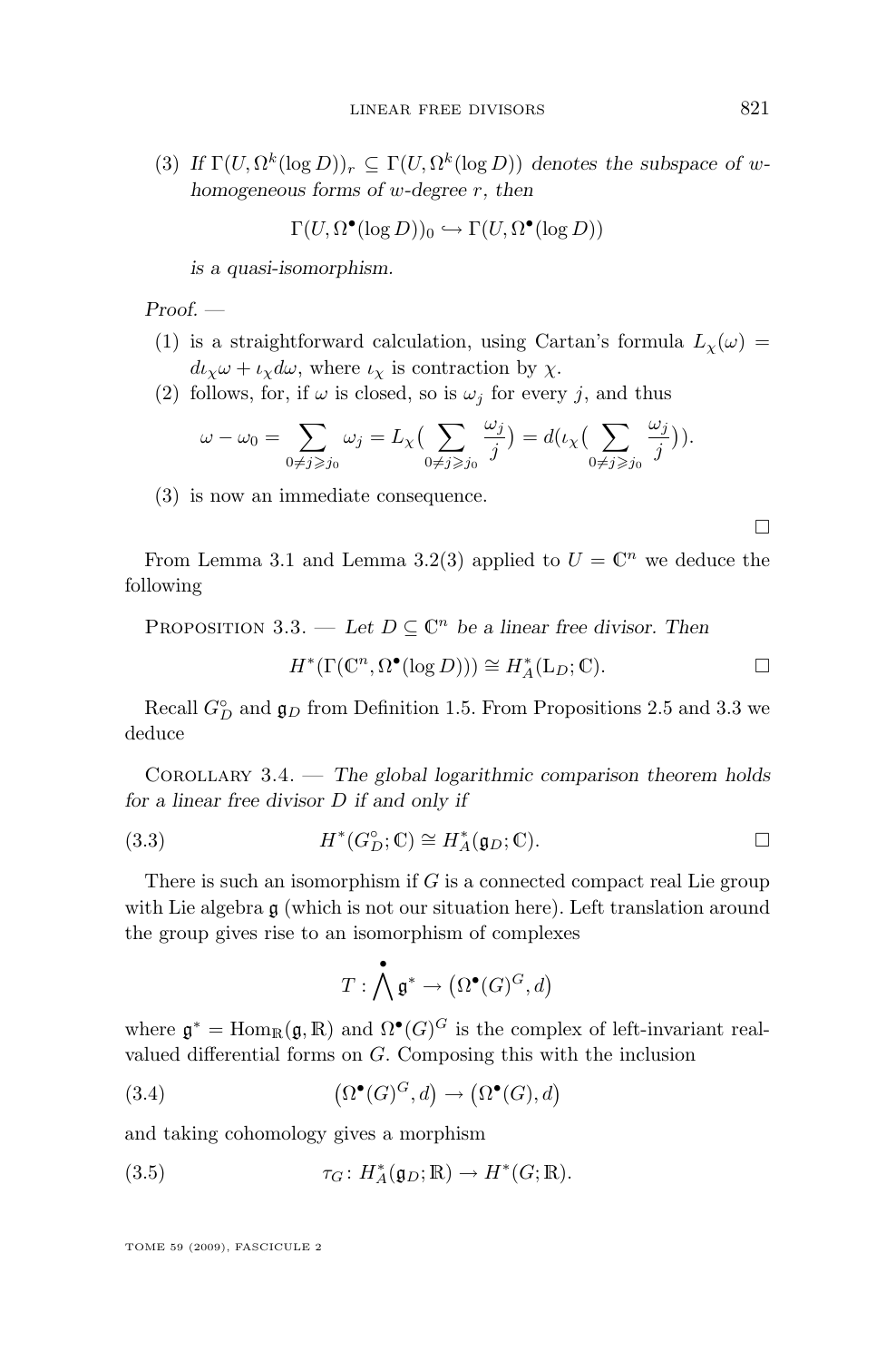<span id="page-12-0"></span>If G is compact, [\(3.5\)](#page-11-0) is an isomorphism. For from each closed k-form  $\omega$ we obtain a left-invariant closed k-form  $\omega_A$  by averaging:

$$
\omega_A := \frac{1}{|G|} \int_G \ell_g^*(\omega) d\mu_L,
$$

where  $\mu_L$  is a left-invariant measure and  $|G|$  is the volume of G with respect to this measure. As G is path-connected, for each  $g \in G \ell_q$  is homotopic to the identity, so  $\omega$  and  $\ell_g^*(\omega)$  are equal in cohomology. It follows from this that  $\omega$  and  $\omega_A$  are also equal in cohomology.

Of course, this does not apply directly in any of the cases discussed here, since  $G_D$  is not compact. Nevertheless if  $G_D$  is a reductive group, the complexified morphism [\(3.5\)](#page-11-0) is an isomorphism. We now briefly outline the necessary definitions. Let  $G_0$  be a compact Lie group. Then ([\[19,](#page-39-0) §5.4, Thm. 10])  $G_0$  has a faithful real representation. It follows ([\[19,](#page-39-0) §3.4, Thm. 5) that  $G_0$  has an affine real algebraic group structure. This allows its complexification.

DEFINITION 3.5. -

- (1) *The complex Lie algebra representation is* reductive *if it is the direct sum of a semi-simple ideal and a diagonalizable ideal.*
- (2) *The complex linear algebraic group* G *is* reductive *if its Lie algebra (representation) is reductive.*

The term "reductive" is due to the fact that these groups are characterised, among complex algebraic groups, by the complete reducibility of every finite-dimensional complex representation. Chapter 5 of [\[19\]](#page-39-0) establishes a bijection between compact Lie groups and reductive complex linear algebraic groups:

THEOREM 3.6 ([\[19,](#page-39-0) §5.2, Thm. 5]). — On any compact Lie group K *there exists a unique real algebraic group structure, whose complexification* K(C) *is reductive. Any reductive complex algebraic group possesses an algebraic compact real form (of which it is therefore the complexification).*  $\Box$ 

The significance of this notion for us derives from the following fact:

THEOREM 3.7 ([\[19,](#page-39-0)  $\S5.2$  Thm. 2]). — Let G be a complex reductive *algebraic group with an* n*-dimensional compact real form* K*. Then* G *is diffeomorphic to*  $K \times \mathbb{R}^n$ .

Corollary 3.8. — *If* G *is a connected reductive complex algebraic group with complex Lie algebra* g *then*

$$
H^*_{A}(\mathfrak{g};\mathbb{C})\simeq H^*(G;\mathbb{C}).
$$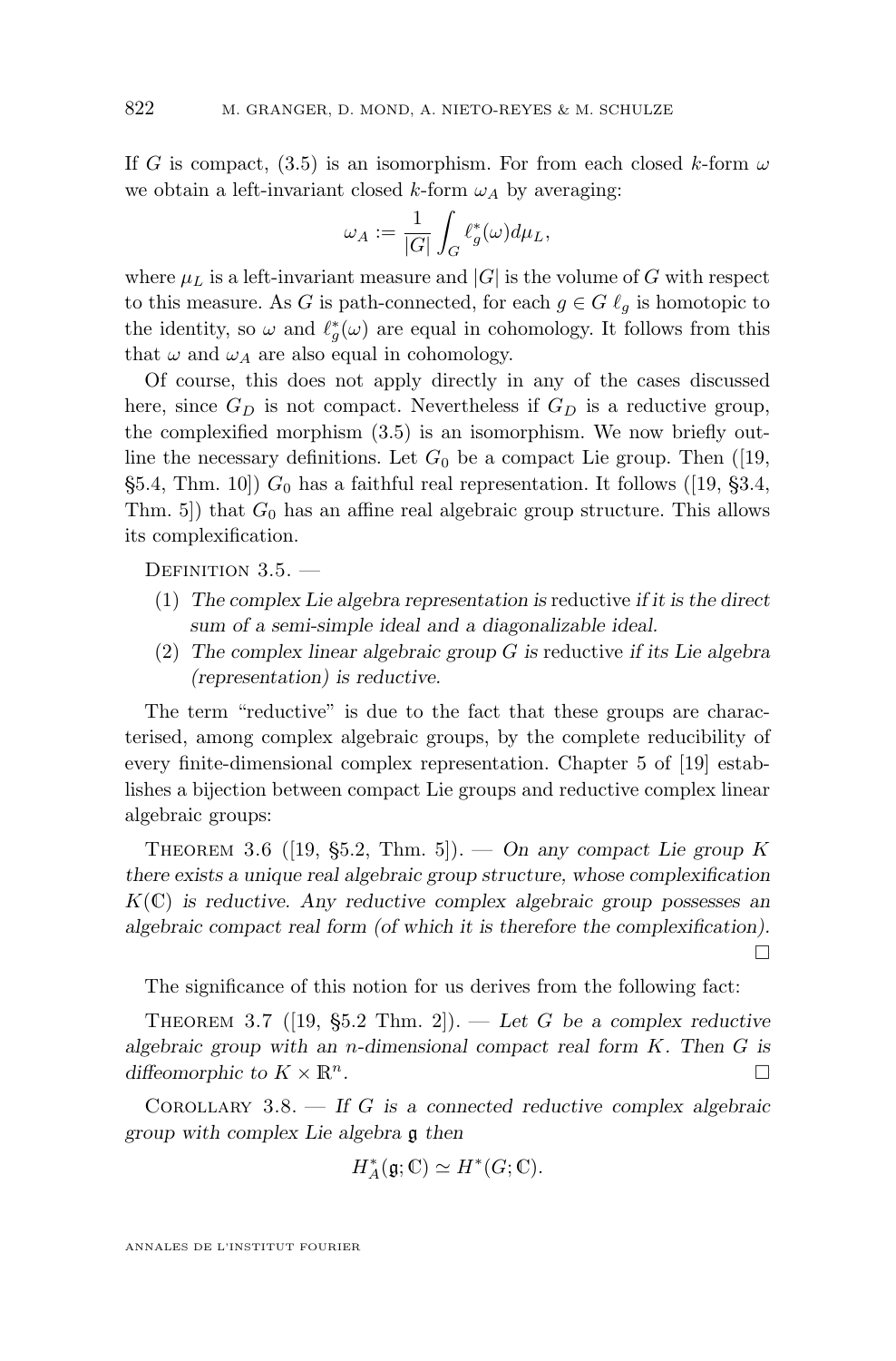<span id="page-13-0"></span>*Proof.* — Let K be a compact real form of G. By [3.7,](#page-12-0) inclusion of K into  $G = K(\mathbb{C})$  induces an isomorphism on cohomology. The Lie algebra g of G is the complexification of the Lie algebra  $\mathfrak k$  of K, so we have

$$
H_A^*(\mathfrak{g};\mathbb{C}) \simeq H^*(\mathfrak{k};\mathbb{R}) \otimes \mathbb{C} \simeq H^*(K;\mathbb{R}) \otimes \mathbb{C} \simeq H^*(K;\mathbb{C}) \simeq H^*(G;\mathbb{C}),
$$

where the second isomorphism comes from the isomorphism  $(3.5)$ .  $\Box$ 

From Corollary [3.4,](#page-11-0) Definition [3.5,](#page-12-0) and Corollary [3.8](#page-12-0) we now conclude Theorem [1.6](#page-4-0) as announced in the introduction: the Global Logarithmic Comparison Theorem holds for all reductive linear free divisors.

Using the reductiveness of the group  $\mathrm{Gl}_n(\mathbb{C})$ , we will show in the next section that the group  $G_D$  is reductive for divisors obtained as discriminants in the representation spaces of quivers. The subgroup  $B_n \subseteq \mathrm{Gl}_n(\mathbb{C})$  of upper triangular matrices is not reductive, and appears as the group  $G_D$  in Example [5.1](#page-15-0) which shows that reductivity is not necessary for the GLCT to hold.

#### **4. Linear free divisors in quiver representation spaces**

The following discussion summarises part of  $[3]$ . A quiver  $Q$  is a finite connected oriented graph; it consists of a set  $Q_0$  of nodes and a set  $Q_1$ of arrows joining some of them. For each arrow  $\varphi \in Q_1$  we denote by  $t\varphi$ (for "tail") and  $h\varphi$  (for "head") the nodes where it starts and finishes. A (complex) representation V of Q is a choice of complex vector space  $V_{\alpha}$ for each node  $\alpha \in Q_0$  and linear map  $V(\varphi): V_{t\varphi} \to V_{h\varphi}$  for each arrow  $\varphi \in Q_1$ . For a fixed *dimension vector* 

$$
\mathbf{d} = (d_{\alpha})_{\alpha \in Q_0} := (\dim V_{\alpha})_{\alpha \in Q_0}.
$$

and a choice of bases for the  $V_{\alpha}$ ,  $\alpha \in Q_0$ , the *representation space* of the quiver  $Q$  of dimension **d** is

$$
Rep(Q, \mathbf{d}) := \prod_{\varphi \in Q_1} Hom(\mathbb{C}^{d_{t\varphi}}, \mathbb{C}^{d_{h\varphi}}) \cong \prod_{\varphi \in Q_1} Hom(V_{t\varphi}, V_{h\varphi}).
$$

On this space the *quiver group*

$$
\mathrm{Gl}(Q,\mathbf{d}) := \prod_{\alpha \in Q_0} \mathrm{Gl}_{d_\alpha}(\mathbb{C}) \cong \prod_{\alpha \in Q_0} \mathrm{Gl}(V_\alpha)
$$

acts, by

(4.1) 
$$
\left( (g_{\alpha})_{\alpha \in Q_0} \cdot V \right)_{\varphi} := g_{h\varphi} V(\varphi) g_{t\varphi}^{-1}.
$$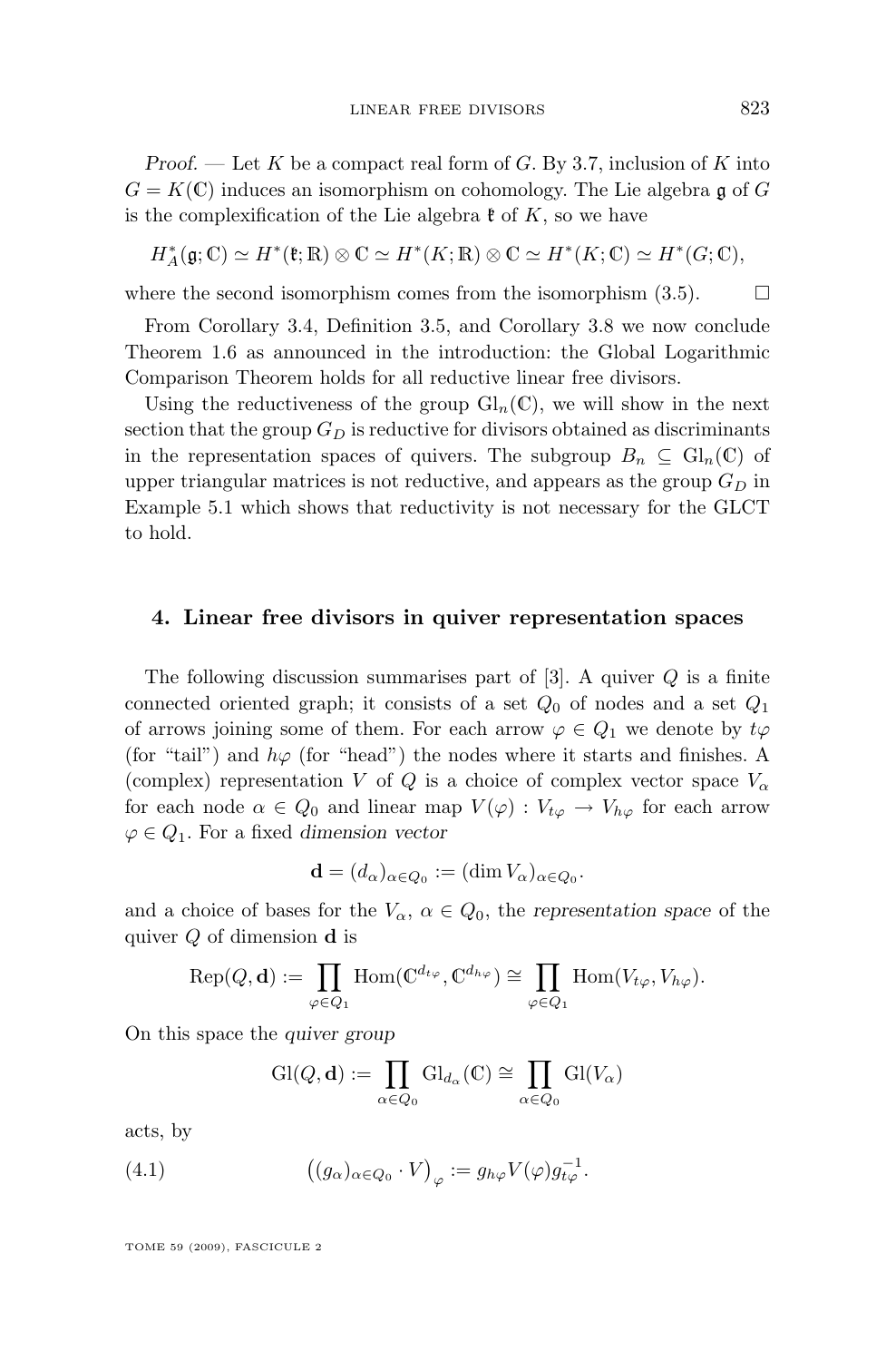This action factors through the group

(4.2) 
$$
Z := \mathbb{C}^* \cdot (I_{d_{\alpha}})_{\alpha \in Q_0} \subseteq Z(\mathrm{Gl}(Q,\mathbf{d}))
$$

in the center of  $Gl(Q, d)$  where  $I_{d_{\alpha}} \in Gl_{d_{\alpha}}(\mathbb{C})$  is the unit matrix. The group  $Gl(Q, d)/Z$  is reductive as, choosing a vertex  $x_0 \in Q_0$ , we can consider it as a central quotient

(4.3) 
$$
Gl(Q, d)/Z \cong \left( Sl_{d_{x_0}}(\mathbb{C}) \times \prod_{x \in Q_0 \setminus \{x_0\}} Gl_{d_x}(\mathbb{C}) \right) / (\mu_{d_{x_0}} \cdot \prod I_{d_x})
$$

where  $\mu_k \subseteq \mathbb{C}^*$  denotes the cyclic subgroup of order k. It acts faithfully on  $\text{Rep}(Q, \mathbf{d})$ . For  $\text{Rep}(Q, \mathbf{d})$  and  $\text{Gl}(Q, \mathbf{d})/Z$  to play the role of  $\mathbb{C}^n$  and  $G_D$ as in Section [2,](#page-7-0) we must require

(4.4) 
$$
\sum_{n \in N} d_n^2 - \sum_{\varphi \in A} d_{t\varphi} d_{h\varphi}
$$

$$
= \dim_{\mathbb{C}} Gl(Q, \mathbf{d}) - \dim_{\mathbb{C}} Rep(Q, \mathbf{d}) = \dim Z = 1.
$$

But this equality is not yet sufficient: it is also necessary that  $Gl(Q, d)/Z$ has an open orbit. This occurs if the general representation in  $\text{Rep}(Q, \mathbf{d})$ is indecomposable. If both this last condition and  $(4.4)$  hold, **d** is called a *real Schur root* of Q. In this case, there is a single open orbit, and the *discriminant determinant* ∆ defines its complement D, a divisor called the *discriminant*. This is the consequence of a result due to Kraft and Riedtmann [\[17,](#page-39-0) §2.6], which asserts that if the general representation is indecomposable it has only scalar endomorphisms. Then

(4.5) 
$$
Gl(Q, d)/Z \cong G_D = G_D^{\circ}.
$$

The above discussion combined with Theorem [1.6](#page-4-0) proves the following

THEOREM 4.1. — If **d** is a real Schur root of a quiver Q and the dis*criminant* D *in* Rep(Q, d) *is reduced then* D *is a linear free divisor that satisfies GLCT.*

In [\[3\]](#page-38-0) it is shown that if, moreover, Q is a *Dynkin quiver*, i.e. its underlying unoriented graph is a Dynkin diagram of type  $A_n$ ,  $D_n$ ,  $E_6$ ,  $E_7$  or  $E_8$ , then  $\Delta$  is always reduced, and thus defines a linear free divisor. The significance of the Dynkin quivers is, that by a theorem of Gabriel [\[9\]](#page-39-0), they are the quivers of *finite type*, i.e. the number of  $Gl(Q, d)$  orbits in  $Rep(Q, d)$  is finite. It is this that guarantees that  $\Delta$  is always reduced, cf. [\[3,](#page-38-0) Prop. 5.4]. It also implies that every root of a Dynkin quiver is a real Schur root.

<span id="page-14-0"></span>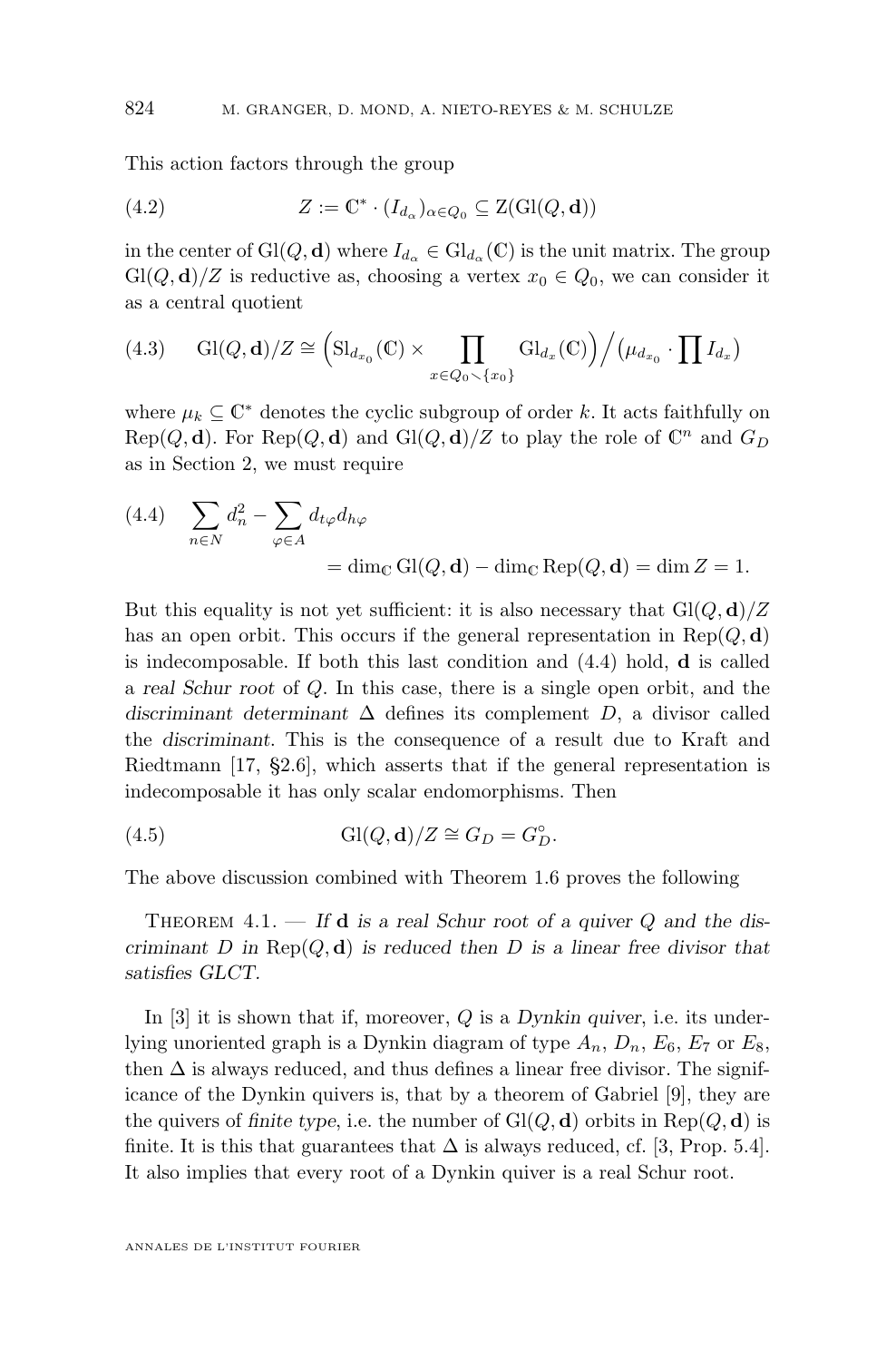<span id="page-15-0"></span>Corollary 4.2. — *If* d *is a (real Schur) root of a Dynkin quiver* Q *then the discriminant*  $D$  *in*  $\text{Rep}(Q, \mathbf{d})$  *is a linear free divisor that satisfies GLCT.*

*Remark 4.3. —* The argument showing that GLCT holds for the free divisors arising as discriminants in quiver representation spaces yields a simple topological proof of a theorem of V. Kac [\[16,](#page-39-0) p. 153] (see also [\[24\]](#page-39-0)): When **d** is a sincere (i.e.  $\mathbf{d}_x > 0$  for all  $x \in Q_0$ ) real Schur root of a quiver Q with no oriented cycles, the discriminant in  $\text{Rep}(Q, d)$  has  $|Q_0| - 1$  irreducible components. The proof is this: the number of irreducible components of a divisor in a complex vector space is equal to the rank of  $H<sup>1</sup>$  of the comple-ment. From Theorem [1.6](#page-4-0) we know that  $H^1(\text{Rep}(Q, \mathbf{d}) \setminus D; \mathbb{C}) \simeq H^1_A(\mathfrak{g}_D; \mathbb{C});$ as by [\(4.3\)](#page-14-0)

$$
\mathfrak{g}_D \simeq \mathfrak{sl}_{d_{x_0}}(\mathbb{C}) \oplus \bigoplus_{x \in Q_0 \setminus \{x_0\}} \mathfrak{gl}_{d_x}(\mathbb{C}),
$$

it follows that

$$
H^1(\mathrm{Rep}(Q,\mathbf{d})\smallsetminus D;\mathbb{C})\simeq 0\oplus \bigoplus_{x\in Q_0\smallsetminus\{x_0\}}H^1(\mathfrak{gl}_{d_x}(\mathbb{C});\mathbb{C})
$$

and so has rank  $|Q_0| - 1$ .

Another simple algebraic proof of Kac's theorem was pointed out to us by the referee. It consists in determining the dimension of the vector space of rational function on  $\mathbb{C}^n$  with zeroes and poles along D only and lifting them to the group  $G_D$ .

#### **5. Examples of linear free divisors**

The conclusion of Section [2](#page-7-0) guides our search for linear free divisors. Our first example shows that the implication in Theorem [1.6](#page-4-0) is not an equivalence.

We denote by

(5.1) 
$$
E_{ij} = (\delta_{i,k} \cdot \delta_{j,l})_{k,l} \in \mathfrak{gl}_n(\mathbb{C})
$$

the elementary matrix with 1 in the  $i$ th row and  $j$ th column and 0 elsewhere.

#### **5.1. A non-reductive example satisfying GLCT**

*Example 5.1.* — For  $n \ge 2$ , the group  $B_n$  of  $n \times n$  invertible upper triangular matrices is not reductive. It acts on the space  $\text{Sym}_n(\mathbb{C})$  of symmetric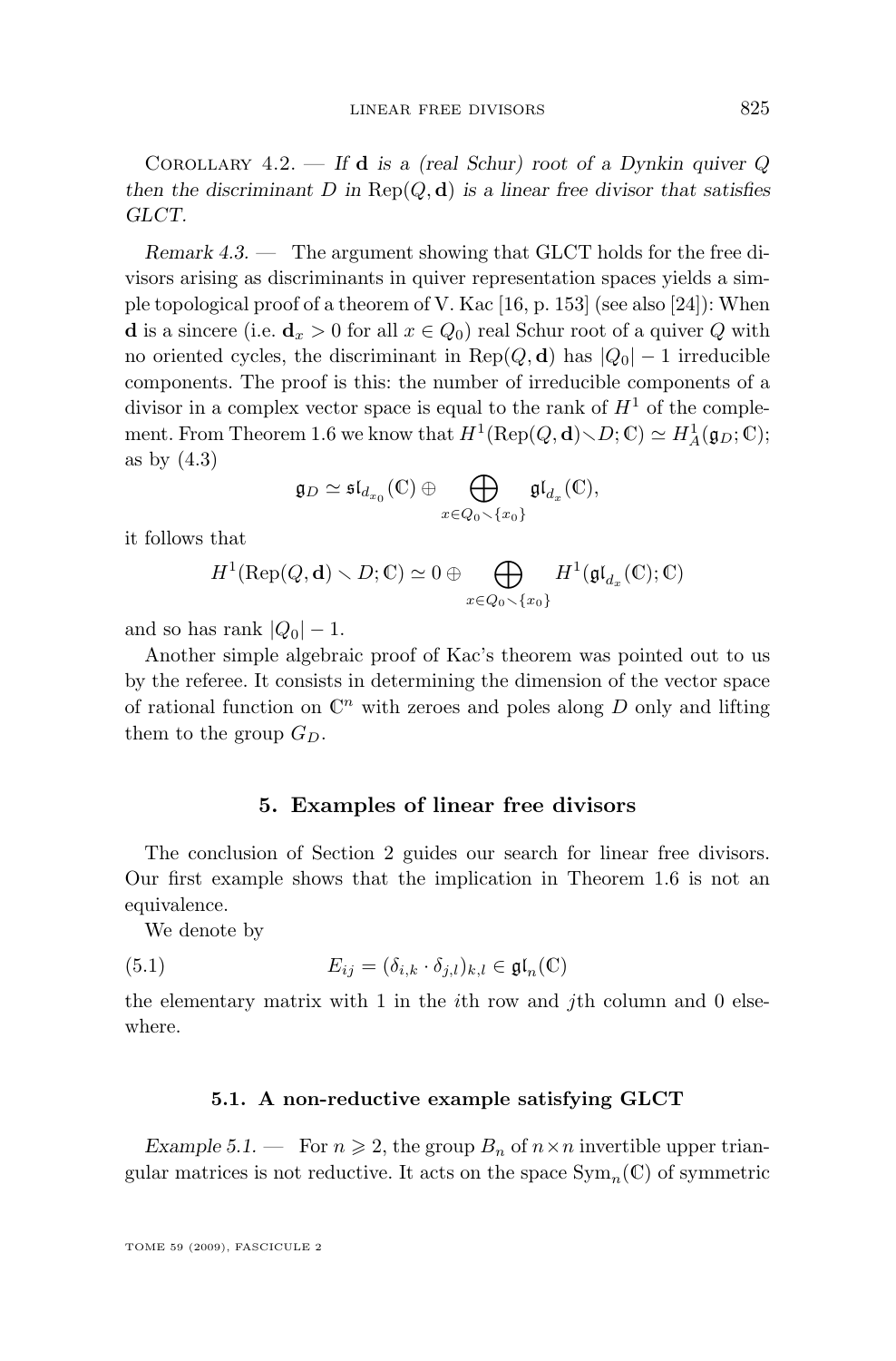<span id="page-16-0"></span>matrices by transpose conjugation:

$$
B \cdot S = B^t S B.
$$

Under the corresponding infinitesimal action, the matrix  $b$  in the Lie algebra  $\mathfrak{b}_n$  gives rise to the vector field  $\chi_b$  defined by

$$
\chi_b(S) = b^t S + S b.
$$

The dimensions of  $B_n$  and  $Sym_n(\mathbb{C})$  are equal. The discriminant determinant  $\Delta$  is reduced and defines a linear free divisor  $D = V(\Delta)$ .

To see this, consider an elementary matrix  $E_{ij} \in \mathfrak{b}_n$  and let  $\chi_{ij}$  be the corresponding vector field on  $Sym_n(\mathbb{C})$ . If I is the  $n \times n$  identity matrix, then  $\chi_{ii}(I) = E_{ii} + E_{ij}$ . The vectors  $\chi_{ii}(I)$  for  $1 \leq i \leq j \leq n$  are therefore linearly independent, and  $\Delta(I) \neq 0$ .

For an  $n \times n$  matrix A, let  $A_j$  be the  $j \times j$  matrix obtained by deleting the last  $n-j$  rows and columns of A, and let  $\det_i(A) = \det(A_i)$ . If  $B \in B_n$ and  $S \in \text{Sym}_n(\mathbb{C})$ , then because B is upper triangular,  $(B^tSB)_j = B^t_jS_jB_j$ , and so  $\det_j(B^tSB) = \det_j(B_j)^2 \det_j(S)$ . It follows that the hypersurface  $D_i := \{ \det_i = 0 \}$  is invariant under the action, and the infinitesimal action of  $B_n$  on  $\text{Sym}_n(\mathbb{C})$  is tangent to each. Thus  $\Delta$  vanishes on each of them. The sum of the degrees of the  $D_j$  as j ranges from 1 to n is equal to dim  $Sym_n(\mathbb{C})$ , and so coincides with the degree of  $\Delta$ . Hence  $\Delta$  is reduced, and we conclude, by Lemma [2.4,](#page-8-0) that  $D = D_1 \cup \cdots \cup D_n$  is a linear free divisor. In particular, when  $n = 2$ ,  $D \subseteq Sym_2(\mathbb{C}) = \mathbb{C}^3$  is the union of a quadric cone and one of its tangent planes.

We now give a proof that GLCT holds for  $D$ , in the spirit of the proofs of the preceding section, even though  $D$  is not reductive. In fact LCT already follows, by Theorem [1.8,](#page-5-0) from local quasihomogeneity, which we prove in Subsection [7.2](#page-35-0) below.

Proposition 5.2. — *GLCT holds for the discriminant* D *of the action of*  $B_n$  *on*  $Sym_n(\mathbb{C})$  *in Example* [5.1.](#page-15-0)

*Proof.* — The group  $G_D^{\circ}$  is a finite quotient of the group  $B_n$  of uppertriangular matrices in  $\mathrm{Gl}_n(\mathbb{C})$ . There is a deformation retraction of  $B_n$  to the maximal torus  $T$  consisting of its diagonal matrices, and, with respect to the standard coordinates  $a_{ij}$  on matrix space, it follows that  $H^*(B_n)$  is isomorphic to the free exterior algebra on the forms  $da_{ii}/a_{ii}$ . Each of these is left-invariant, and it follows that the map  $\tau_{B_n}: H_A^*(\mathfrak{b}_n; \mathbb{C}) \to H^*(B_n; \mathbb{C})$ from [\(3.5\)](#page-11-0) is an epimorphism.

Similarly, the Lie algebra complex  $\bigwedge^{\bullet} \mathfrak{b}_n^*$  has a contracting homotopy to its semisimple part. We may consider it as the complex of left-invariant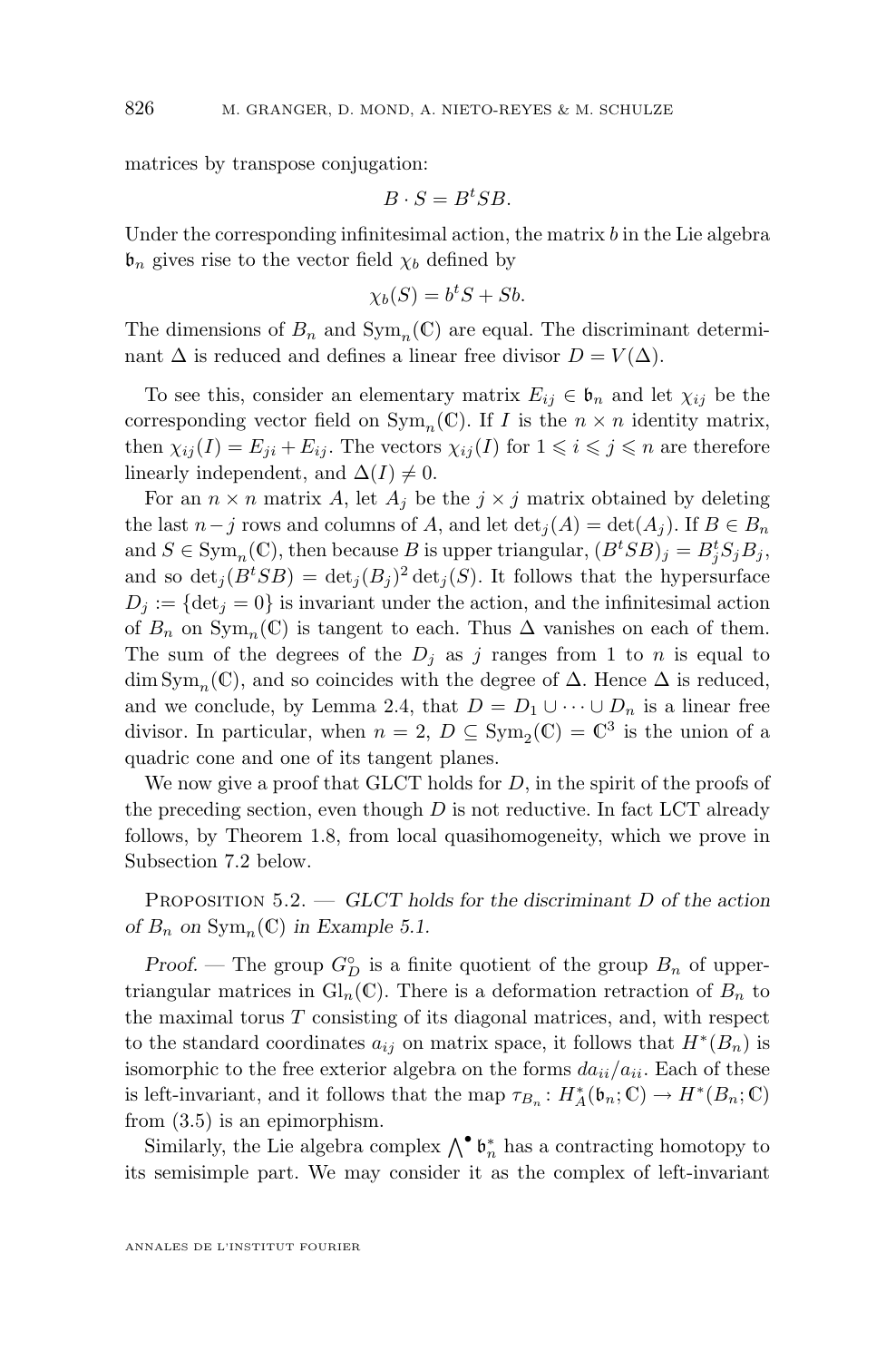<span id="page-17-0"></span>forms on the group  $B_n$ . Assign weights  $w_1, \ldots, w_n$  to the columns and weights  $-w_1, \ldots, -w_n$  to the rows. This gives the elementary matrix  $E_{ij} \in$  $\mathfrak{b}_n$  the weight  $w_i - w_j$ . If  $\varepsilon_{i,j} \in \mathfrak{b}_n^*$  denotes the dual basis and we assign the weight 0 to C then  $\text{wt}(\varepsilon_{i,j}) = -\text{wt}(E_{i,j})$ . With respect to the resulting gradings of  $\mathfrak{b}_n$  and  $\mathfrak{b}_n^*$ , both the Lie bracket and the differential  $d_L$  of the complex  $\bigwedge^{\bullet} \mathfrak{b}^*_n$  are homogeneous of degree 0, cf. [\(3.1\)](#page-9-0).

Let  $E = \sum_i w_i E_{ii}$ , and let  $\iota_E : \bigwedge^{\bullet} \mathfrak{b}_n^* \to \bigwedge^{\bullet} \mathfrak{b}_n^*$  be the operation of *contraction by* E defined by

$$
(\iota_E \omega)(v_1 \wedge \cdots \wedge v_k) := \omega(E \wedge v_1 \wedge \cdots \wedge v_k).
$$

Observe that for each generator  $E_{ij} \in \mathfrak{b}_n$  we have

(5.2) 
$$
[E, E_{ij}] = (w_i - w_j) \cdot E_{ij} = \text{wt}(E_{ij}) \cdot E_{ij}.
$$

We claim that the operation

$$
L_E := \iota_E d_L + d_L \iota_E,
$$

of taking the Lie derivative along  $E$  has the effect of multiplying each homogeneous element of  $\bigwedge^{\bullet} \mathfrak{b}_n^*$  by its w-degree. Indeed the operation  $L_E$ is a derivation of degree zero on  $\bigwedge^{\bullet} \mathfrak{b}^*_n$ , and the result on 1 forms,

$$
L_E(\varepsilon_{i,j}) = (w_j - w_i)\varepsilon_{i,j},
$$

is therefore sufficient and can be easily checked by direct calculation.

Thus  $L_E$  defines a contracting homotopy from  $\bigwedge^{\bullet} \mathfrak{b}_n^*$  to its w-degree 0 part  $(\bigwedge^{\bullet} \mathfrak{b}_{n}^{*})_{0}$ , by exactly the same calculation as in Lemma [3.2,](#page-10-0) but with  $\Gamma(U,\Omega^k(\log D))$  and  $L_\chi$  replaced respectively by  $\bigwedge^\bullet \mathfrak{b}_n^*$  and  $L_E$ . If we choose  $w_1 < \cdots < w_n$  then all off-diagonal members of the basis  $\{\varepsilon_{i,j}\}_{1 \leqslant i \leqslant j \leqslant n}$  of  $\mathfrak{b}_n^*$  have strictly positive w-degree. It follows that

$$
\bigwedge^\bullet \mathfrak{b}_n^* \simeq \Bigl(\bigwedge^\bullet \mathfrak{b}_n^*\Bigr)_0 = \bigwedge^\bullet \langle \varepsilon_{1,1}, \ldots, \varepsilon_{n,n} \rangle = \bigwedge^\bullet \mathfrak{t}^*
$$

where t is the Lie algebra of the torus  $T$  above. The differential  $d_L$  is zero on this subcomplex, showing that  $\tau_{B_n}$  is an isomorphism.  $\Box$ 

#### **5.2. Discriminants of quiver representations**

The following example, due to Ragnar-Olaf Buchweitz, is of the type discussed in Section [4.](#page-13-0)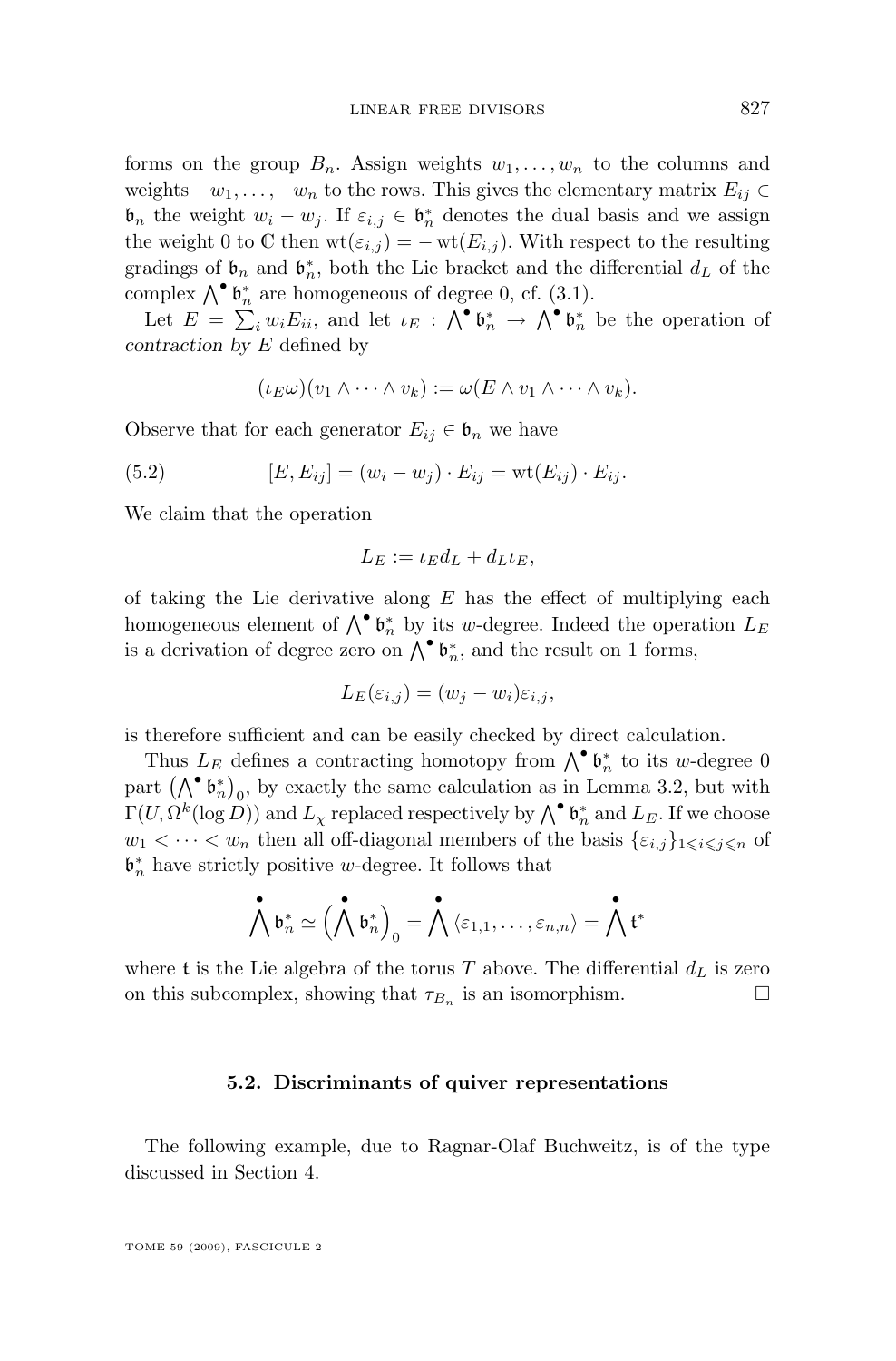<span id="page-18-0"></span>*Example 5.3.* — In the space  $M_{n,n+1}(\mathbb{C})$  of  $n \times (n+1)$  matrices, let D be the divisor defined by the vanishing of the product of the maximal minors. That is, for each matrix  $A \in M_{n,n+1}(\mathbb{C})$ , let  $A_i$  be A minus its j'th column, and let  $\Delta_i(A) = \det(A_i)$ . Then

$$
D = \{ A \in M_{n,n+1}(\mathbb{C}) : \delta = \prod_{i=1}^{n+1} \Delta_j(A) = 0 \}.
$$

It is a linear free divisor. Here, as the group  $G$  in Remark [2.6](#page-8-0) we may take the product  $Gl_n(\mathbb{C}) \times {\text{diag}(1, \lambda_1, \ldots, \lambda_n) : \lambda_1, \ldots, \lambda_n \in \mathbb{C}^*},$  acting by

 $(A, \text{diag}(1, \lambda_1, \ldots, \lambda_n)) \cdot M = A \cdot M \cdot \text{diag}(1, \lambda_1, \ldots, \lambda_n)^{-1}$ 

The placing of the 1 in the first entry of the diagonal matrices is rather arbitrary; it could be placed instead in any other fixed position on the diagonal. That  $D$  is a linear free divisor follows from the fact that

- (1) the complement of  $D$  is a single orbit, so the discriminant determinant is not identically zero, and
- (2) the degree of D is equal to the dimension of  $G_D$ , so the discriminant determinant is reduced.

In our Example [5.3,](#page-17-0)  $M_{n,n+1}(\mathbb{C})$  is the representation space of the star quiver



consisting of one sink and  $n + 1$  sources, with dimension vector assigning dimension  $n$  to the sink and 1 to each of the sources: Once we have chosen a basis for each  $V_{\alpha}$ , each  $V(\varphi)$  is represented by an  $n \times 1$  matrix; together they make up an  $n \times (n + 1)$  matrix. So the basis identifies Rep(Q, d) =  $M_{n,n+1}(\mathbb{C})$  and then

(5.3) 
$$
Gl(Q, d) = Gl_n(\mathbb{C}) \times Gl_1(\mathbb{C})^{n+1}
$$

and the action in [\(4.1\)](#page-13-0) becomes

(5.4) 
$$
(A, \lambda_1, ..., \lambda_{n+1}) \cdot M = AM \operatorname{diag}(\lambda_1^{-1}, ..., \lambda_{n+1}^{-1}).
$$

From  $(4.2)$ ,  $(4.3)$ , and  $(4.5)$ , result isomorphisms

(5.5) 
$$
Gl(Q, d) \cong G_D \times Z, \quad Z = \mathbb{C}^* \cdot (I_n, (1, \dots, 1)),
$$

defined by normalizing an arbitrary element in the second factor.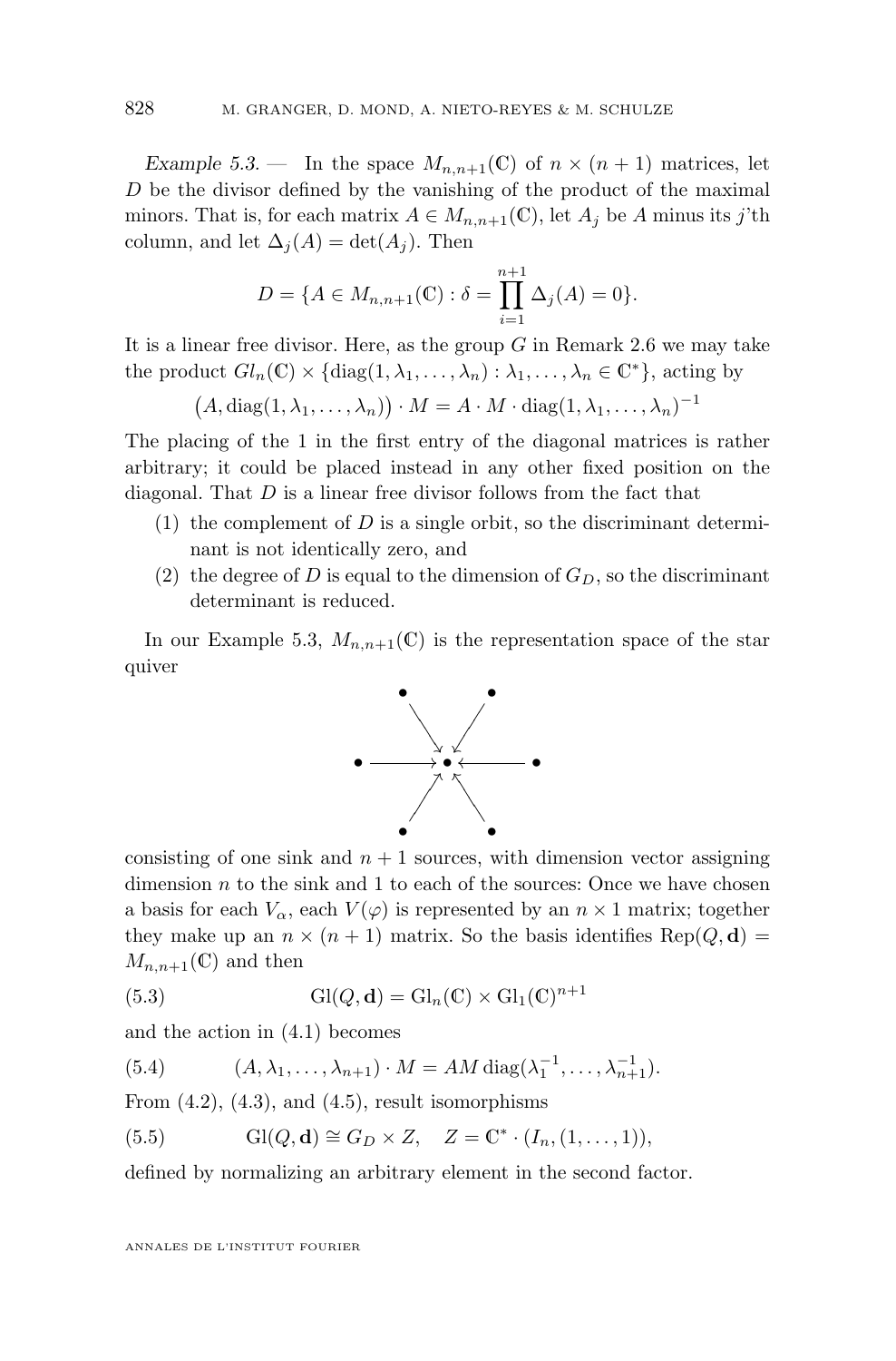Many more examples of linear free divisors can be found by similar means in representation spaces of quivers. The next example, also from [\[3\]](#page-38-0), is a non Dynkin quiver where finiteness of orbits fails and  $\Delta$  is not reduced.

*Example 5.4.* — Consider the star quiver of Example [5.3](#page-17-0) with  $n = 3$ with  $\mathbf{d} = (3, 1, 1, 1, 1)$ , as before, and now reverse the direction of one of the arrows.



The four hypersurfaces

 $\det(AB) = 0, \det(AC) = 0, \det(AD) = 0, \det(BCD) = 0,$ 

are invariant under the action of the subgroup  $G_D \subseteq Gl(Q, d)$  of Example [5.3.](#page-17-0) However, the last of these is made up of infinitely many orbits: if the images of B, C and D lie in a plane P, then together with ker( $A \cap P$ ) they determine a cross-ratio. The discriminant determinant is equal, up to a scalar factor, to

$$
\Delta = \det(AB) \cdot \det(AC) \cdot \det(AD) \cdot (\det(BCD))^2.
$$

#### **5.3. Incomplete collections of maximal minors**

In the space  $M_{m,n}(\mathbb{C})$  of  $m \times n$  matrices with  $n > m+1$ , the product of all of the maximal minors no longer defines a linear free divisor, by reason of its degree. However, certain collections of  $n$  maximal minors do define free divisors. There is a simple procedure for generating infinitely many such collections, first described in [\[18\]](#page-39-0):

The space  $M_{m,n}(\mathbb{C})$  can still be viewed as  $\text{Rep}(Q, d)$  where Q is the star quiver of Example [5.3](#page-17-0) with 1 sink and n sources, and  $\mathbf{d} = (m, 1, \ldots, 1)$ . As before, the quiver group  $Gl(Q, d)$  acts with 1-dimensional kernel Z, but now

$$
\dim Gl(Q, \mathbf{d}) - 1 = m^2 + n - 1 < mn = \dim M_{m,n}(\mathbb{C}),
$$

making an open orbit impossible. Therefore we replace  $Gl(Q, d)$  by a group

(5.6) 
$$
G := \mathrm{Gl}_m(\mathbb{C}) \times G_R
$$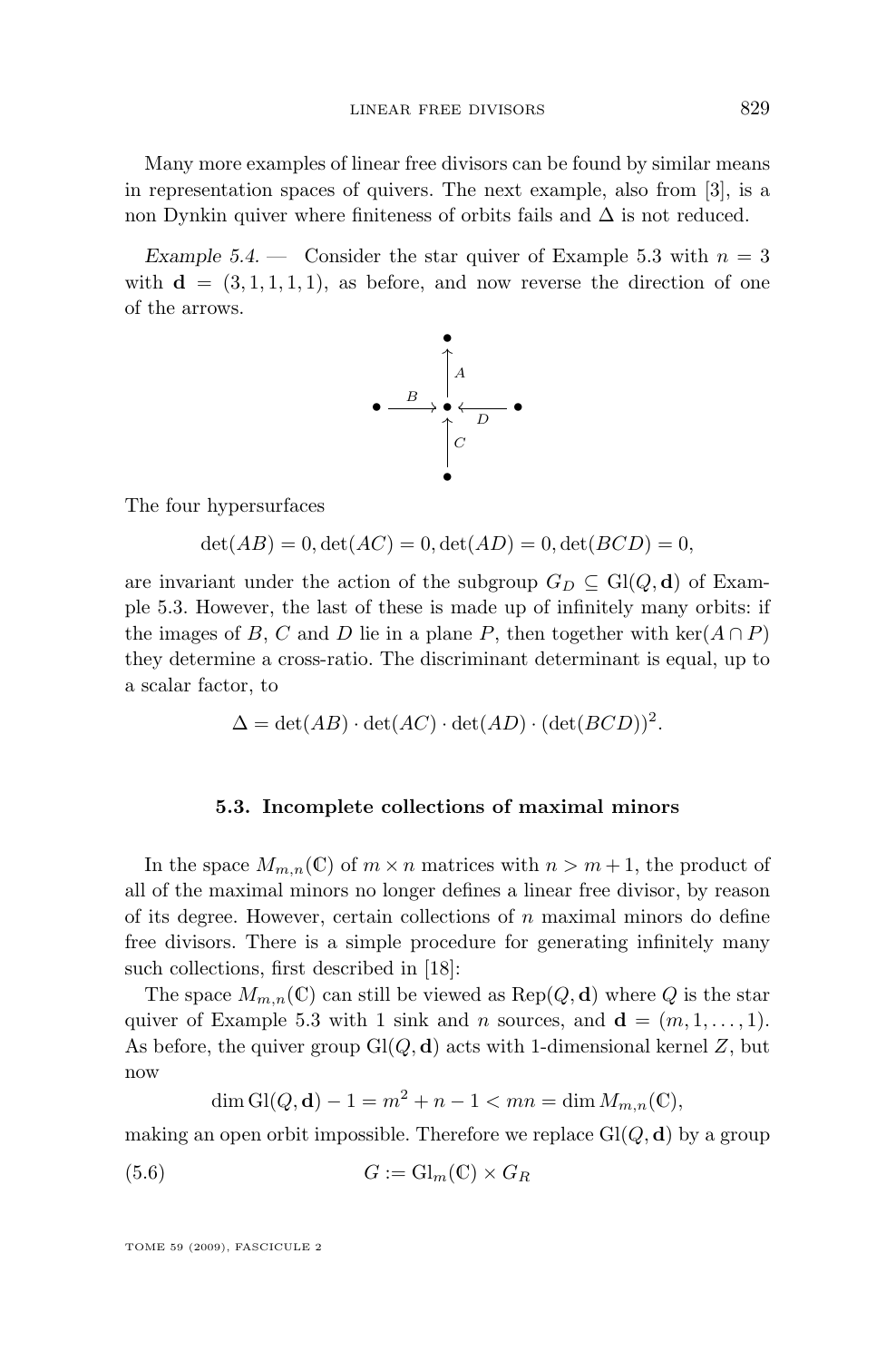<span id="page-20-0"></span>with dim  $G/Z = \dim M_{m,n}$  by augmenting the second factor in [\(5.3\)](#page-18-0) to a group  $G_R \subseteq \mathrm{Gl}_n(\mathbb{C})$  with  $\dim G_R = mn - m^2 + 1$ . To construct  $G_R$ , we consider an auxiliary quiver  $\tilde{Q} = (Q_0, Q_1)$  with  $Q_0 = \{1, \ldots, n\}$  and  $Q_1 \subseteq Q_0^2$  satisfying the following conditions:

- $|Q_1| = mn m^2 + 1;$
- $(i, j) \in Q_1$  and  $(j, k) \in Q_1$  implies that  $(i, k) \in Q_1$ .
- $(i, i) \in Q_1$  for all  $i \in Q_0$ ;

These conditions are exactly those we need for the following formula:

(5.7) 
$$
G_R := \mathbb{C}^{Q_1} \setminus \{\det = 0\} \subseteq \mathbb{C}^{n \times n} \setminus \{\det = 0\} = \mathrm{Gl}_n(\mathbb{C})
$$

to define a group. We write  $(Q_0, Q_1) =: Q(G_R)$ . This group  $G_R$  is generated by  $\mathrm{Gl}_1(\mathbb{C})^n = \mathrm{diag}(\mathbb{C}^*, \dots, \mathbb{C}^*)$  and  $mn - m^2 - n + 1$  supplementary elementary matrices  $I_n + \mathbb{C} \cdot E_{i,j}$  with  $(i, j) \in Q_1$  and  $i \neq j$ , cf. [\(5.1\)](#page-15-0).

The action of G on  $M_{m,n}(\mathbb{C})$  extends that in [\(5.4\)](#page-18-0) by right multiplication of  $G_R$  and factors through  $G/Z$  with  $Z = \mathbb{C} \cdot (I_m, I_n)$  which is, as in [\(4.3\)](#page-14-0), a central quotient

(5.8) 
$$
G/Z \cong (\text{Sl}_{m}(\mathbb{C}) \times G_{R})/\mu_{m} \cdot (I_{m}, I_{n})
$$

where  $\mu_k \subseteq \mathbb{C}^*$  denotes the cyclic subgroup of order k.

PROPOSITION 5.5. -

*If the discriminant determinant* ∆ *of the action of* G *is not identically zero and the action of* G *preserves the divisors of zeros of precisely* n *distinct*  $m \times m$  minors, then the union of these divisors is a linear free divisor  $D = V(\Delta)$ .

*If the action of* G *preserves the divisor of zeros of more than* n *distinct*  $m \times m$  minors then  $\Delta$  *is identically zero.* 

*Proof. —* Any algebraic set preserved by the action of G is contained in  $V(\Delta)$ . By construction, if  $\Delta$  is not identically zero then its degree is mn. If moreover the action of G preserves the zero set of n distinct  $m \times m$ minors then  $\Delta$  is reduced and Lemma [2.4](#page-8-0) shows that  $V(\Delta)$  is a linear free divisor.

LEMMA 5.6. — *Right multiplication by*  $I_n + \mathbb{C} \cdot E_{i,j}$  *preserves the divisor defined by an*  $m \times m$  *minor if and only if the minor either contains column* i *of the generic matrix or does not contain column* j*.*

*Proof.* — Suppose that the  $m \times m$  submatrix M' of the generic  $m \times n$  matrix M contains column j but not column i. Let p be a point of  $\{\det M' = 0\}$ at which  $M'$  has rank  $m - 1$  and the matrix  $M''$  obtained from  $M'$  by replacing column j by column i has rank m. Then  $\det(M'(I_n+E_{i,j}))(p) \neq 0$ .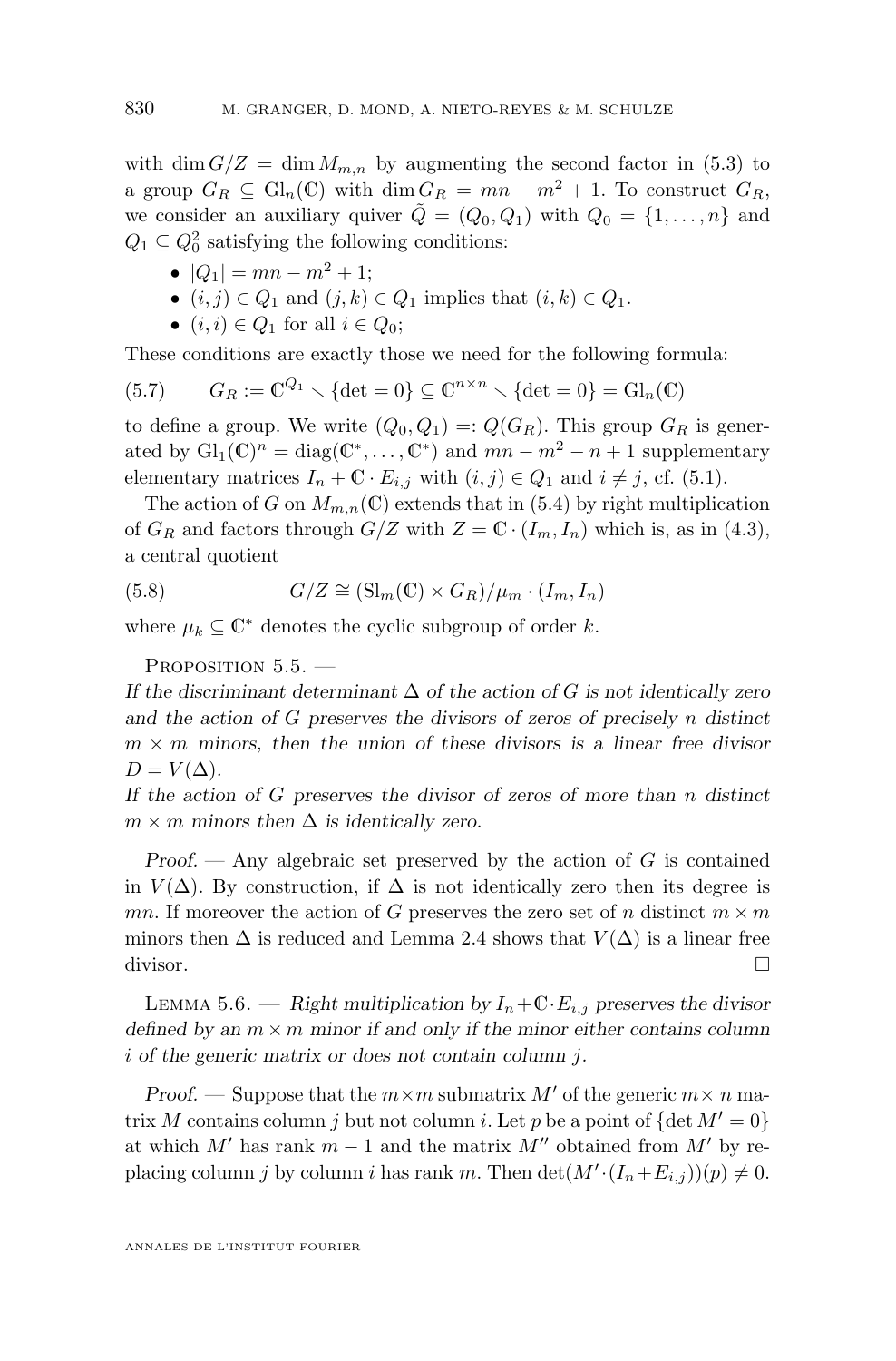That is,  $(I_n + \mathbb{C} \cdot E_{i,j})$  does not preserve  $\{\det M' = 0\}$ . Similarly,  $\det M'$ is clearly invariant under  $(I_n + \mathbb{C} \cdot E_{i,j})$  if  $M'$  contains both columns i and j.

*Example 5.7.* — Let  $m = 3$  and  $n = 6$ . The quiver



determines admissible minors  $M_{123}$ ,  $M_{345}$ ,  $M_{135}$ ,  $M_{136}$ ,  $M_{156}$ ,  $M_{356}$ , and the associated divisor (the zero locus of their product) is a linear free divisor. Other linear free divisors that can be constructed by these methods are listed, for small values of  $m, n$ , in the preprint version [\[10\]](#page-39-0) of this article. They are not in general reductive.

PROPOSITION 5.8. — Let  $D = V(\Delta)$  be a linear free divisor as con*structed above.* If  $Q(G_R)$  has no oriented loops then GLCT holds for D.

*Proof. —* As in the proof of Proposition [5.2,](#page-16-0) one can show that

$$
\tau_{G_R} \colon H_A^*(\mathfrak{g}_R; \mathbb{C}) \to H^*(G_R; \mathbb{C})
$$

from [\(3.5\)](#page-11-0) is an isomorphism. Here the absence of oriented loops serves as a replacement for the upper triangularity in the preceding proof. Indeed, if there are no oriented loops in  $Q(G_R)$ , it is possible to order the vertices of  $Q(G_R)$ , and thus the rows of the matrices in  $M_{m,n}$ , so that  $i < j$  whenever there is an arrow from i to j. This puts all of the matrices of  $G_R$  into upper triangular form. It follows both that  $G_R$  has a deformation retraction to its maximal torus  $T$  consisting of diagonal matrices, and that the same contracting homotopy as in the proof of [5.2](#page-16-0) shows that the inclusion  $\bigwedge^{\bullet} \mathfrak{t}^* \to \bigwedge^{\bullet} \mathfrak{g}_R^*$  is a homotopy equivalence. Thus  $H^*(T): H_A^*(\mathfrak{g}_R;\mathbb{C}) \to H^*(G_R;\mathbb{C})$  is an isomorphism.

Also for  $G = \mathrm{Sl}_m(\mathbb{C})$  the map  $\tau_G$  from [\(3.5\)](#page-11-0) is an isomorphism. So by applying the the Künneth formulas for both Lie algebra and complex cohomology, the same holds for  $G = \mathrm{Sl}_m(\mathbb{C}) \times G_R$ . By [\(5.8\)](#page-20-0),  $G/Z$  is connected as a finite quotient of the connected group  $\text{Sl}_m(\mathbb{C}) \times G_R$ . By Proposition [5.5](#page-20-0)  $G_D^{\circ}$  is then also a connected finite quotient of  $G/Z$  hence of  $\text{Sl}_m(\mathbb{C}) \times G_R$ , and GLCT holds for  $D$  by Corollary [3.4.](#page-11-0)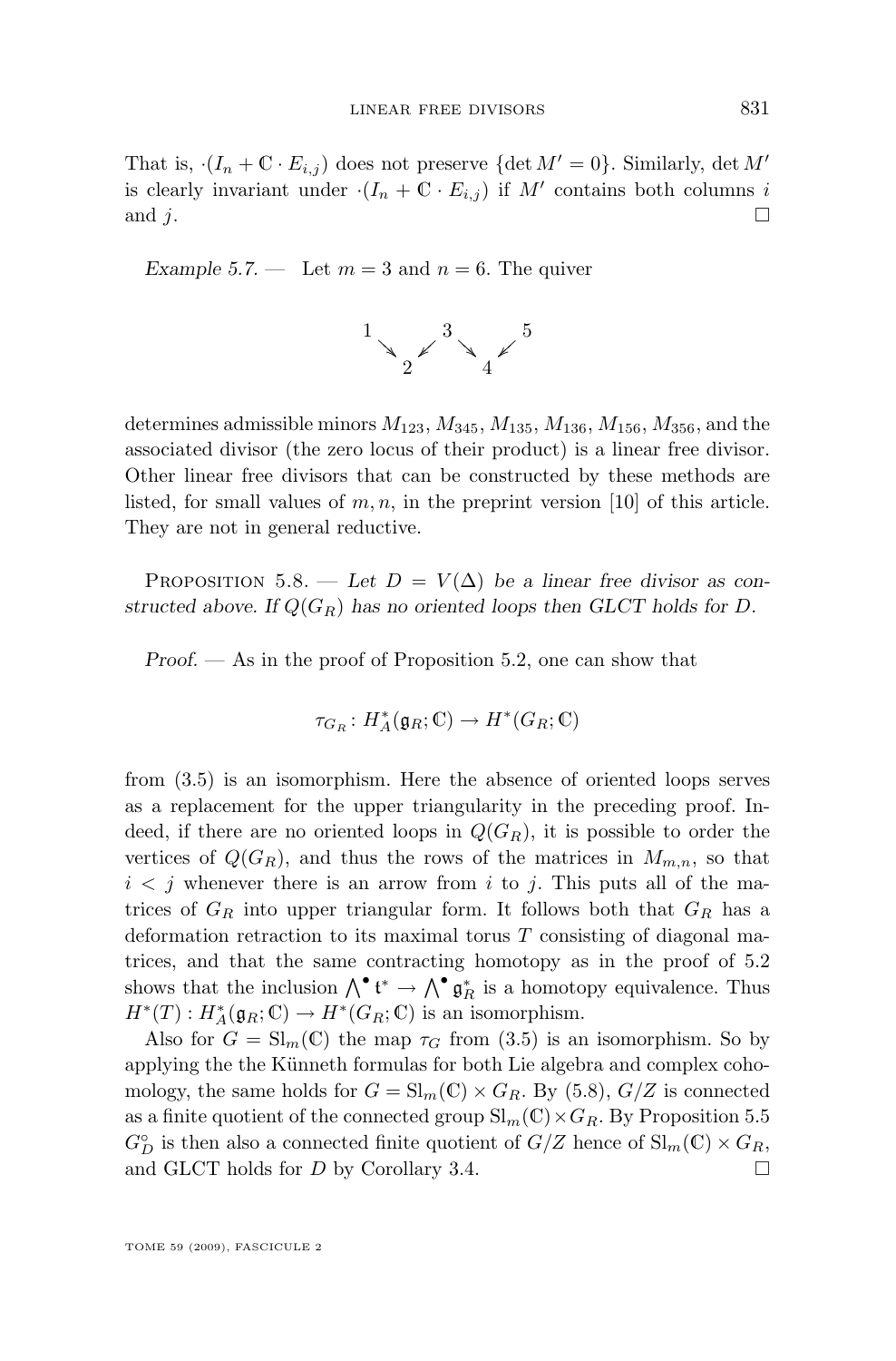#### <span id="page-22-0"></span>**6. Classification in small dimensions**

#### **6.1. Structure of logarithmic vector fields**

Let  $\delta, \xi \in \mathbb{D}$ er and let  $g \in \mathscr{O}$ . To emphasise the action of  $\delta$  on  $\mathscr{O}$  and on Der, in place of  $dq(\delta)$  we write  $\delta(q)$ , and in place of  $[\delta, \xi]$  we write  $\delta(\xi) = \mathrm{ad}_{\delta}(\xi)$ . The degree k parts of  $\Gamma(\mathbb{C}^n, \mathrm{Der})$  and  $\Gamma(\mathbb{C}^n, \mathrm{Der}(-\log D))$ with respect to  $\deg(x_i) = 1 = -\deg(\partial_i)$  will be denoted by  $\Gamma(\mathbb{C}^n, \text{Der})_k$ and  $\Gamma(\mathbb{C}^n, \text{Der}(-\log D))_k$  respectively. For  $\delta \in \Gamma(\mathbb{C}^n, \text{Der})_0$ , we write  $\delta_S$ for its semisimple part and  $\delta_N$  for its nilpotent part.

Let  $D \subseteq \mathbb{C}^n$  be a linear free divisor defined by the homogeneous polynomial  $\Delta = \det((\delta_i(x_i))_{i,i}) \in \mathbb{C}[x]$  of degree *n* as in Lemma [1.3](#page-3-0) where  $\delta = \delta_1, \ldots, \delta_n$  is a global degree 0 basis of Der( $-\log D$ ). Then  $\delta_i(\Delta) \in \mathbb{C} \cdot \Delta$ and there is the standard Euler vector field  $\chi = \sum_i x_i \partial_i \in \langle \delta_1, \ldots, \delta_n \rangle_{\mathbb{C}}$ . Since  $\chi(\Delta)/\Delta = n \neq 0$ , we can assume that  $\delta_1 = \chi$  and  $\delta_i(\Delta) = 0$  for  $i = 2, \ldots, n$ . So  $\delta_2, \ldots, \delta_n$  is a global degree 0 basis of the annihilator Der(− log  $\Delta$ ) of  $\Delta$  which is a direct factor of Der(− log D).

Since  $\chi$  vanishes only at the origin, the origin of the affine coordinate system  $x = x_1, \ldots, x_n$  is uniquely determined. A coordinate change between two degree 0 bases of  $Der(-\log D)$  can always be chosen linear. Among all possible linear coordinate changes, let  $s + 1$  be the maximal number of linearly independent diagonal logarithmic vector fields.

THEOREM 6.1. — *There exists a global degree* 0 *basis*  $\chi$ ,  $\sigma$ <sub>1</sub>, ...,  $\sigma$ <sub>s</sub>,  $\nu_1, \ldots, \nu_{n-s-1}$  *of* Der( $-\log D$ ) *such that* 

- (1)  $\chi(\sigma_i) = 0$  and  $\chi(\nu_i) = 0$ ,
- (2) the  $\sigma_i$  are simultaneously diagonalizable with eigenvalues in Q and  $\sigma_i(\Delta)=0,$
- (3) the  $\nu_j$  are nilpotent and  $\nu_j(\Delta) = 0$ ,
- (4)  $\sigma_i(\nu_j) \in \mathbb{Q} \cdot \nu_j$  and  $\sum_j \sigma_i(\nu_j) / \nu_j + \text{trace}(\sigma_i) = 0$ .
- (5) If  $\delta \in \Gamma(\mathbb{C}^n, \text{Der}(-\log D))_0$  with  $\sigma_i(\delta) = 0$  for  $i = 1, \ldots, s$  then  $\delta_S \in \langle \sigma_1, \ldots, \sigma_s \rangle_{\mathbb{C}}.$

*Moreover,*  $s \geq 1$  *and if*  $s = n - 1$  *then*  $\Delta = x_1 \cdots x_n$  *defines a normal crossing divisor.*

*Proof. —* It is easy to check that the formal coordinate changes used in [\[11\]](#page-39-0) reduce to *linear* coordinate changes in the case of *linear* free divisors. Thus  $(1)-(3)$ ,  $(5)$ , and the first part of  $(4)$  follow from [\[11,](#page-39-0) Thm. 5.4].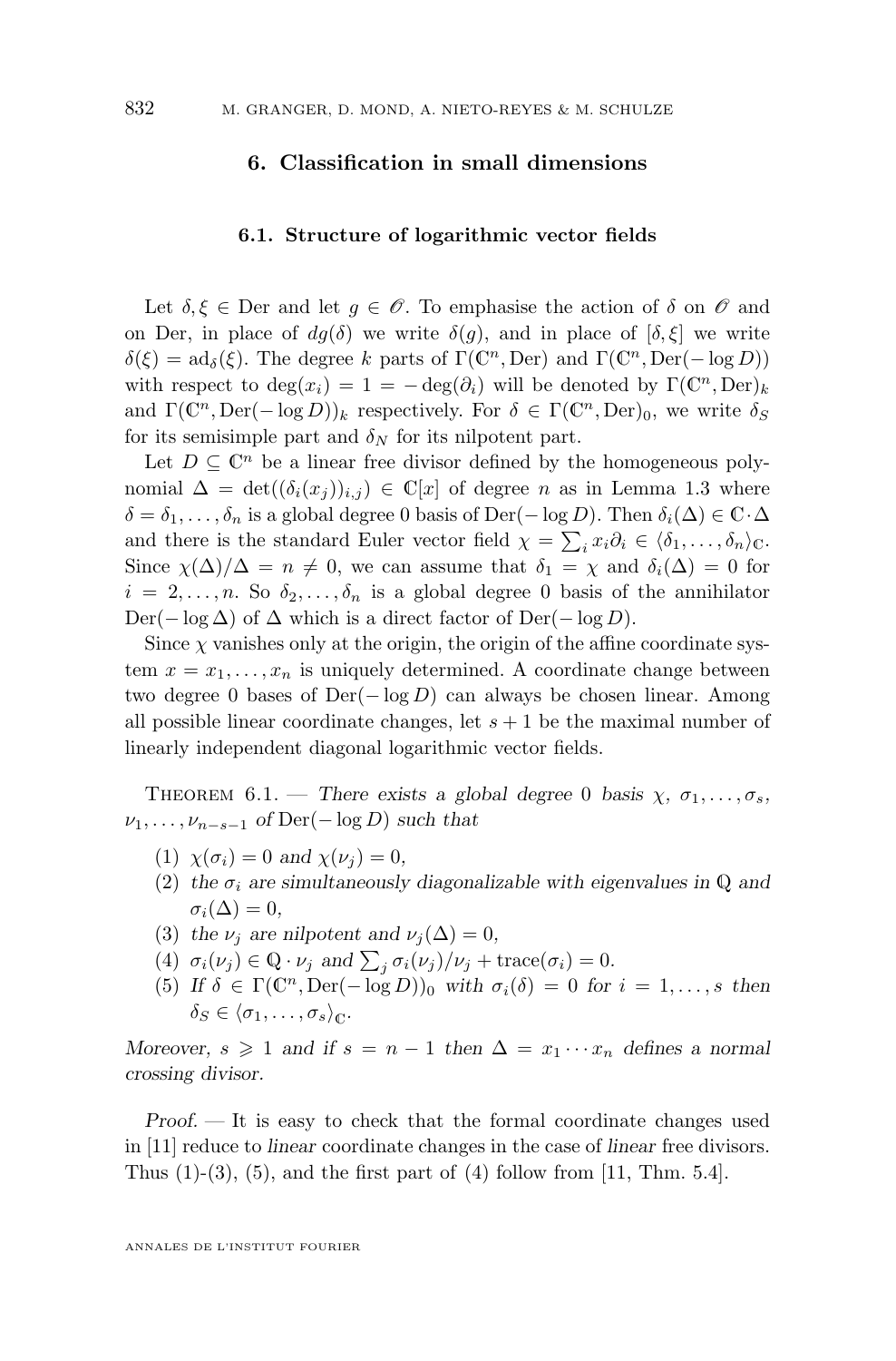<span id="page-23-0"></span>For the second part of [\(4\)](#page-22-0), we set  $\delta_1, \ldots, \delta_n = \chi, \sigma_1, \ldots, \sigma_s, \nu_1, \ldots, \nu_{n-s-1}$ and rewrite  $\Delta$  as

(6.1) 
$$
\Delta = \sum_{\alpha \in S_n} sign(\alpha) \cdot \delta_1(x_{\alpha_1}) \cdots \delta_n(x_{\alpha_n}).
$$

Let us choose coordinates in which all  $\sigma_i$  are diagonal:  $\sigma_i = \sum_j w_{i,j} x_j \partial_j$ . The equation  $\sigma_i(\Delta) = 0$  means that  $\Delta$  is weighted homogeneous of degree zero when we assign to the variable  $x_j$  the weight  $w_{i,j} = \sigma_i(x_j)/x_j$ . The weighted degree of  $\delta_j(x_k)$  is then  $\sigma_i(\delta_j)/\delta_j + w_{i,k}$ . This implies the second part of [\(4\)](#page-22-0), since each term in the sum (6.1) has the same weighted degree  $\sum_j \left( \sigma_i(\delta_j) / \delta_j + w_{i\alpha_j} \right) = \sum_j \sigma_i(\delta_j) / \delta_j + \text{trace}(\sigma_i).$ 

Now assume that  $s = 0$ . Then the vector space generated by the  $\nu_i$ is entirely made of nilpotent elements and we can apply Engel's Theo-rem [\[25,](#page-39-0) I.4], and  $\nu_1, \ldots, \nu_{n-1}$  can be chosen upper triangular. But then  $\Delta$  is clearly divisible by the square of the first variable  $x_1$  and hence not reduced. So  $s = 0$  is impossible.

If  $s = n-1$ , then  $\Delta$  must be a monomial and hence  $\Delta = x_1 \cdots x_n$  defines a normal crossing divisor.

*Remark 6.2. —* In Theorem [6.1,](#page-22-0) one can perform the Gauss algorithm on the diagonals of  $\sigma_1, \ldots, \sigma_s$ . Then  $\sigma_i \equiv x_i \partial_i \mod \sum_{j=s+1}^n \mathbb{C} \cdot x_j \partial_j$ .

We shall frequently use the following simple fact.

LEMMA 6.3. — *Let*  $\sigma = \sum_i w_i x_i \partial_i$ . Then  $x_i \partial_j$  is an eigenvector of  $ad_{\sigma}$ *for the eigenvalue*  $w_i - w_j$ *.* 

#### **6.2.** The case  $s = n - 2$

LEMMA  $6.4.$  — Let  $s = n - 2$  in the situation of Theorem [6.1.](#page-22-0) Then  $-\sigma_k(\nu_1)/\nu_1 = \text{trace}(\sigma_k) \neq 0$  for some k and  $\nu_1$  has, after normalization, *two entries equal to* 1 *and all other entries equal to* 0*.*

*Proof.* — If  $s = n - 2$  then for any  $\sigma \in {\sigma_1, \ldots, \sigma_{n-2}, \sigma(\nu_1)/\nu_1}$  + trace( $\sigma$ ) = 0. Hence, a monomial  $x_i\partial_j$  in  $\nu_1$  gives a relation  $w_i - w_j +$  $\sum_{k} w_k = 0$  on the diagonal entries  $w_1, \ldots, w_n$  of  $\sigma$ . Since 3 of these relations with  $i \neq j$  and also  $\sigma_1, \ldots, \sigma_{n-2}$  are linearly independent,  $\nu_1$  can have at most 2 nonzero nondiagonal entries. If  $\sigma_k(\nu_1)/\nu_1 \neq 0$  for some k then  $\nu_1$  is strictly triangular with at most 2 nonzero entries after ordering the diagonal of  $\sigma_k$ . If  $\nu_1$  has only one nonzero entry then  $\Delta$  is divisible by the square of a variable, a contradiction. Both nonzero entries of  $\nu_1$  can be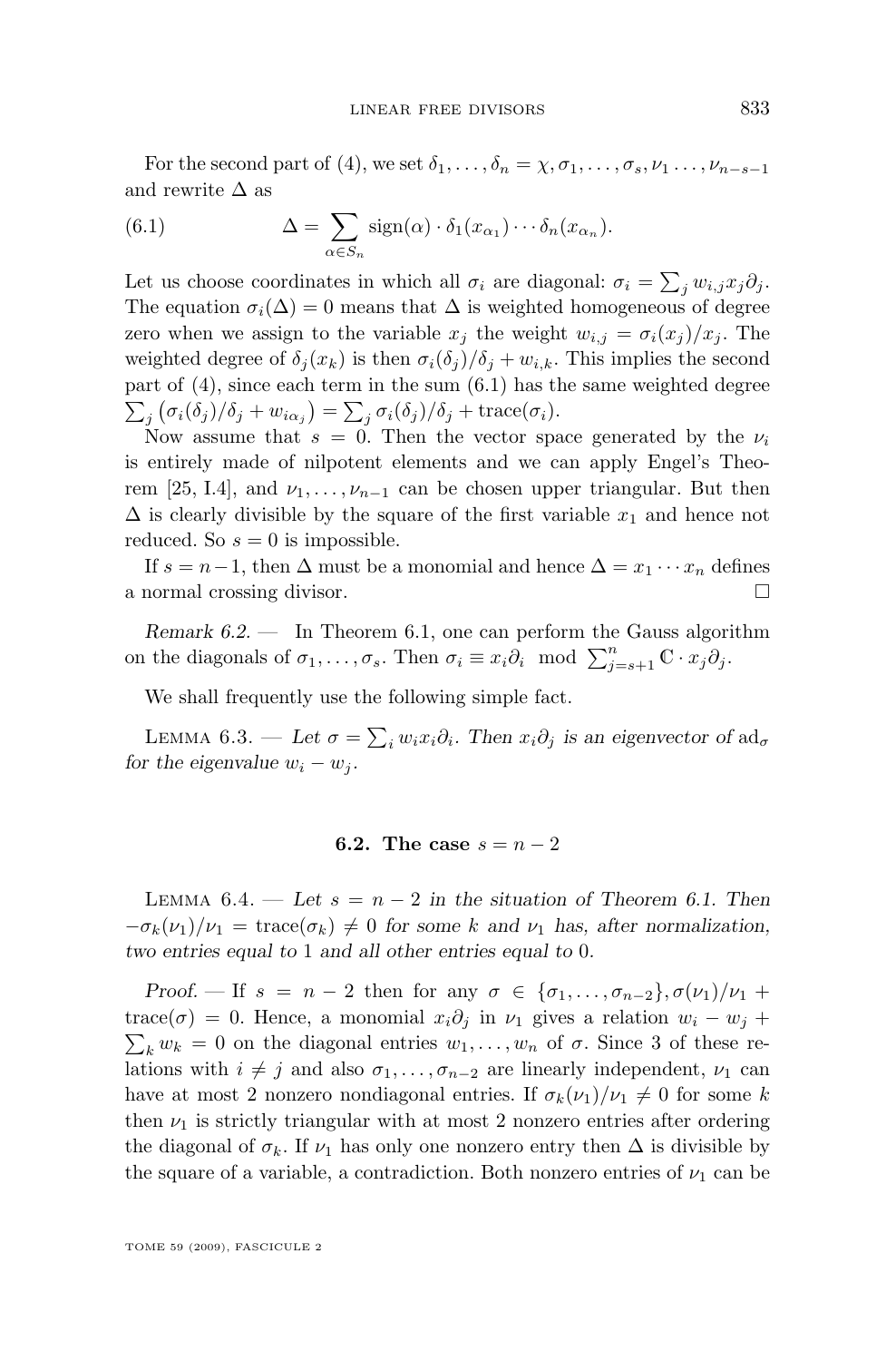normalized to 1. If  $\sigma_k(\nu_1)/\nu_1 = 0$  for all k then the nonzero entries of  $\nu_1$  are in a 2-dimensional simultaneous eigenspace of  $\chi, \sigma_1, \ldots, \sigma_{n-2}$ . Otherwise, there are 3 linearly independent relations  $w_{i_1} = w_{j_1}, w_{i_2} = w_{j_2}, \sum_k w_k = 0$ on the diagonal entries of  $\sigma_1, \ldots, \sigma_{n-2}$ , a contradiction to the linear independence of these vector fields. But then  $\nu_1$  has only one nonzero entry after a linear coordinate change, a contradiction as before.

To simplify the notation, we shall write  $\equiv$  for equivalence modulo  $\mathbb{C}^*$ . By Lemma [6.4,](#page-23-0) we may assume that  $\nu_1 = x_k \partial_1 + x_l \partial_2$  where  $1 \neq k \neq l \neq 2$ . Then

 $\Delta =$ 

  $x_1$   $x_2$   $x_3$   $\cdots$   $x_n$  $a_{2,1}x_1 \qquad a_{2,2}x_2 \qquad a_{2,3}x_3 \qquad \cdots \qquad a_{2,n}x_n$ . . . . . . . . . . . .  $a_{n-1,1}x_1 \quad a_{n-1,2}x_2 \quad a_{n-1,3}x_3 \quad \cdots \quad a_{1,n}x_n$  $x_k$   $x_l$  0  $\cdots$  0  $\equiv (x_2x_k-x_1x_l)x_3\cdots x_n.$ 

As  $\Delta$  is reduced, there are, up to coordinate changes, only two nonnormal-crossing cases:

6.2.1. 
$$
k = 2, l = 3
$$

Then  $\Delta$  comes from the linear free divisor of Example [5.1](#page-15-0) in dimension 3:

$$
\Delta = (x_2^2 - x_1 x_3)x_3 \cdots x_n \equiv \begin{vmatrix} x_1 & x_2 & x_3 \\ 4x_1 & x_2 & -2x_3 \\ 2x_2 & x_3 & 0 \end{vmatrix} \cdot x_4 \cdots x_n.
$$

$$
6.2.2. k = 3, l = 4
$$

Then  $\Delta$  comes from a linear free divisor in dimension 4:

$$
\Delta = (x_2x_3 - x_1x_4)x_3 \cdots x_n \equiv \begin{vmatrix} x_1 & x_2 & x_3 & x_4 \\ x_1 & 2x_2 & -x_3 & 0 \\ 2x_1 & x_2 & 0 & -x_4 \\ x_3 & x_4 & 0 & 0 \end{vmatrix} \cdot x_5 \cdots x_n.
$$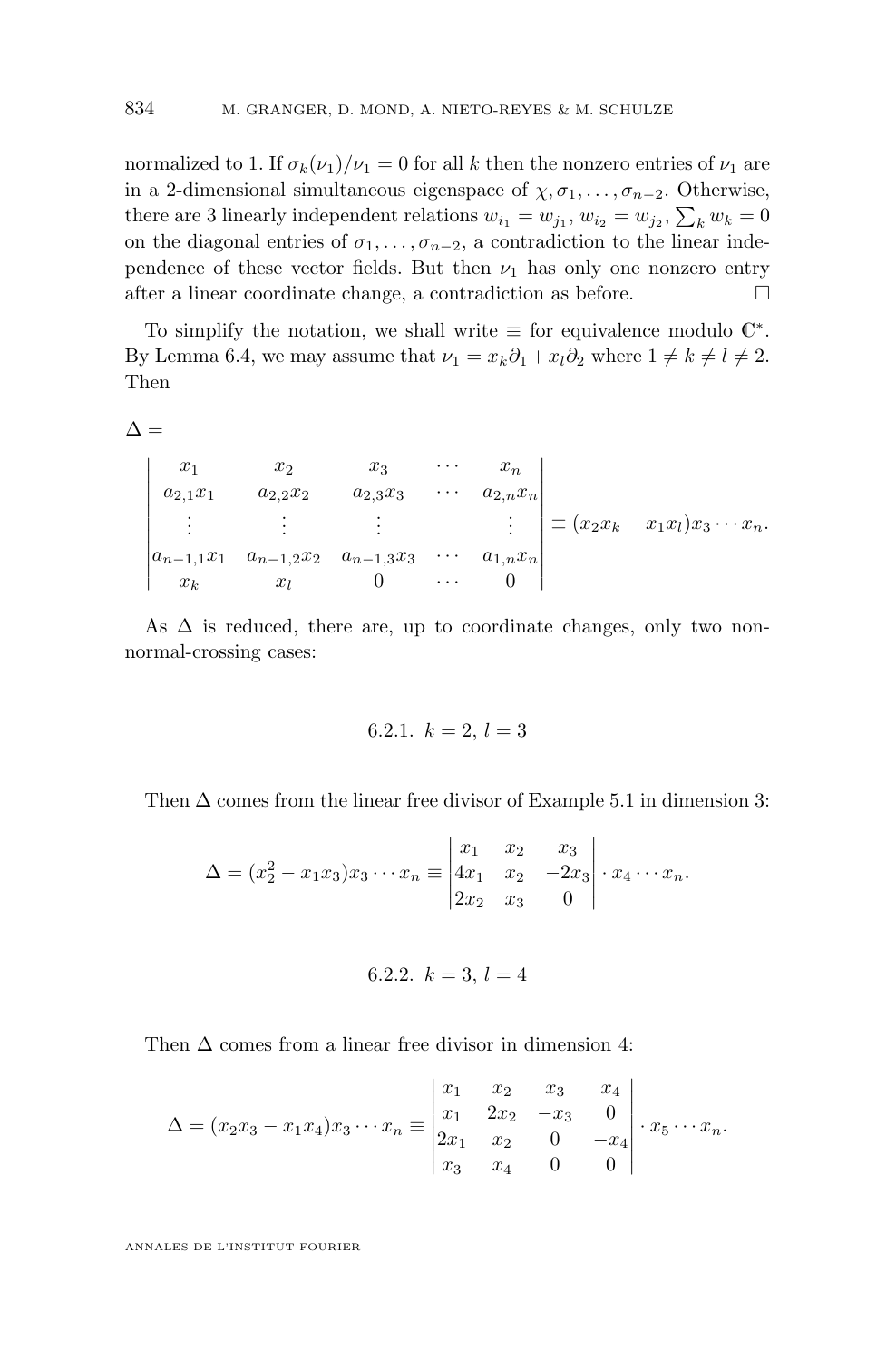#### **6.3. Classification up to dimension** 4

We consider the situation of Theorem [6.1](#page-22-0) and abbreviate  $x, y, z, w =$  $x_1, x_2, x_3, x_4$ . By the results of Section [6.2,](#page-23-0) we may assume that  $s = 1$  and  $n = 4$ . Let us first assume that  $\Gamma(\mathbb{C}^n, \text{Der}(-\log D))_0$  is a nonsolvable Lie algebra and hence  $\langle \sigma_1, \nu_1, \nu_2 \rangle = \mathfrak{sl}_2.$ 

Recall that by [\[25,](#page-39-0) IV.4],  $\mathbb{C}^4$  is a direct sum of irreducible  $\mathfrak{sl}_2$ -modules  $W_m$  of dimension  $m+1$  and that  $W_m$  is represented in a basis  $e_0, \ldots, e_m$ by

$$
\sigma_1(e_i) = (-m+2i)e_i, \quad \nu_1(e_i) = (i+1)e_{i+1}, \quad \nu_2(e_i) = (m-i+1)e_{i-1}.
$$

So there are 3 types of  $\mathfrak{sl}_2$ -representations. The first two cases are  $\mathbb{C}^4$  =  $W_2 \oplus W_0$  and  $\mathbb{C}^4 = W_1 \oplus W_1$ , which lead to a zero and a nonreduced determinant of the form  $\Delta \equiv (xw - yz)^2$  respectively. But  $W_3$  gives the nontrivial linear free divisor

$$
\Delta = \begin{vmatrix} x & y & z & w \\ -3x & -y & z & 3w \\ y & 2z & 3w & 0 \\ 0 & 3x & 2y & z \end{vmatrix} \equiv y^2 z^2 - 4xz^3 - 4y^3 w + 18xyzw - 27x^2 w^2
$$

isomorphic to the discriminant in the space of binary cubics described in Example [1.4.\(1.4\)](#page-3-0).

Now, assume that  $\Gamma(\mathbb{C}^n, \text{Der}(-\log D))_0$  is a solvable Lie algebra. Then, by Lie's Theorem [\[25,](#page-39-0) I.7],  $\nu_1$  and  $\nu_2$  can be chosen triangular and also  $[\nu_1, \nu_2]$  is triangular. Hence,  $[\nu_1, \nu_2] \in \langle \nu_1, \nu_2 \rangle$  and even  $[\nu_1, \nu_2] = 0$  by nilpotency of  $\mathrm{ad}_{\nu_1}$  and  $\mathrm{ad}_{\nu_2}$ .

We set

$$
\sigma_1 = ax\partial_x + by\partial_y + cz\partial_z + dw\partial_w
$$

and start a case by case discussion with respect to the cardinality of  ${a, b, c, d}$ . In the following we shall omit the details that can be found in the preprint version [\[10\]](#page-39-0) of this article.

6.3.1. 
$$
2 \leq |\{a, b, c, d\}| \leq 3
$$

In each case we refine to subcases depending on whether  $\sigma_1(\nu_i)/\nu_i$ ,  $i=$ 1, 2, is zero or not. All these subcases lead to  $\Delta = 0$  or  $\Delta$  being divisible by a square of a variable, in contradiction to our assumptions.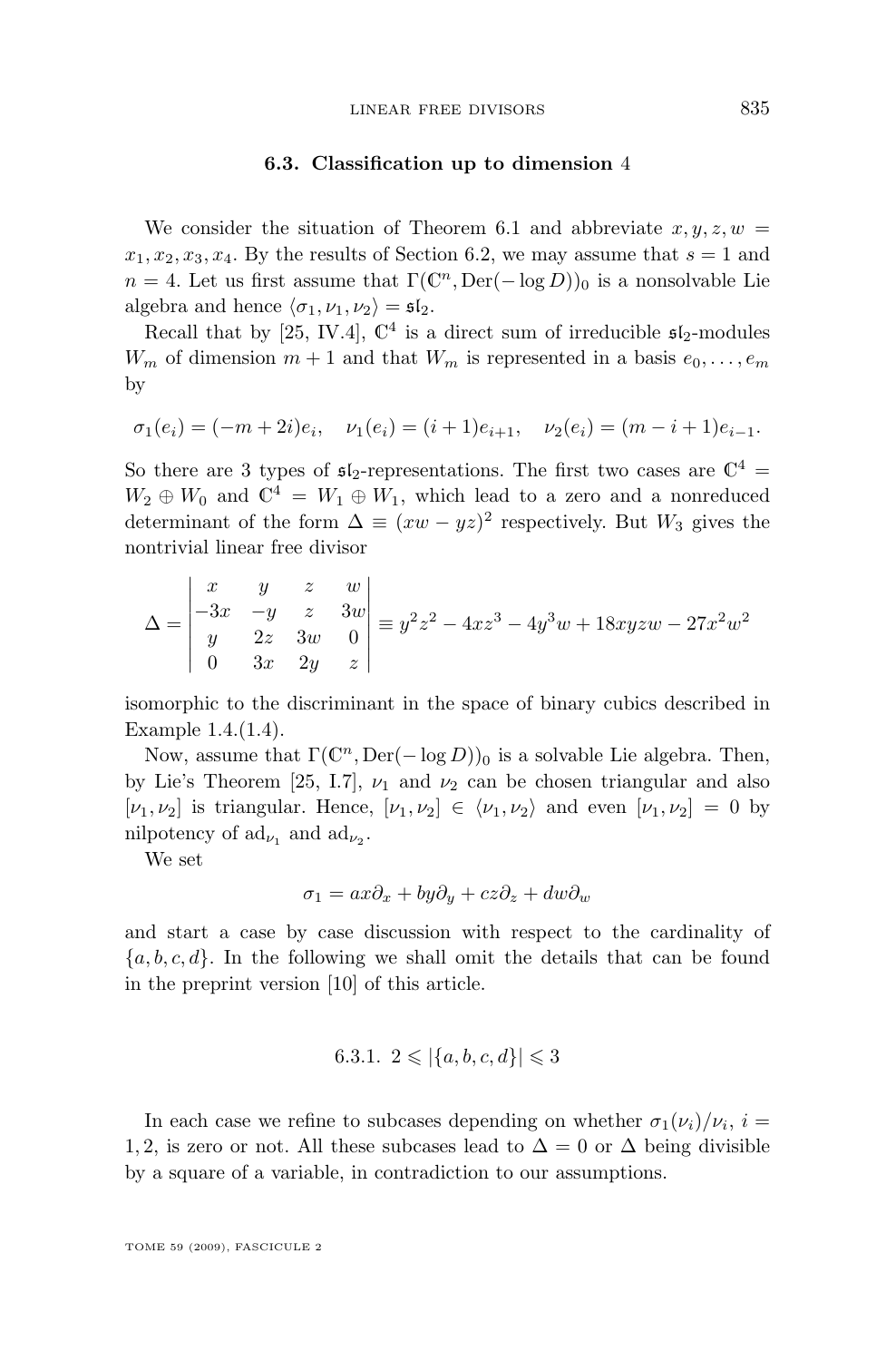6.3.2. 
$$
|\{a, b, c, d\}| = 4
$$

Since  $\nu_1$  and  $\nu_2$  are  $\sigma_1$ -homogeneous and might be chosen triangular,  $\sigma(\nu_1)/\nu_1 \neq 0 \neq \sigma(\nu_2)/\nu_2$  and hence  $\nu_1$  and  $\nu_2$  have at most 3 nonzero entries by Lemma [6.3.](#page-23-0) Using, if necessary, permutations of the basis vectors, we have only to consider the following two cases:

**6.3.2.1.**  $\nu_1$  has one nonzero term or  $\nu_1$  and  $\nu_2$  have at most **two nonzero terms.** In both cases, a detailed discussion leads to the contradiction that  $\Delta$  is divisible by a square of a variable.

**6.3.2.2.**  $\nu_1$  **has three nonzero terms.** This turns out to be the only case that leads to a linear free divisor with solvable Lie algebra and  $s = 1$ . We may assume that

$$
\nu_1 = \begin{pmatrix} 0 & 1 & 0 & 0 \\ 0 & 0 & 1 & 0 \\ 0 & 0 & 0 & 1 \\ 0 & 0 & 0 & 0 \end{pmatrix}
$$

which implies also that  $(a, b, c, d) = a \cdot (1, 1, 1, 1) + (0, \lambda, 2\lambda, 3\lambda)$  for some  $0 \neq \lambda \in \mathbb{Q}$ . The relation  $[\nu_1, \nu_2] = 0$  then implies that

$$
\nu_2 = p \cdot \nu_1 + \begin{pmatrix} 0 & 0 & q & r \\ 0 & 0 & 0 & q \\ 0 & 0 & 0 & 0 \\ 0 & 0 & 0 & 0 \end{pmatrix}.
$$

So using the  $\sigma_1$ -homogeneity of  $\nu_2$  the only case which was not yet considered is

$$
\nu_2 = \begin{pmatrix} 0 & 0 & 1 & 0 \\ 0 & 0 & 0 & 1 \\ 0 & 0 & 0 & 0 \\ 0 & 0 & 0 & 0 \end{pmatrix}, \quad \Delta \equiv \begin{vmatrix} x & y & z & w \\ 0 & \lambda y & 2\lambda z & 3\lambda w \\ 0 & x & y & z \\ 0 & 0 & x & y \end{vmatrix} \equiv x(y^3 - 3xyz + 3x^2w).
$$

The trace equation in Theorem [6.1.4](#page-22-0) for  $\sigma_1$  reads  $-\lambda - 2\lambda + 4a + 6\lambda = 0$ or  $a = -\frac{3}{4}\lambda$ . Setting  $\lambda = 4$ , we obtain  $\sigma_1 = -3x\partial_x + y\partial_y + 5z\partial_z + 9w\partial_w$ .

#### **6.4. Summary of the classification up to dimension 4**

The following table summarizes our classification of linear free divisors up to dimension 4. The matrices are interpreted row-wise as bases of  $Der(-\log D)$ .

<span id="page-26-0"></span>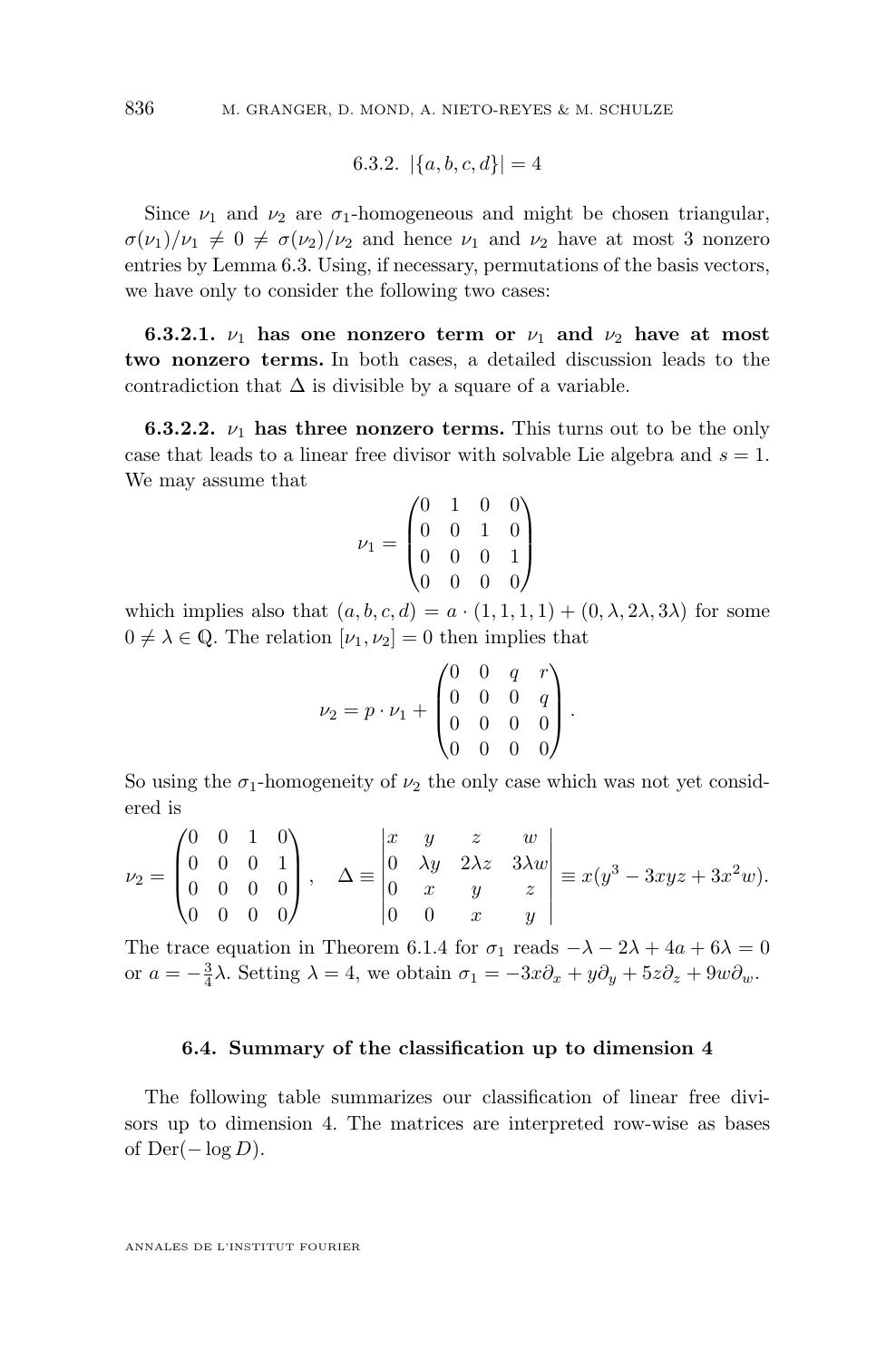| $\boldsymbol{n}$ | Δ                                                                           | $Der(-\log D)$                                                                                                                                                                                                                                                                                       | \$D\$                              | reductive? |
|------------------|-----------------------------------------------------------------------------|------------------------------------------------------------------------------------------------------------------------------------------------------------------------------------------------------------------------------------------------------------------------------------------------------|------------------------------------|------------|
| 1                | $\boldsymbol{x}$                                                            | x)                                                                                                                                                                                                                                                                                                   | $\mathbb{C}$                       | Yes        |
| $\overline{2}$   | xy                                                                          | 0 <sup>1</sup><br>$\boldsymbol{x}$<br>$\overline{0}$<br>y <sub>j</sub>                                                                                                                                                                                                                               | $\mathbb{C}^2$                     | Yes        |
| 3                | xyz                                                                         | $\boldsymbol{0}$<br>0<br>$\boldsymbol{x}$<br>$\boldsymbol{0}$<br>$\boldsymbol{0}$<br>$\boldsymbol{y}$<br>$\overline{0}$<br>$\overline{z}$<br>$\boldsymbol{0}$                                                                                                                                        | $\mathbb{C}^3$                     | Yes        |
| 3                | $(y^2+xz)z$                                                                 | $\boldsymbol{y}$<br>$\boldsymbol{x}$<br>$\boldsymbol{z}$<br>$-2z$<br>4x<br>$\boldsymbol{y}$<br>$-2y \quad z$<br>$\boldsymbol{0}$                                                                                                                                                                     | $\mathfrak{b}_2$                   | No         |
| 4                | xyzw                                                                        | $\overline{0}$<br>$\overline{0}$<br>$\left 0\right\rangle$<br>$\overline{x}$<br>$\overline{0}$<br>$\overline{0}$<br>$\overline{0}$<br>$\boldsymbol{y}$<br>$\overline{0}$<br>$\boldsymbol{0}$<br>$\overline{0}$<br>$\overline{z}$<br>$\theta$<br>$\boldsymbol{0}$<br>$\overline{0}$<br>w <sub>l</sub> | $\mathbb{C}^4$                     | Yes        |
| $\overline{4}$   | $(y^2+xz)zw$                                                                | $\overline{z}$<br>$\overline{0}$<br>$\boldsymbol{y}$<br>$\boldsymbol{x}$<br>$-2z$<br>4x<br>$\boldsymbol{0}$<br>$\overline{y}$<br>$-2y \quad z$<br>$\overline{0}$<br>$\boldsymbol{0}$<br>$\theta$<br>$\boldsymbol{0}$<br>$\boldsymbol{0}$<br>$\boldsymbol{w}$                                         | $\mathbb{C} \oplus \mathfrak{b}_2$ | $\rm No$   |
| $\overline{4}$   | $(yz+xw)zw$                                                                 | $\overline{0}$<br>$\Omega$<br>$-w$<br>$\overline{x}$<br>$\overline{0}$<br>$\boldsymbol{0}$<br>$\overline{y}$<br>$\boldsymbol{w}$<br>$\overline{0}$<br>$\overline{0}$<br>$\overline{z}$<br>w<br>$\overline{0}$<br>$\overline{0}$<br>$\tilde{z}$<br>$-w$                                               | $\mathbb{C}^2\oplus\mathfrak{g}_0$ | No         |
| $\overline{4}$   | $x(y^3 - 3xyz + 3x^2w)$                                                     | $\overline{z}$<br>$\boldsymbol{w}$<br>$\boldsymbol{x}$<br>$\boldsymbol{y}$<br>$\boldsymbol{0}$<br>2z<br>3w<br>$\boldsymbol{y}$<br>$\overline{0}$<br>$\boldsymbol{x}$<br>$\overline{y}$<br>$\boldsymbol{z}$<br>$\theta$<br>$\overline{0}$<br>$\boldsymbol{x}$<br>$\boldsymbol{y}$                     | $\mathbb{C}\oplus\mathfrak{g}$     | $\rm No$   |
| $\overline{4}$   | $\begin{array}{c}\ny^2z^2 - 4xz^3 - 4y^3w + 18xyzw - 27w^2x^2\n\end{array}$ | $\overline{z}$<br>2y<br>$\theta$<br>3x<br>$\boldsymbol{0}$<br>3x<br>2y<br>$\boldsymbol{z}$<br>$\overline{0}$<br>3w<br>2z<br>$\boldsymbol{y}$<br>$\overline{0}$<br>3w<br>2z<br>$\boldsymbol{y}$                                                                                                       | $\mathfrak{gl}_2(\mathbb{C})$      | Yes        |

The annihilators of  $\Delta$  in the Lie algebras for  $\Delta = (yz + xw)zw$  and  $\Delta = x(y^3 - 3xyz + 3x^2w)$  are described in [\[15,](#page-39-0) Ch. I, §4]. The former is the direct sum of  $\mathbb C$  and the non-Abelian Lie algebra  $\mathfrak{g}_0$  of dimension 2, and the latter is the 3-dimensional Lie algebra g characterized as having 2-dimensional Abelian derived algebra  $g'$ , on which the adjoint action of a basis vector outside  $g'$  is semi-simple with eigenvalues 1 and 2. Straightforward computations show that the two *groups*  $G_D^{\circ}$  are, respectively, the set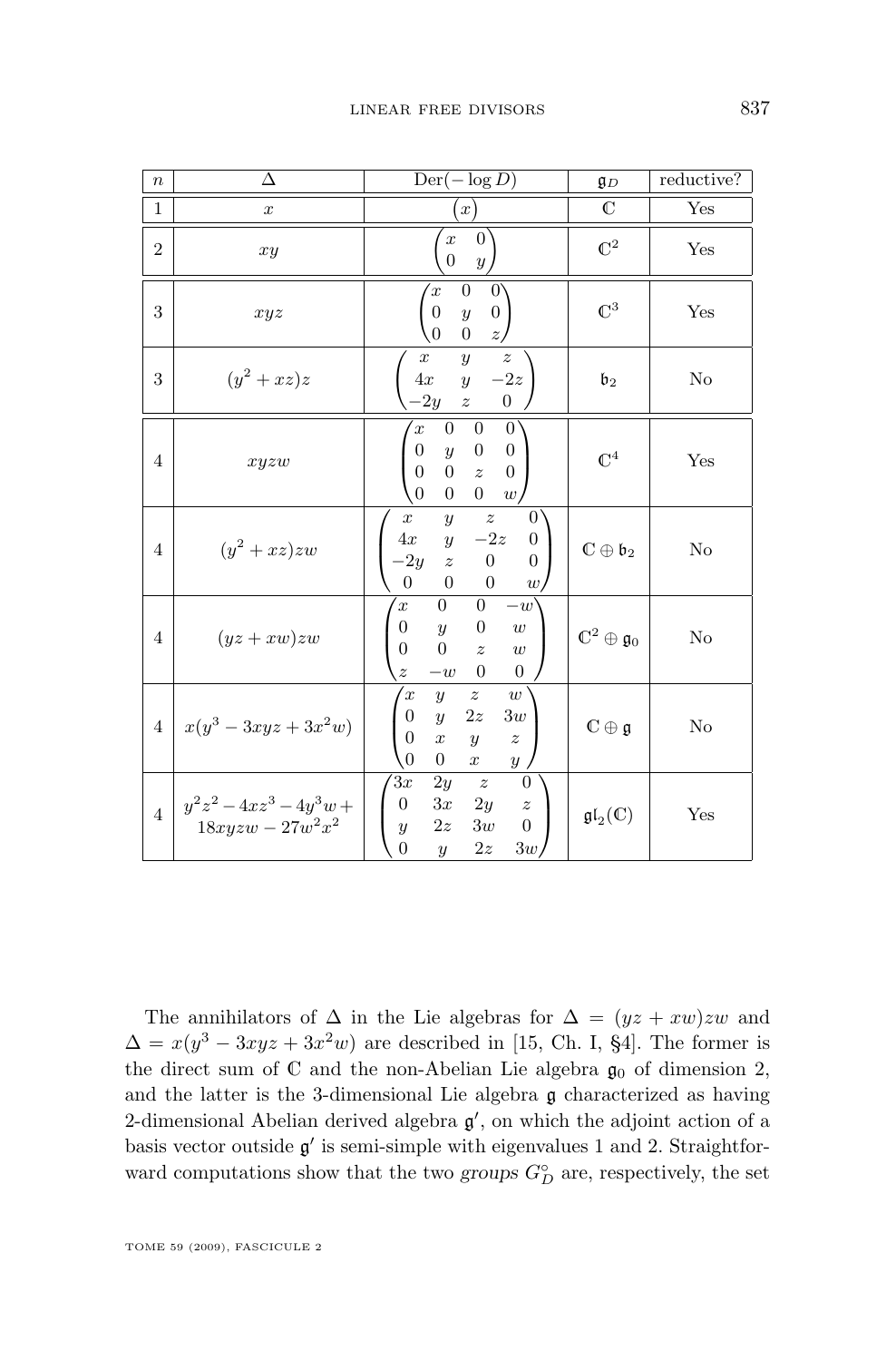of  $4 \times 4$  matrices of the form

$$
\begin{pmatrix} x^{-1}y^{-2} & 0 & z & 0 \\ 0 & x^{-2}y^{-1} & 0 & -x^{-1}yz \\ 0 & 0 & x & 0 \\ 0 & 0 & 0 & y \end{pmatrix}
$$

and

$$
\begin{pmatrix} x^{-3} & 0 & 0 & 0 \\ y & x & 0 & 0 \\ z & x^4y & x^5 & 0 \\ x^3yz - \frac{1}{3}x^6y^3 & x^4z & x^8y & x^9 \end{pmatrix}
$$

with  $x, y \in \mathbb{C}^*$  and  $z \in \mathbb{C}$  in the first and  $x \in \mathbb{C}^*$ ,  $y, z \in \mathbb{C}$  in the second.

#### **7. Strong Euler homogeneity and local quasihomogeneity**

In this section, we investigate linear free divisors with respect to the properties of local quasihomogeneity and strong Euler homogeneity from Definitions [1.7](#page-5-0) and [1.9.](#page-5-0)

The following reformulation of the definition of local quasihomogeneity is a direct consequence of the Poincaré–Dulac Theorem [\[1,](#page-38-0) Ch. 3, §3.2] and Artin's Approximation Theorem [\[2\]](#page-38-0).

Theorem 7.1. — *A divisor* D *is locally quasihomogeneous if and only if, at any*  $p \in D$ *, there is an Euler vector field*  $\chi$  *for* D *at* p whose degree *zero part*  $\chi_0$  *has strictly positive eigenvalues.* 

We denote by  $\mathscr{D} = \mathscr{D}_{\mathbb{C}^n}$  the sheaf of germs of linear differential operators with holomorphic coefficients on  $\mathbb{C}^n$ . It is naturally equipped with an increasing filtration  $F$  of coherent  $\mathcal O$ -modules by the order of differential operators and we denote by  $\sigma(P)$  the symbol of  $P \in \mathscr{D}$  in  $\operatorname{gr}_F \mathscr{D}$ . Note that  $\operatorname{gr}_F \mathscr{D}_p \cong \mathscr{O}_p[\partial] = \mathbb{C}\{x\}[\partial]$  in a local coordinate system x at p, where we identify  $\sigma(\partial_i) = \partial_i$ . The following property is closely related to local quasihomogeneity.

Definition 7.2. — *A free divisor* D *is called* Koszul free *if, at any*  $p \in D$ , there exists a basis  $\delta_1, \ldots, \delta_n$  of  $\text{Der}(-\log D)_p$  such that  $\sigma(\delta_1), \ldots,$  $\sigma(\delta_n)$  is a regular sequence in  $gr_F \mathscr{D}_p$ .

Koszul freeness can be interpreted geometrically in terms of the *logarithmic stratification*, introduced by K. Saito [\[22\]](#page-39-0), which is the partition of D into the integral varieties of the distribution  $Der(-\log D)$ . As it is not

<span id="page-28-0"></span>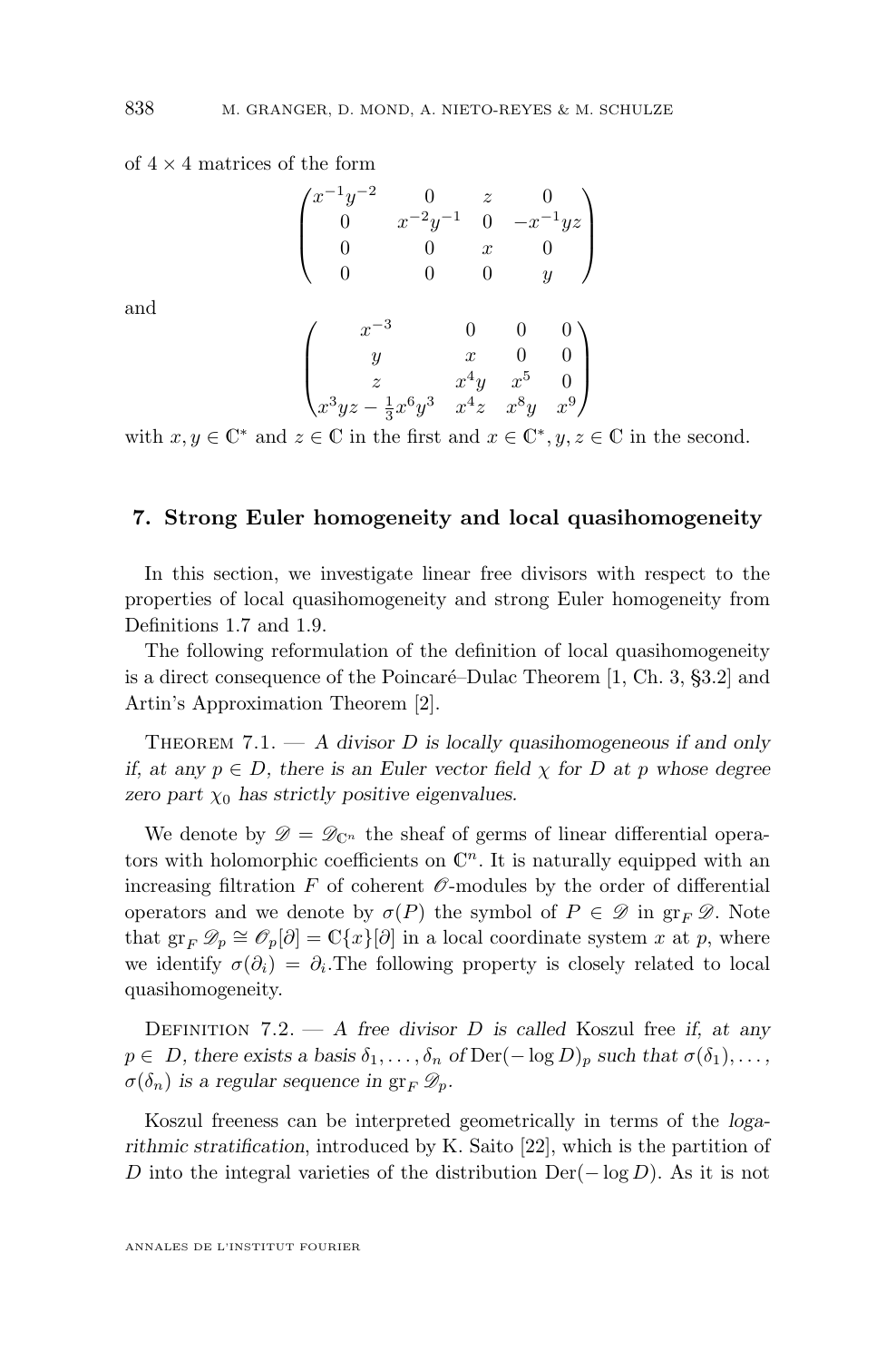always locally finite, the term "stratification" is a misnomer, but is generally used. If  $D_{\alpha}$  is a stratum of the logarithmic stratification and  $p \in D_{\alpha}$ then  $T_p D_\alpha = \text{Der}(-\log D)(p)$ . The graded ring  $\operatorname{gr}_F \mathscr{D}_p \cong \mathscr{O}_p[\partial]$  contains  $\text{Der}_p = \bigoplus_{i=1}^n \mathcal{O}_p \partial_i$  and can be identified with the ring of functions on the cotangent space  $T^*(\mathbb{C}^n, p)$  of the germ  $(\mathbb{C}^n, p)$ , polynomial on the fibers and analytic on the base.

DEFINITION 7.3. — *The* logarithmic characteristic variety  $L_{\mathbb{C}^n}(D)$  of D *is the variety in*  $T^* \mathbb{C}^n$  *defined by the image of*  $\text{Der}(-\log D)$  *in*  $\text{gr}_F \mathscr{D}$ *.* 

Thus D is Koszul free at p if and only if  $L_{\mathbb{C}^n}(D)$  is purely n-dimensional [\[4,](#page-38-0) 1.8]. Moreover, by [\[22,](#page-39-0) 3.16],  $L_{\mathbb{C}^n}(D)$  is the union, over all strata  $D_\alpha \subseteq D$ in the logarithmic stratification of D, of the conormal bundle  $T^*_{D_\alpha} \mathbb{C}^n$  of  $D_\alpha$ , each of which is *n*-dimensional. This proves the following result.

Theorem 7.4. — *A free divisor* D *is Koszul free if and only if the logarithmic stratification is locally finite.*

A locally quasihomogeneous free divisor is Koszul free [\[4,](#page-38-0) 4.3], and thus the failure of Koszul-freeness serves as a computable criterion for the failure of local quasihomogeneity.

As in Section [6.1,](#page-22-0) let  $D \subseteq \mathbb{C}^n$  be a linear free divisor and  $\chi, \delta_2, \ldots, \delta_n$  a global degree 0 basis of Der( $-\log D$ ) with  $\delta_i(\Delta) = 0$  for  $\Delta = \det(S)$  where

$$
S := \begin{pmatrix} \chi(x_j) \\ \delta_i(x_j) \end{pmatrix}_{i,j}
$$

The arguments which follow are valid as well for an arbitrary germ of a free divisor  $D \subseteq (\mathbb{C}^n, 0)$  with a germ of an Euler vector field  $\chi \in \text{Der}_0$  at 0.

The following criterion gives a method to test strong Euler homogeneity algorithmically. The reduced variety  $S_k$  defined by the  $(k + 1) \times (k + 1)$ minors of the  $n \times n$ -matrix S is the union of logarithmic strata of dimension at most k. In more invariant terms,  $S_k$  is the variety of zeros of the  $(n - k - 1)$ 'st Fitting ideal of the  $\mathscr{O}_{\mathbb{C}^n}$ -module Der / Der(- log D). Thus a free divisor D is Koszul free if and only if dim  $S_k \leq k$  for all k. Note that  $S_n = \mathbb{C}^n$ ,  $S_{n-1} = D$ , and  $S_{n-2} = \text{Sing}(D)$ . For a linear free divisor,  $S_0 = \{0\}$  because of the presence of the Euler vector field. Since  $\dim \text{Sing}(D) < \dim D$ , it follows that linear free divisors are Koszul free in dimension  $n \leq 3$ .

In order to characterize strong Euler homogeneity, we also consider the reduced variety  $T_k \supseteq S_k$  defined by the  $(k+1) \times (k+1)$ -minors of the  $(n-1) \times n$ -matrix  $T := (\delta_i(x_i))_{i,j}$ . Again, this is the variety defined by a Fitting ideal, this time the  $(n - k - 2)$ nd Fitting ideal of the module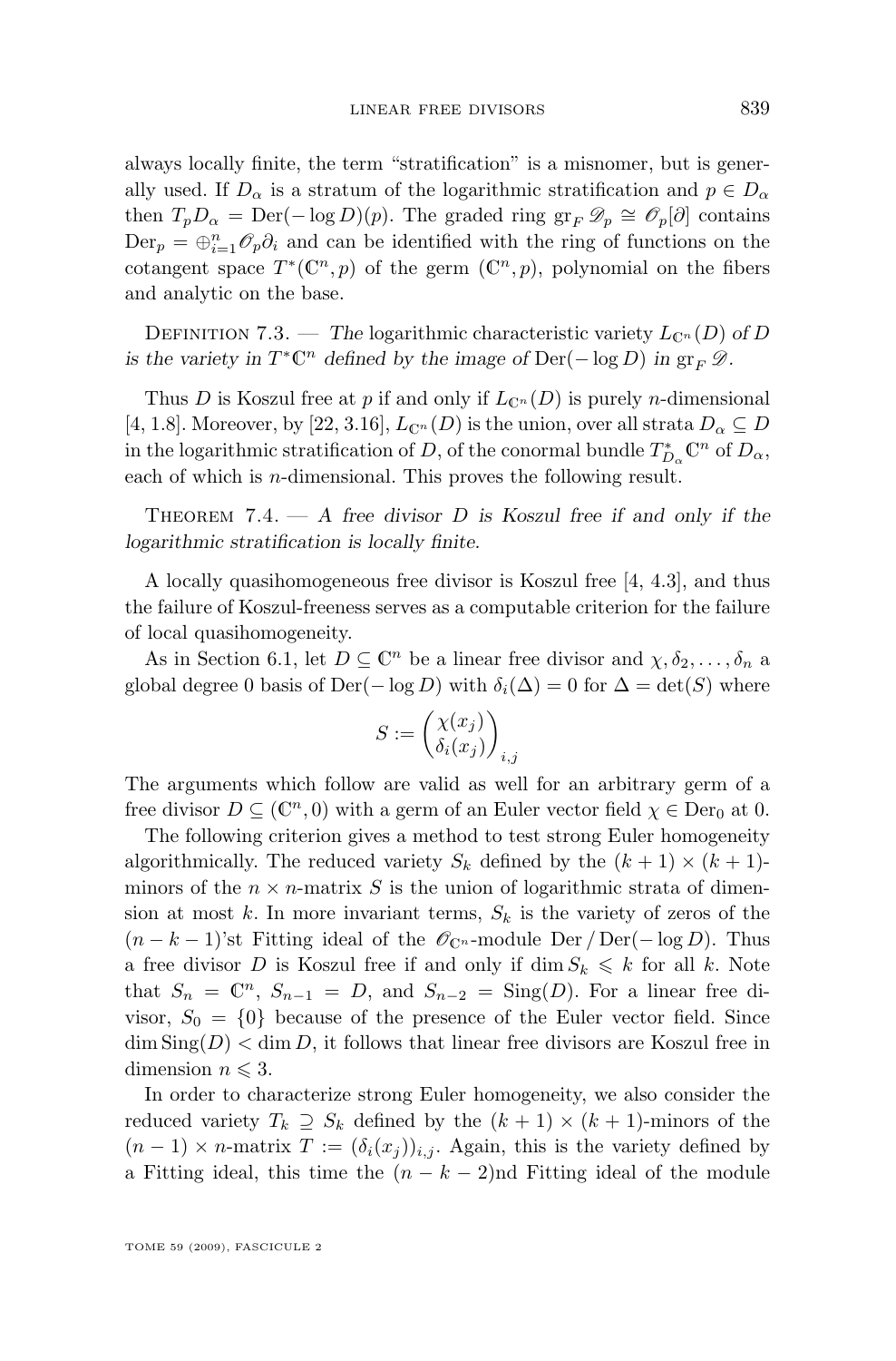<span id="page-30-0"></span>Der / Der $(-\log \Delta)$ . Note that, by definition,

$$
S = \begin{pmatrix} x \\ T \end{pmatrix}.
$$

LEMMA 7.5. — *D* is strongly Euler homogeneous if and only if  $S_k = T_k$ *for*  $0 \leq k \leq n-2$ *.* 

*Proof.* — A vector field  $\delta \in (\mathfrak{m}_p \cdot \chi + \sum_i \mathcal{O}_p \cdot \delta_i) \cap \mathfrak{m}_p \cdot \text{Der}_p$  is not an Euler vector field at  $p \in D$  since  $\delta(\Delta) \in \mathfrak{m}_p \cdot \Delta$ , and indeed  $\delta(u \cdot \Delta) \in \mathfrak{m}_p \cdot u\Delta$ for any unit u. Hence, an Euler vector field  $\eta$  for D at p must be of the form  $\eta = a_0 \cdot \chi + \sum_i a_i \cdot \delta_i \in \mathfrak{m}_p \cdot \text{Der}_p$  with  $a_0(0) \neq 0$ . This means that  $\chi(p) \in \sum_i \mathbb{C} \cdot \delta_i(p)$ , and the matrices S and T have equal rank at p. Conversely if  $\chi(p) = \sum \lambda_i \delta_i(p)$  then up to multiplication by a scalar,  $\chi - \sum_i \lambda_i \delta_i$  is an Euler field for D at p.

*Remark 7.6. —* The proof of Lemma 7.5 shows that the question of local quasihomogeneity is much more complicated: The degree zero parts of Euler vector fields at a point  $p \in D$  are the degree zero parts of vector fields  $a_1 \cdot \chi + \sum_i a_i \cdot \delta_i$  where  $a_1, \ldots, a_n$  are linear forms such that  $a_1(p)$ .  $\chi(p) + \sum_i a_i(p) \cdot \delta_i(p) = 0.$ 

For 
$$
k = 1, ..., n
$$
, let  $M_k = (-1)^{k+1} \det(\delta_i(x_j))_{j \neq k}$ .

LEMMA 7.7. — *For*  $k = 1, ..., n$ ,  $\partial_k(\Delta) = n \cdot M_k$ . In particular,  $S_k = T_k$ *for*  $k = n - 2$ *.* 

*Proof. —* Since

$$
S\begin{pmatrix} \partial_1(\Delta) \\ \vdots \\ \partial_n(\Delta) \end{pmatrix} = \begin{pmatrix} \chi \\ \delta_2 \\ \vdots \\ \delta_n \end{pmatrix} (\Delta) = \begin{pmatrix} n \cdot \Delta \\ 0 \\ \vdots \\ 0 \end{pmatrix}
$$

we obtain, by canceling  $\Delta$ ,

$$
\begin{pmatrix} \partial_1(\Delta) \\ \vdots \\ \partial_n(\Delta) \end{pmatrix} = \check{S} \begin{pmatrix} n \\ 0 \\ \vdots \\ 0 \end{pmatrix} = n \cdot \begin{pmatrix} M_1 \\ \vdots \\ M_n \end{pmatrix}
$$

where  $\check{S}$  denotes the cofactor matrix of S.

LEMMA 7.8.  $-S_0 = T_0$ .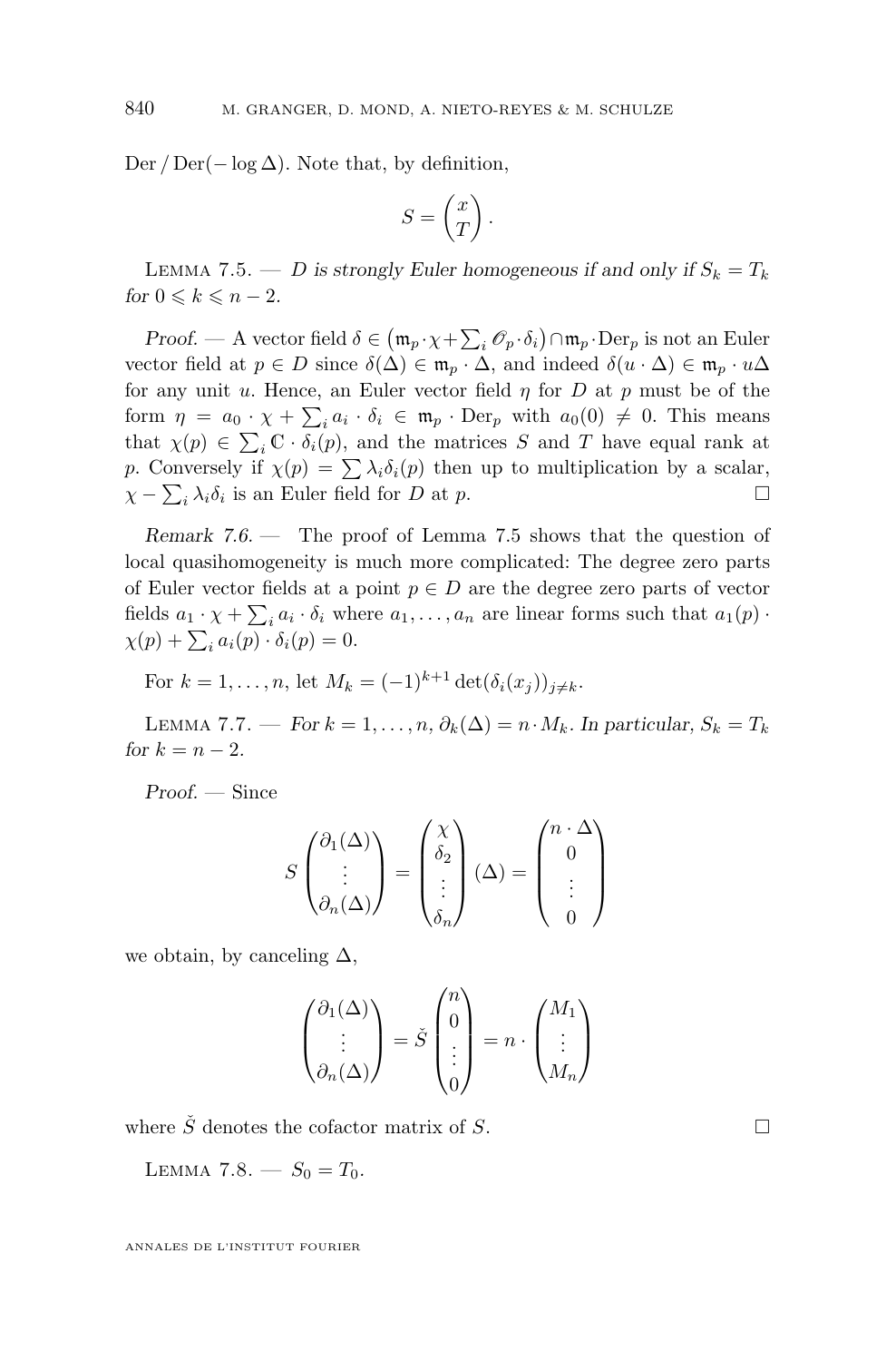*Proof.* — Assume that  $T_0 \neq S_0 = \{0\}$ . By homogeneity,  $T_0$  contains the  $x_n$ -axis after an appropriate linear coordinate change. Then T is independent of  $x_n$ . Writing  $x' = x_1, \ldots, x_{n-1}$ , we have that  $\Delta = g + x_n \cdot \Delta'$  where g and  $\Delta' := M_n$  depend only on x'. Since  $\Delta$  does not depend on fewer variables, we must have  $\Delta' \neq 0$ . For  $i = 2, \ldots, n$ , let  $\delta'_i := \sum_{j=1}^{n-1} \delta_i(x_j) \partial_j$  be the projection of  $\delta_i$  to the C[x]-module with basis  $\partial' := \partial_1, \ldots, \partial_{n-1}$ . Then, for  $i = 2, \ldots, n$ ,  $\delta_i'(\Delta') = 0$ , as it is the coefficient of  $x_n$  in  $\delta_i(\Delta) = 0$ . Since the rank of the  $\mathbb{C}[x']$ -annihilator of  $\partial_1(\Delta'), \dots, \partial_{n-1}(\Delta')$  is strictly smaller than  $n-1$ , there must be a relation  $\sum_{i=2}^{n} a_i \delta'_i = 0$  for some homogeneous polynomials  $a_i \in \mathbb{C}[x']$ . But since  $\delta_2, \ldots, \delta_n$  are independent over  $\mathbb{C}[x]$ ,  $\sum_{i=2}^{n} a_i \delta_i(x_n) \neq 0$  and hence  $0 = \sum_{i=2}^{n} a_i \delta_i(\Delta) = (\sum_{i=2}^{n} a_i \delta_i(x_n)) \cdot \Delta',$ contradicting the fact that  $\Delta' \neq 0$ .

Lemma 7.9. — *Let* D *be strongly Euler homogeneous. Then* D *is locally quasihomogeneous on the complement of*  $S_{n-3}$ *. In particular,* D *is locally quasihomogeneous if*  $S_{n-3} = \{0\}$ .

*Proof.* — By [\[22,](#page-39-0) 3.5],  $(D, p) = (D', p') \times (\mathbb{C}^{n-2}, 0)$  for  $p \in S_{n-2} \setminus S_{n-3}$ where  $(D', p') \subseteq (\mathbb{C}^2, 0)$  is strongly Euler homogeneous by [\[11,](#page-39-0) 3.2]. As the germ of a curve,  $(D', p')$  has an isolated singularity. Then  $(D', p')$ , and hence  $(D, p)$ , are quasihomogeneous, by Saito's theorem [\[21\]](#page-39-0).

THEOREM 7.10. — *Every linear free divisor in dimension*  $n \leq 4$  *is locally quasihomogeneous and hence LCT and GLCT hold.*

*Proof.* — By Lemmas [7.7](#page-30-0) and [7.8,](#page-30-0)  $S_1 = T_1$  if  $n = 3$  and  $S_0 = T_0$ . If  $n \leq 3$  then D is strongly Euler homogeneous by Lemma [7.5](#page-30-0) and so locally quasihomogeneous by Lemma 7.9.

For  $n = 4$  analogous arguments yield  $S_0 = T_0 = \{0\}$  and  $S_2 = T_2$ . Now we use the classification in Subsection [6.4](#page-26-0) and a case by case study: In each case, one can verify that  $S_1 = T_1$  and construct an Euler vector field with positive eigenvalues in degree zero at each point of  $S_1 \setminus S_0$ . Again this is sufficient for local quasihomogeneity by Lemma 7.9. For  $\Delta = (yz + xw)zw$ ,  $S_1 = \{xy = z = w = 0\}$  and  $2\chi - \sigma + \frac{x-\xi}{\xi}\sigma$ , where  $\sigma = 2x\partial_x + y\partial_y - w\partial_w$ , is an Euler vector field at  $(\xi, 0, 0, 0) \notin S_0$  with eigenvalues 2, 1, 2, 3 in degree zero. For  $\Delta = x(y^3 - 3xyz + 3x^2w)$ ,  $S_1 = \{x = y = z = 0\}$  and  $9\chi - \sigma +$  $\frac{w-\omega}{\omega}\sigma$ , where  $\sigma = -3x\partial_x + y\partial_y + 5z\partial_z + 9w\partial_w$ , is an Euler vector field at  $(0, 0, 0, \omega) \notin S_0$  with eigenvalues 12, 8, 4, 9 in degree zero. The remaining cases are trivial.

By [\[7\]](#page-39-0), local quasihomogeneity implies that LCT and hence, by taking global sections, GLCT holds.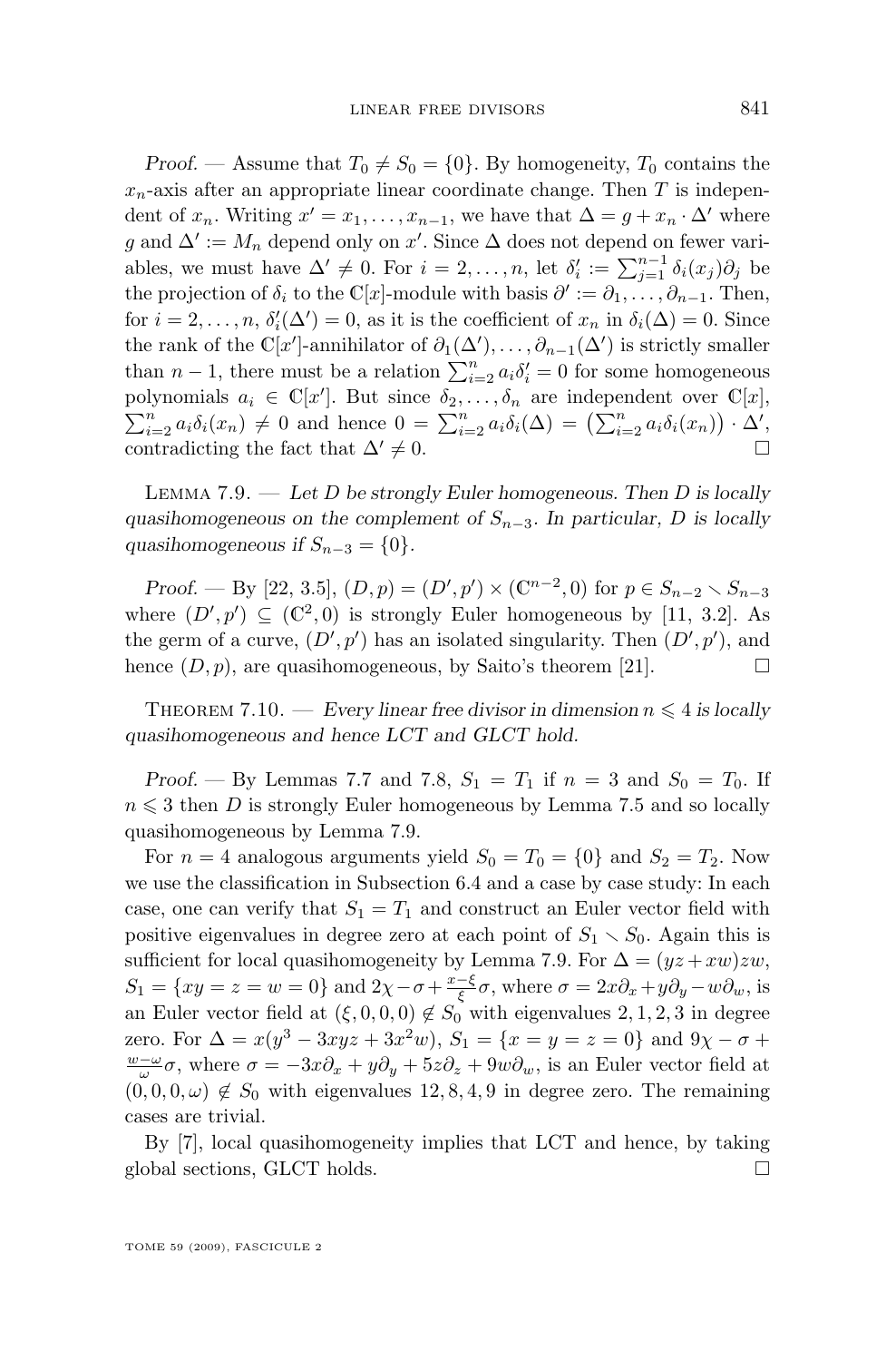#### **7.1. Example [5.3](#page-17-0) again**

<span id="page-32-0"></span>In this subsection, we study the linear free divisor in Example [5.3](#page-17-0) in detail and show that if  $n > 2$  it is not Koszul free and hence not locally quasihomogeneous. However we will see that it is strongly Euler homogeneous, like all other linear free divisors whose strong Euler homogeneity has been investigated.

Denote by  $x_{i,j}, 1 \leq i \leq n, 1 \leq j \leq n+1$ , the coordinates on the space of  $n \times (n+1)$ -matrices  $M_{n,n+1}$ . The Lie group  $G = \mathrm{Gl}_n(\mathbb{C}) \times \mathrm{Gl}_1(\mathbb{C})^{n+1}$ acts on  $M_{n,n+1}$  by left matrix multiplication of  $\mathrm{Gl}_n(\mathbb{C})$  and multiplication of the jth factor  $Gl_1(\mathbb{C}) = \mathbb{C}^*$  on the jth column of members of  $M_{n,n+1}$ . By Lemma [2.2,](#page-7-0)  $\text{Der}(-\log D)$  is generated by the infinitesimal action of the Lie algebra of G and hence a basis of  $Der(-\log D)$  is extracted from the set of  $n^2 + n + 1$  vector fields

(7.1) 
$$
\xi_{i,j} = \sum_{k=1}^{n+1} x_{i,k} \partial_{j,k}, \text{ for } 1 \leq i, j \leq n,
$$

$$
\xi_i = \sum_{l=1}^n x_{l,i} \partial_{l,i}, \text{ for } 1 \leq i \leq n+1,
$$

by omitting one because of the relation

$$
\chi = \sum_{i=1}^{n} \xi_{i,i} = \sum_{j=1}^{n+1} \xi_j
$$

corresponding to the Lie algebra of the kernel of the action. Note that the vector field  $\xi_{i,i}$  resp.  $\xi_i$  is the Euler vector field related to the *i*th row resp. to the jth column of the general  $n \times (n+1)$ -matrix and that  $\chi$  is the global Euler vector field on  $M_{n,n+1}$ .

Since the determinant  $\Delta_i$  has degree one with respect to each line and to each column except the  $j$ th column for which the degree is zero, the degree of  $\Delta$  equals  $n + 1$  with respect to a row and n with respect to a column. These considerations yield

$$
\xi_{i,i}(\Delta) = (n+1)\Delta, \quad \xi_j(\Delta) = n\Delta, \quad \xi_{i,j}(\Delta) = 0 \text{ for } i \neq j,
$$

and one can easily derive a basis of the vector fields annihilating  $\Delta$ .

The following lemma is self evident by definition of the action of G on  $M_{n,n+1}$  and we shall use it implicitly. In particular, the rank of a G-orbit is well-defined as the rank of any of its elements.

Lemma 7.11. —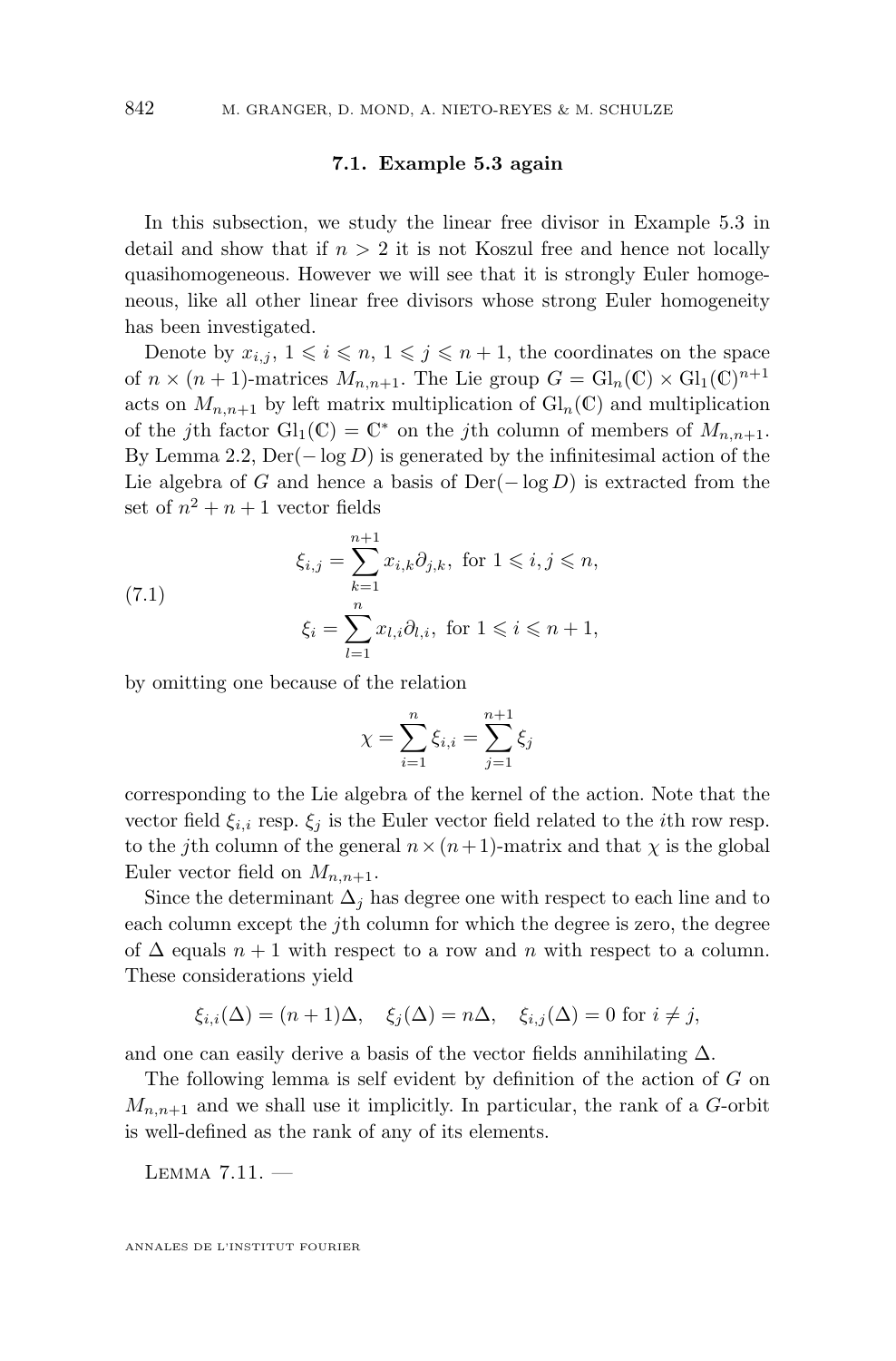<span id="page-33-0"></span>*Two matrices in*  $M_{n,n+1}$  *having the same row space are in the same Gorbit. Similarly two matrices given by lists of column vectors*  $A = C_1, \ldots$ ,  $C_{n+1}$  and  $A' = C'_1, \ldots, C'_{n+1}$  are in the same G-orbit if there is a  $\lambda_j \in \mathbb{C}^*$ such that  $C'_j = \lambda_j C_j$  for all  $j = 1, \ldots, n + 1$ .

If A and  $A^{\prime}$  are in the same G-orbit in  $M_{n,n+1}$  then any submatrix of A consisting of columns  $C_{i_1}, \ldots, C_{i_p}$  has the same rank as the submatrix of A' consisting of the corresponding columns  $C'_{i_1}, \ldots, C'_{i_p}$  of A'. In particular A and A' have the same rank.

By the left action of  $\mathrm{Gl}_n(\mathbb{C}) \subseteq G$ , any G-orbit in rank r contains, up to permutation of columns, an element of the form

(7.2)  $\begin{pmatrix} 1 & \ldots & 0 & x_{1,r+1} & \ldots & x_{1,n+1} \end{pmatrix}$  $\overline{\phantom{a}}$ . . . . . . . . . . . . . . .  $0 \quad \dots \quad 1 \quad x_{r,r+1} \quad \dots \quad x_{r,n+1}$  $0 \quad ... \quad 0 \quad 0 \quad ... \quad 0$ . . . . . . . . . . . .  $0 \quad ... \quad 0 \quad 0 \quad ... \quad 0$  $\setminus$  $\overline{\phantom{a}}$ 

By using also the action of G, we may assume that  $x_{i,r+1} \in \{0,1\}$ : If  $x_{i,r+1} \neq 0$  then one can divide the *i*th row by  $x_{i,r+1}$  and multiply the ith column by  $x_{i,r+1}$ . Thus there is only a finite number of maximal rank G-orbits including the generic orbit for which all  $x_{i,n+1}$  equal 1.

PROPOSITION 7.12.

*There are only finitely many* G*-orbits in* M2,3*, and the linear free divisor*  $D \subseteq M_{2,3}$  *is locally quasihomogeneous*<sup>(1)</sup>.

*The number of G-orbits in the linear free divisor*  $D \subseteq M_{3,4}$  *is infinite. In particular, the set of* G*-orbits in* D *is not locally finite, and* D *is not Koszul free and hence not locally quasihomogeneous.*

*Proof. —*

The first statement follows, by Gabriel's theorem [\[9\]](#page-39-0), from the fact that we are considering the representation space of a Dynkin quiver, here of type  $D_4$ . In fact, in the case of  $M_{2,3}$ , the only orbits which remain to be considered are {0} and the rank one orbits which contain, up to permutation of columns, one of the typical elements:

$$
\begin{pmatrix} 1 & 1 & 1 \ 0 & 0 & 0 \end{pmatrix}, \begin{pmatrix} 1 & 1 & 0 \ 0 & 0 & 0 \end{pmatrix}, \begin{pmatrix} 1 & 0 & 0 \ 0 & 0 & 0 \end{pmatrix}.
$$

 $(1)$  See Remark [7.19](#page-38-0) below.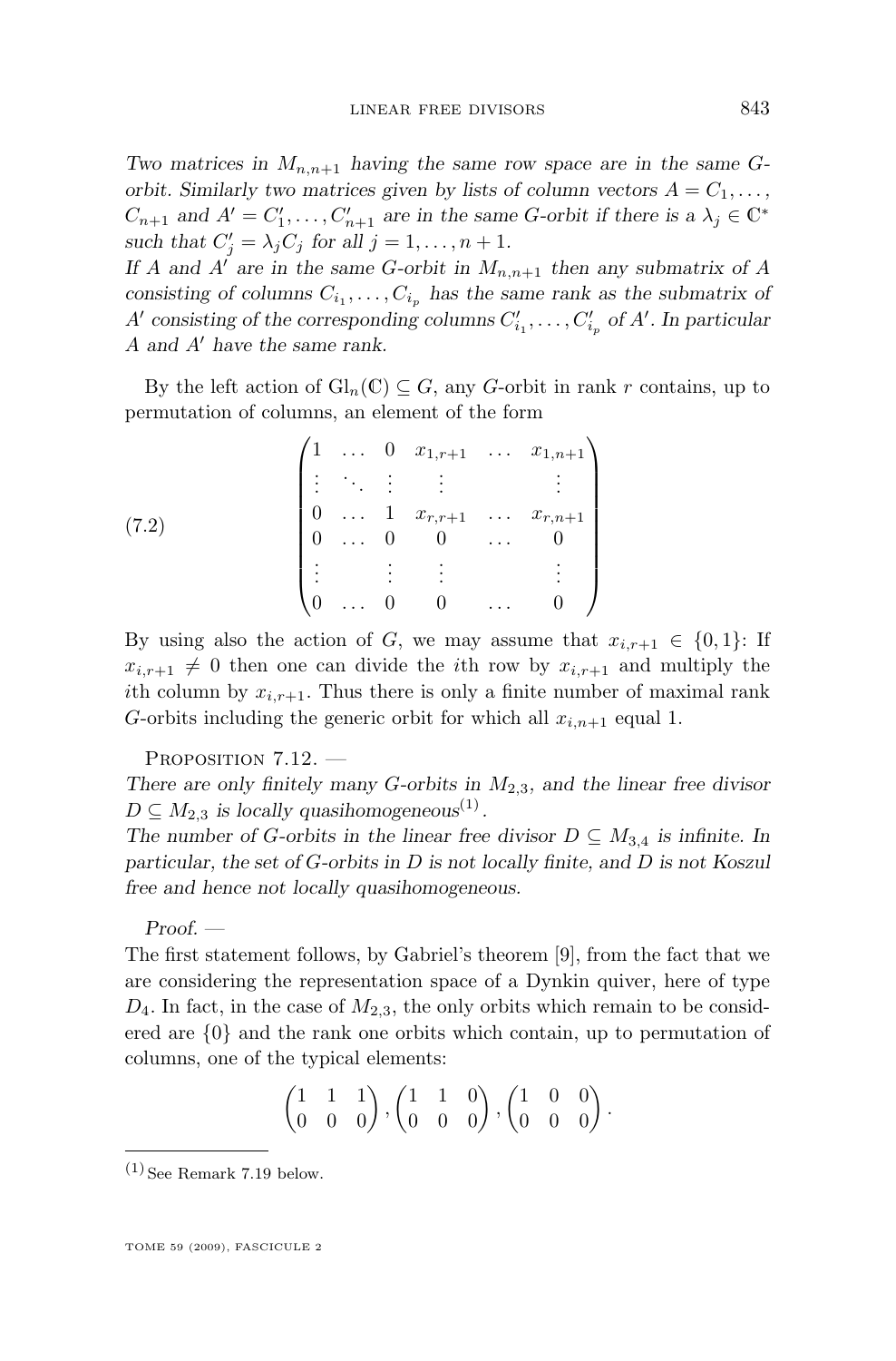At each point  $x \neq 0$ , D is isomorphic to the product of the germ at x of the orbit  $I_x$  of x, and the germ at x of  $D' := D \cap T$ , where T is a smooth transversal to  $I_x$  of complementary dimension. Since  $T$  is logarithmically transverse to  $D$  in the neighborhood of  $x, D'$  is a free divisor. By the Can-cellation Property for products of analytic spaces [\[13\]](#page-39-0),  $(D', x)$  is determined up to isomorphism by the fact that  $(D, x) \simeq I_x \times (D', x)$ , so it does not matter which transversal to  $I_x$  we choose. In the table below, we take  $T$  to be affine. The local equations of  $D$  shown in the last column are simply the restriction of the original equation of  $D$  to the transversal  $T$ . By inspection of these equations,  $D$  is locally quasihomogeneous.

| Representative | Transversal                                                  | Local Equation                              |
|----------------|--------------------------------------------------------------|---------------------------------------------|
| U              | $\cup$<br>$x_{12}$<br>$\overline{0}$<br>$x_{22}$             | $x_{21}x_{22}=0$                            |
|                | $\theta$<br>$x_{21}$<br>$x_{22}$                             | $x_{21}x_{22}(x_{22}-x_{21})=0$             |
|                | $\mathbf{1}$<br>$x_{13}$<br>$\theta$<br>$x_{22}$<br>$x_{23}$ | $x_{22}x_{23}(x_{23}-x_{22}x_{13})=0$       |
| $\theta$       | $x_{13}$<br>$x_{12}$<br>$x_{22}$<br>$x_{23}$                 | $x_{22}x_{23}(x_{12}x_{23}-x_{22}x_{13})=0$ |

In the case of  $M_{3,4}$ , consider the stratum in D consisting of matrices of rank 2. The four columns span a 2-dimensional plane, and assuming they are pairwise independent, determine four lines in this plane. The cross ratio of these four lines is a  $G<sub>D</sub>$  invariant: quadruples spanning the same plane, but with different cross-ration, cannot be equivalent. Thus there are infinitely many orbits. Now by  $[4, 4.3]$  $[4, 4.3]$  D is not locally quasihomogeneous. П

PROPOSITION 7.13. — The linear free divisor  $D \subseteq M_{n,n+1}$  from Exam*ple [5.3](#page-17-0) is strongly Euler homogeneous for any* n*.*

*Proof.* — Let us consider a rank r orbit of G in  $M_{n,n+1}$ . If  $r < n$ , we can find a point  $A$  in this orbit with a zero row, say row number  $i$ . Then the Euler vector field  $\xi_{i,i}$  of this row is an Euler vector field at A.

If  $r = n$  we can assume that A is of the form [\(7.2\)](#page-33-0) with  $x_{i,n+1} = 1$  for  $1 \leq i \leq s$  and  $x_{i,n+1} = 0$  for  $s + 1 \leq i \leq n$  for some  $s \leq n$ . Then by [\(7.1\)](#page-32-0) the space parametrized by the variables  $x_{i,n+1}$  with  $s+1 \leq i \leq n$  is a smooth transversal to the orbit at  $A$  and the restricted equation of  $D$  is just  $x_{s+1,n} \cdots x_{n,n+1} = 0$ . Thus D is normal crossing and hence strongly Euler homogeneous.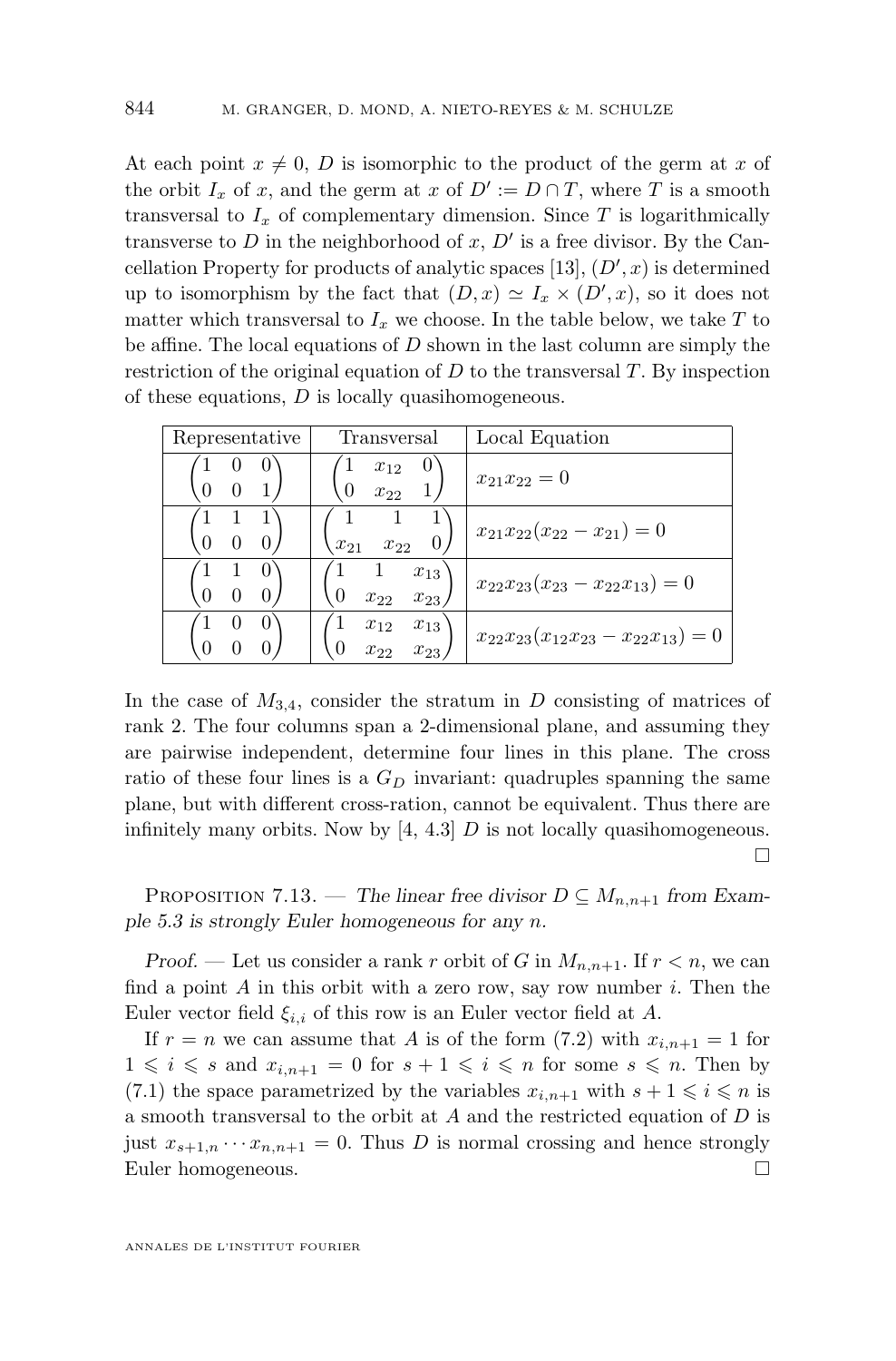#### **7.2. Example [5.1](#page-15-0) again**

<span id="page-35-0"></span>In this subsection, we show that the linear free divisors in Example [5.1](#page-15-0) are locally quasihomogeneous and hence Koszul free by [\[4,](#page-38-0) 4.3]. By [\[7\]](#page-39-0), this implies that LCT holds although the defining group is not reductive.

We denote by  $x_{i,j}$ ,  $1 \leq i \leq j \leq n$ , the coordinates on the space of symmetric  $n \times n$ -matrices  $Sym_n(\mathbb{C}) \subseteq M_{n,n}$ . Let  $D \subseteq Sym_n(\mathbb{C})$  be the divisor defined by the product

$$
\Delta = \det_1 \cdots \det_n
$$

of minors

$$
\det_k = \begin{vmatrix} x_{1,1} & \cdots & x_{1,k} \\ \vdots & & \vdots \\ x_{k,1} & \cdots & x_{k,k} \end{vmatrix}.
$$

By Example [5.1,](#page-15-0) the group  $B_n \subseteq Gl_n(\mathbb{C})$  of upper triangular matrices acts on  $\text{Sym}_n(\mathbb{C})$  by transpose conjugation

$$
B\cdot S=B^tSB, \text{ for } B\in B_n, S\in \text{Sym}_n(\mathbb{C})
$$

and the discriminant D is a linear free divisor. Thus,  $Der(-log D)$  can be identified with the Lie algebra of  $B_n$  and has a basis consisting of the  $\frac{1}{2}n(n+1)$  vector fields

$$
\xi_{i,j} = x_{1,i} \frac{\partial}{\partial x_{1,j}} + \dots + x_{i,i} \frac{\partial}{\partial x_{i,j}} + \dots + 2x_{i,j} \frac{\partial}{\partial x_{j,j}} + \dots + x_{i,n} \frac{\partial}{\partial x_{j,n}}
$$
  
for  $1 \le i \le j \le n$ .

It may be helpful to view this as the symmetric matrix

$$
\begin{pmatrix}\n0 & \cdots & 0 & \cdots & 0 & x_{1,i} & 0 & \cdots & 0 \\
\vdots & \vdots & \vdots & \vdots & \vdots & \vdots & \vdots \\
0 & \cdots & 0 & \cdots & 0 & x_{i,i} & 0 & \cdots & 0 \\
\vdots & \vdots & \vdots & \vdots & \vdots & \vdots & \vdots \\
0 & \cdots & 0 & \cdots & 0 & x_{i,j-1} & 0 & \cdots & 0 \\
x_{1,i} & \cdots & x_{i,i} & \cdots & x_{i,j-1} & 2x_{i,j} & x_{i,j+1} & \cdots & x_{i,n} \\
0 & \cdots & 0 & \cdots & 0 & x_{i,j+1} & 0 & \cdots & 0 \\
\vdots & \vdots & \vdots & \vdots & \vdots & \vdots & \vdots \\
0 & \cdots & 0 & \cdots & 0 & x_{i,n} & 0 & \cdots & 0\n\end{pmatrix}
$$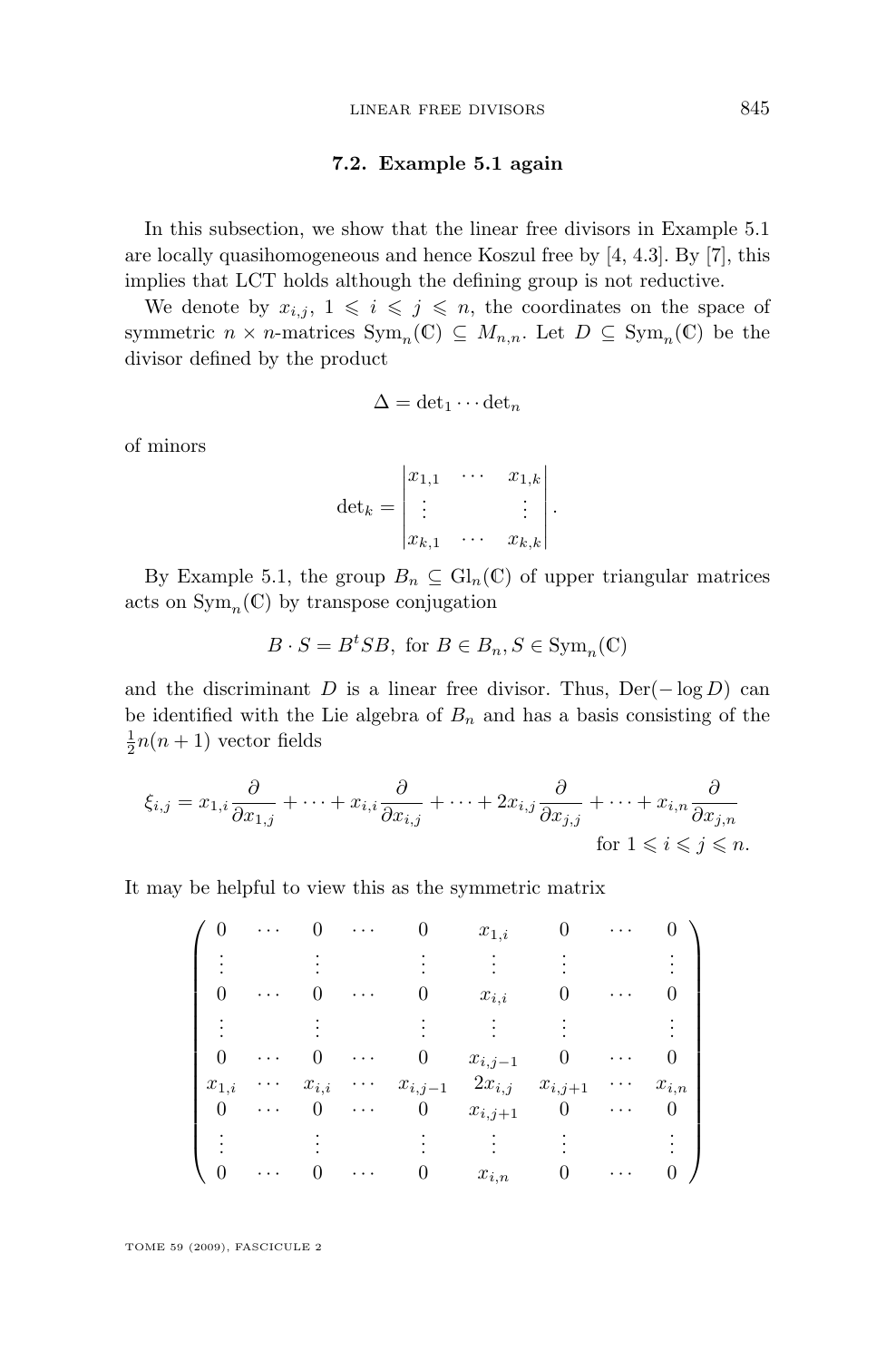<span id="page-36-0"></span>in which all the nonzero elements lie in the j'th row and the j'th column. Note that the Euler vector field is

$$
\chi = \frac{1}{2} \sum_{i=1}^{n} \xi_{i,i}.
$$

For  $i < j$ ,  $\xi_{i,j}$  is nilpotent, so that  $\xi_{i,j}(\Delta) = 0$ . The vector field  $\xi_{i,i}$  is the infinitesimal generator of the  $\mathbb{C}^*$  action in which the *i*'th row and column are simultaneously multiplied by  $\lambda \in \mathbb{C}^*$ . It follows that each determinant det<sub>k</sub> with  $k \geq i$  is homogeneous of degree 2 with respect to  $\xi_{i,i}$ , and we conclude that

$$
\xi_{i,i}(\Delta) = 2(n-i+1)\Delta, \quad \xi_{i,j}(\Delta) = 0 \text{ for } i < j.
$$

LEMMA 7.14. — *There are finitely many*  $B_n$ -orbits in  $Sym_n(\mathbb{C})$ .

*Proof.* — If  $i \leq j$ , the pair of elementary row and column operations ("add c times column i to column j", "add c times row j to row i") can be effected by the action of  $B_n$ . By such operations any symmetric matrix may be brought to a normal form with at most a single nonzero element in each row and column. Another operation in  $B_n$  changes each of these nonzero elements to a 1. Thus there are only finitely many  $B_n$ -orbits in  $\text{Sym}_n(\mathbb{C}).$ 

By the discussion at the start of Section [7,](#page-28-0) it follows that  $D$  is Koszul free. In fact this will also follow from

Proposition 7.15. — *The linear free divisor* D *of Example [5.1](#page-15-0) associ*ated with the action of  $B_n$  on  $\text{Sym}_n(\mathbb{C})$  is locally quasi-homogeneous.

To prove this, it is enough to show that at each point  $S$  of  $D$  there is an element of  $\text{Der}(-\log D)_S$  which vanishes at S and whose linear part is diagonal with positive eigenvalues. This is the result of the proposition below. In what follows we fix a symmetric matrix S such that  $s_{i,j} \in \{0,1\}$ , with at most one nonzero coefficient in each row and column. By Lemma 7.14, each  $B_n$  orbit contains such a matrix, and local quasihomogeneity is preserved by the  $B_n$  action, so it is enough to construct a vector field of the required form in the neighborhood of each such matrix S.

LEMMA 7.16. — Assume that  $s_{i,j} = 1$  with  $i \leq j$ , then for each pair  $(k, \ell)$  *in the set* 

$$
\{(i,j),(i,j+1),\ldots,(i,n)\}\cup\{(i+1,j),\ldots,(j,j),(j,j+1),\ldots,(j,n)\}
$$

*there is a vector field*  $v_{k,\ell}$ *, vanishing at* S*, such that* 

(i)  $v_{k,\ell}(\Delta) \in \mathscr{O} \cdot \Delta$ *, and*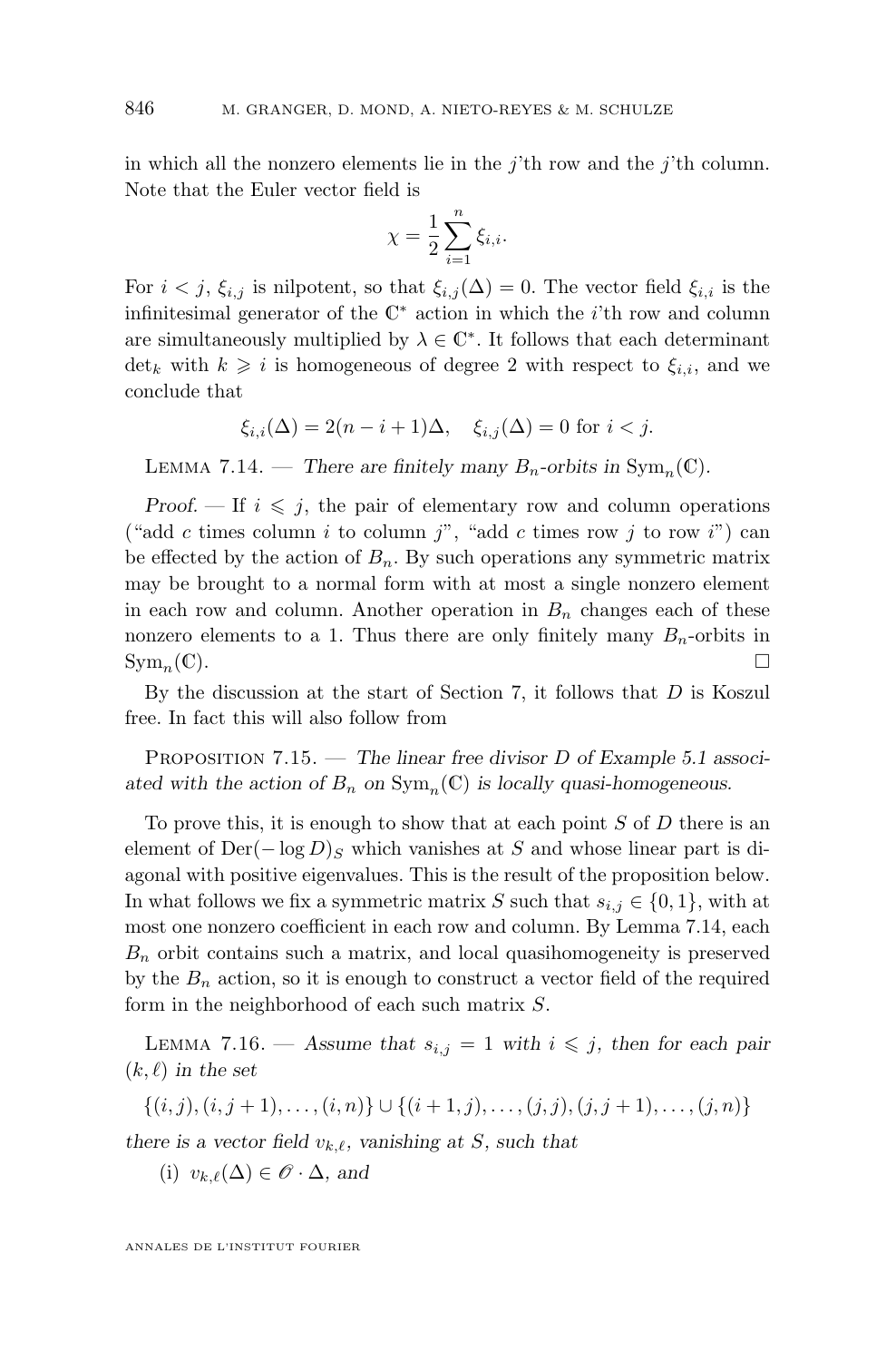(ii) the linear part of  $v_{k,\ell}$  at S is equal to  $(x_{k,\ell} - s_{k,\ell}) \frac{\partial}{\partial x_{k,\ell}}$ , and in *particular is diagonal.*

Proof. —  
\n(1) If 
$$
(k, \ell) = (i, \ell)
$$
 with  $j < \ell$ , then  
\n $v_{i,\ell} = x_{i,\ell} \xi_{j,\ell} = x_{i,\ell} [x_{i,j} \partial_{i,\ell} \mod m_S \text{ Der}] = x_{i,\ell} \partial_{i,\ell} \mod m_S^2 \text{ Der}$ .  
\n(2) If  $(k, \ell) = (i, j)$ , then if  $i < j$   
\n $v_{i,j} = (x_{i,j} - 1)\xi_{j,j} = (x_{i,j} - 1) [x_{i,j} \partial_{i,j} \mod m_S \text{ Der}]$   
\n $= (x_{i,j} - 1) \partial_{i,j} \mod m_S^2 \text{ Der}$ .  
\nand if  $i = j$   
\n $v_{i,i} = \frac{1}{2} (x_{i,i} - 1) \xi_{i,i} = (x_{i,i} - 1) \partial_{i,i} \mod m_S^2 \text{ Der}$ .  
\n(3) If  $(k, \ell) = (k, j)$ , with  $i < k < j$  then  
\n $v_{k,j} = x_{k,j} \xi_{i,k} = x_{k,j} [x_{i,j} \partial_{k,j} + m_S \text{ Der}] = x_{k,j} \partial_{k,j} \mod m_S^2 \text{ Der}$ .  
\n(4) If  $(k, \ell) = (j, j)$  with  $i < j$ , then  
\n $v_{j,j} = \frac{1}{2} x_{j,j} \xi_{i,j} = \frac{1}{2} x_{j,j} [2x_{i,j} \partial_{j,j} \mod m_S \text{ Der}] = x_{j,j} \partial_{j,j} \mod m_S^2 \text{ Der}$ .  
\n(5) If  $(k, \ell) = (j, \ell)$  with  $j < \ell$ , then  
\n $v_{j,\ell} = x_{j,\ell} \xi_{i,\ell} = x_{j,\ell} [x_{i,j} \partial_{j,\ell} \mod m_S \text{ Der}] = x_{j,\ell} \partial_{j,\ell} \mod m_S^2 \text{Der}$ .

LEMMA 7.17. — For each  $i \in \{1, \ldots, n\}$  there is a vector field  $v_i$  van*ishing at* S*, such that*

- (i)  $v_i(\Delta) \in \mathscr{O} \cdot \Delta$
- (ii) the linear part of  $v_i$  at S is  $\sum_{k,\ell} \lambda_{k,\ell}(x_{k,\ell}-s_{k,\ell}) \frac{\partial}{\partial x_{k,\ell}}$  where  $\lambda_{k,\ell} = 0$ *if*  $k > i$  *and*  $\lambda_{i.\ell} > 0$  *if*  $\ell \geq i$ *; in particular it is diagonal.*

In other words we have a triangular-type system of diagonal linear parts with positive terms on the  $i$ 'th row and zeros on rows after the  $i$ 'th.

*Proof.* — If  $s_{i,j} = 0$  for any  $j \geq i$ , and  $s_{k,i} = 0$  for any  $k \leq i$ , we can take  $v_i = \xi_{i,i}$ .

If  $s_{k,i} = 1$ , with  $k \leq i$ , then we may apply Lemma [7.16](#page-36-0) and a linear combination of the vector fields  $v_{i,i}, v_{i,i+1}, \ldots, v_{i,n}$  does the trick.

Finally if  $s_{i,j} = 1$  for some  $j > i$ , we observe that  $\xi_{i,i} - \xi_{j,j}$ , is diagonal and has non zero positive eigenvalues in the positions

$$
\{(i,i),\ldots,(i,j-1)\}\cup\{(i,j+1),\ldots(i,n)\}.
$$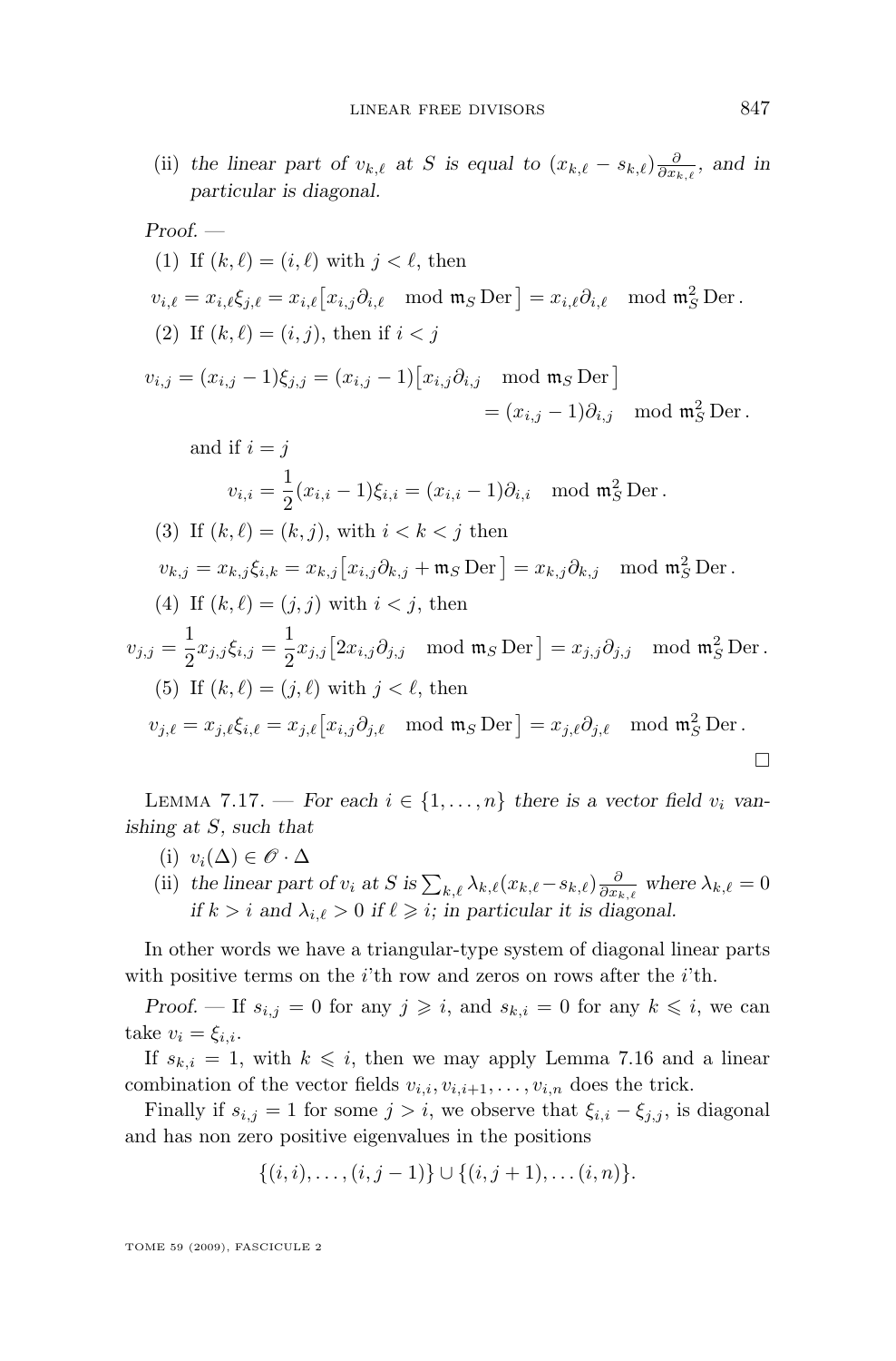<span id="page-38-0"></span>Then we see that the vector field

$$
v_i = v_{i,j} + \xi_{i,i} - \xi_{j,j} + v_{i+1,j} + \dots + v_{j,j} + v_{j,j+1} + \dots + v_{j,n}
$$

does the trick since by adding  $v_{i,j}$  we complete the row i by a positive eigenvalue at  $(i, j)$ , and we cancel with the help of the appropriate  $v_k \ell$  all the negative eigenvalues with row indices  $k > i$ .

PROPOSITION 7.18. — *There is an Euler vector field* v,  $v(\Delta) \in \mathcal{O} \cdot \Delta$ *vanishing at* S*, with linear part diagonal and having only strictly positive eigenvalues.*

*Proof.* — We construct v, by decreasing induction on i, as a linear combination  $\alpha_n v_n + \cdots + \alpha_1 v_1$  with positive coefficients, with  $\alpha_i > 0$  large enough following the choice of  $\alpha_n, \ldots, \alpha_{i+1}$ . By construction we have  $v(\Delta) = \lambda \Delta$ with  $\lambda \in \mathscr{O}$ .

This completes the proof of Proposition [7.15.](#page-36-0)

*Remark 7.19. —* To conclude, we mention a recent theorem of Fehér and Patakfalvi. In  $[8]$  they prove that the discriminant  $D$  in the representation space of a root of a Dynkin quiver is locally quasihomogeneous. Their theorem ([\[8,](#page-39-0) Thm. 5.2]) is stated in terms of the Incidence Property that is the subject of their paper, but their proof consists essentially of the contruction of the requisite  $\mathbb{C}^*$ -action. As a consequence, the LCT holds for these discriminants, by Theorem [1.8.](#page-5-0)

#### BIBLIOGRAPHY

- [1] D. V. Anosov, S. K. Aranson, V. I. Arnold, I. U. Bronshtein, V. Z. Grines & Y. S. Il'yashenko, *Ordinary differential equations and smooth dynamical systems*, Springer-Verlag, Berlin, 1997, Translated from the 1985 Russian original by E. R. Dawson and D. O'Shea, Third printing of the 1988 translation [*Dynamical systems. I*, Encyclopaedia Math. Sci., 1, Springer, Berlin, 1988; MR0970793  $(89g:58060)$ , vi $+233$  pages.
- [2] M. Artin, "On the solutions of analytic equations", *Invent. Math.* **5** (1968), p. 277- 291.
- [3] R.-O. BUCHWEITZ  $&$  D. MOND, "Linear free divisors and quiver representations", in *Singularities and computer algebra*, London Math. Soc. Lecture Note Ser., vol. 324, Cambridge Univ. Press, Cambridge, 2006, p. 41-77.
- [4] F. CALDERÓN-MORENO & L. NARVÁEZ-MACARRO, "The module  $\mathscr{D}f^s$  for locally quasi-homogeneous free divisors", *Compositio Math.* **134** (2002), no. 1, p. 59-74.
- [5] F. J. Calderón Moreno, D. Mond, L. Narváez Macarro & F. J. Castro Jiménez, "Logarithmic cohomology of the complement of a plane curve", *Comment. Math. Helv.* **77** (2002), no. 1, p. 24-38.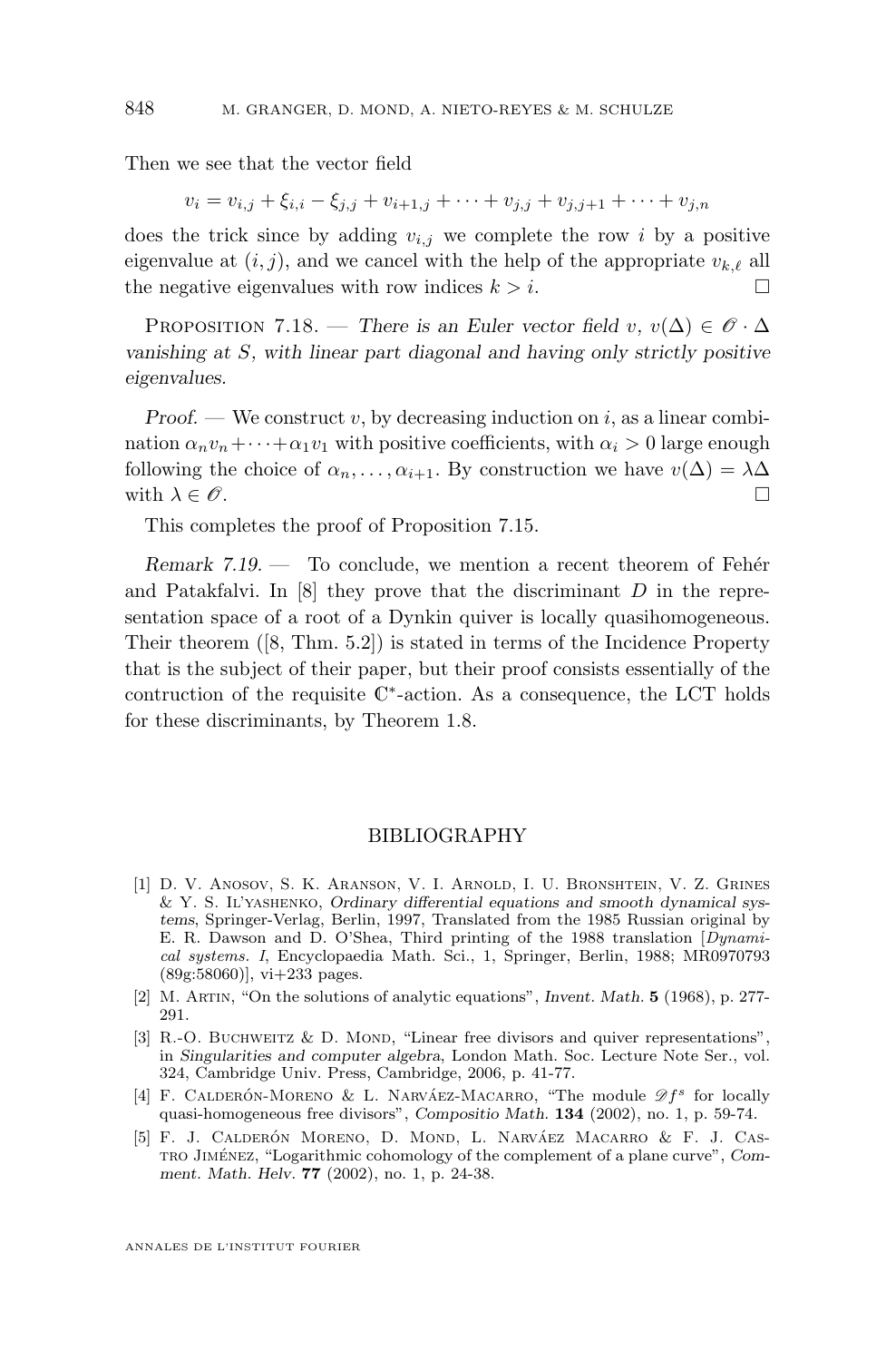- <span id="page-39-0"></span>[6] F. J. Castro-Jiménez & J. M. Ucha-Enríquez, "Logarithmic comparison theorem and some Euler homogeneous free divisors", *Proc. Amer. Math. Soc.* **133** (2005), no. 5, p. 1417-1422 (electronic).
- [7] F. J. Castro-Jiménez, L. Narváez-Macarro & D. Mond, "Cohomology of the complement of a free divisor", *Trans. Amer. Math. Soc.* **348** (1996), no. 8, p. 3037- 3049.
- [8] L. Fehér & Z. Patakfalvi, "The incidence class and the hierarchy of orbits", <http://arxiv.org/abs/0705.3834>, 2007.
- [9] P. Gabriel, "Unzerlegbare Darstellungen. I", *Manuscripta Math.* **6** (1972), p. 71- 103; correction, ibid. 6 (1972), 309.
- [10] M. Granger, D. Mond, A. Nieto & M. Schulze, "Linear free divisors and the global logarithmic comparison theorem", <http://arxiv.org/abs/math/0607045>, 2006.
- [11] M. Granger & M. Schulze, "On the formal structure of logarithmic vector fields", *Compos. Math.* **142** (2006), no. 3, p. 765-778.
- [12] A. Grothendieck, "On the de Rham cohomology of algebraic varieties", *Inst. Hautes Études Sci. Publ. Math.* (1966), no. 29, p. 95-103.
- [13] H. Hauser & G. Müller, "The cancellation property for direct products of analytic space germs", *Math. Ann.* **286** (1990), no. 1-3, p. 209-223.
- [14] J. E. Humphreys, *Linear algebraic groups*, Springer-Verlag, New York, 1975, Graduate Texts in Mathematics, No. 21, xiv+247 pages.
- [15] N. Jacobson, *Lie algebras*, Dover Publications Inc., New York, 1979, Republication of the 1962 original, ix+331 pages.
- [16] V. G. KAC, "Infinite root systems, representations of graphs and invariant theory. II", *J. Algebra* **78** (1982), no. 1, p. 141-162.
- [17] H. KRAFT & C. RIEDTMANN, "Geometry of representations of quivers", in *Representations of algebras (Durham, 1985)*, London Math. Soc. Lecture Note Ser., vol. 116, Cambridge Univ. Press, Cambridge, 1986, p. 109-145.
- [18] A. NIETO-REYES, *M.Phil Thesis*, Memoir, University of Warwick, Coventry, England, 2005.
- [19] A. L. Onishchik & È. B. Vinberg, *Lie groups and algebraic groups*, Springer Series in Soviet Mathematics, Springer-Verlag, Berlin, 1990, Translated from the Russian and with a preface by D. A. Leites, xx+328 pages.
- [20] P. Orlik & H. Terao, *Arrangements of hyperplanes*, Grundlehren der Mathematischen Wissenschaften [Fundamental Principles of Mathematical Sciences], vol. 300, Springer-Verlag, Berlin, 1992, xviii+325 pages.
- [21] K. Saito, "Quasihomogene isolierte Singularitäten von Hyperflächen", *Invent. Math.* **14** (1971), p. 123-142.
- [22] ——— , "Theory of logarithmic differential forms and logarithmic vector fields", *J. Fac. Sci. Univ. Tokyo Sect. IA Math.* **27** (1980), no. 2, p. 265-291.
- [23] M. Sato & T. Kimura, "A classification of irreducible prehomogeneous vector spaces and their relative invariants", *Nagoya Math. J.* **65** (1977), p. 1-155.
- [24] A. Schofield, "Semi-invariants of quivers", *J. London Math. Soc. (2)* **43** (1991), no. 3, p. 385-395.
- [25] J.-P. Serre, *Complex semisimple Lie algebras*, Springer Monographs in Mathematics, Springer-Verlag, Berlin, 2001, Translated from the French by G. A. Jones, Reprint of the 1987 edition, x+74 pages.
- [26] H. Terao, "Forms with logarithmic pole and the filtration by the order of the pole", in *Proceedings of the International Symposium on Algebraic Geometry (Kyoto Univ., Kyoto, 1977)* (Tokyo), Kinokuniya Book Store, 1978, p. 673-685.